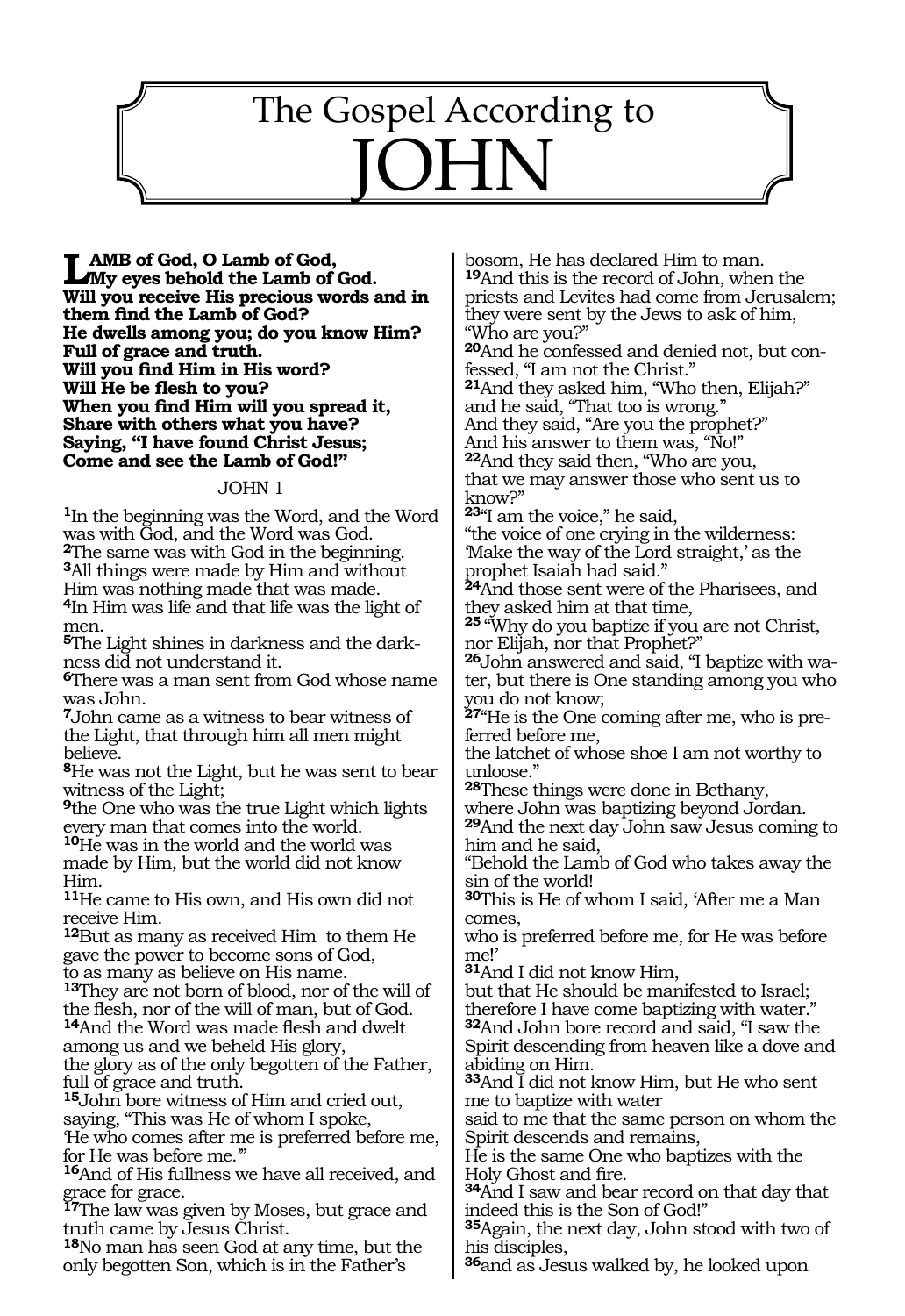Him and said, "Behold the Lamb of God!" **<sup>37</sup>**And the two disciples heard him speak and they followed Jesus in the way.

**<sup>38</sup>**And Jesus turned and saw them following and said to them,

"What do you seek?" And they said to Him, "Rabbi," which means when interpreted Master,

"Rabbi, where do You stay?"

**<sup>39</sup>**And He said to them, "Come and see." And they came and saw where He dwelt and they lodged with Him that day, for it was about the tenth hour.

**<sup>40</sup>**Andrew, Simon Peter's brother, was one of the two who heard John speak and had fol- lowed Jesus.

**<sup>41</sup>**He then found his own brother Simon and said, "We have found the Messiah,"

which means by interpretation: the Christ. **<sup>42</sup>**He brought him to Jesus at that time. And when Jesus set His eyes on him, He said, "You are Simon, John's son; your name shall be Cephas,

which by interpretation means: a stone. **<sup>43</sup>**Jesus went into Galilee the next day and **44This Phillip was from Bethsaida, the city of** Andrew and Peter.

**<sup>45</sup>**Phillip found Nathaniel and said to him, "We have found Him, of whom Moses and the prophets wrote,

*we have found the Lamb of God:*

the son of Joseph, Jesus of Nazareth." **<sup>46</sup>**And Nathaniel replied, "Can anything good come out of Nazareth?"

Phillip said to him, "Come and see." **<sup>47</sup>**And Jesus saw Nathaniel coming to Him, and said to him, "Behold an Israelite indeed, in whom there is no deceit."

**<sup>48</sup>**Nathaniel said, "Where do you know me from?"

Jesus said, "I saw you before Phillip called you, when you were under the fig tree."

**<sup>49</sup>**Nathaniel answered and said, "Lord, Rabbi, You are the Son of God, and You are the King of Israel."

**<sup>50</sup>**Jesus answered him and said, "Because I said, 'I saw you under the fig tree,' you believe?

But you shall see greater things than these." **<sup>51</sup>**He said, "Most assuredly, I say to you, after this you will see heaven open and the angels of God ascending and descending on the Son of Man."

*The Lamb of God*!

#### **CWDS Bible Quotes**

- *1. The Word is a person who pre-existed time and by His power gave time character filled with personality and presence.*
- *2. The word of God becoming flesh is God the Word; it is impossible to build a relationship with the word and not build a relationship with Jesus; it is impossible to build a relationship with Jesus without building a relationship with the word.*
- *3. You do not need a word from God, you need the Word of God, the Living Word, who is Jesus.*
- *4. The life in Christ is the light of men that confuses darkness; darkness cannot outsmart, outwit, or out-maneuver what it cannot understand.*
- *5. Credible endorsement is tangible advancement; a credible witness confuses the criticizers of credibility. (They believed John and had his word to endorse Jesus).*
- *6. The Word became flesh so that all flesh could become word: spirit.*
- *7. Not because you are heavily loaded and heavenly packaged means that you will be readily received; not because believing is receiving for as many as believe, means that many will receive.*
- *8. Grace mixed with truth is glory to behold.*
- *9. The God they saw is a living picture of the God we serve fully clothed in His attributes and attired in His grace and truth.*
- *10. Be ready to articulate your mission, your commission and your authorization because you will be questioned about your authentication.*
- *11. Every question is an opportunity to declare Christ; every acknowledgment is an occasion to let your wings down so that His glory may be seen.*
- *12. At every experience of Jesus, stand in awe, and with bated breath say: Behold the Lamb of God.*
- *13. Your experience, your encounters and your revelations must be wrapped up in your witness.*
- *14. Your witness of Christ is more than your mouth: be willing to let go of your wealth, your platforms, your followers for Jesus; they were His in the first place.*
- *15. Jesus did not keep God to Himself He declared Him; when you experience Jesus you cannot keep Him to yourself: take Him to your family, your friends, your associates and the entire world; bring disciples to Him as Andrew and Phillip did.*
- *16. Partiality limits you to your race, country, color, education, possession and history, but the un- limited God you reign with holds all the limits in His reins.*

#### **PRAYER POINTS**

- Lord Jesus, living word, I honor You; by You all things consist and without You life is meaningless. I cry for intimacy with You. Amen.
- Holy Father, baptize me with an insatiable desire and passion for Your word; help me to study it, to memorize it and to meditate in Your word daily. Amen.
- Living Word, I confess You daily and enter into Your promise for life and abundance in every area of need. Amen.
- Lord Jesus, I enter into the life that is in You and receive light that demons and the entire realm of darkness cannot understand. Amen.
- Jesus, You are Lord; the prophet John who no one disputed declared You, but Your witness is forever settled in heaven. Amen.

**You see water, He sees wine; Fill your pots to the brim; A mixture of faith and obedience, and you can have no better drink. You see a temple, He cannot see Until the temple is cleansed; He is consumed by such zeal! You see forty-six years,**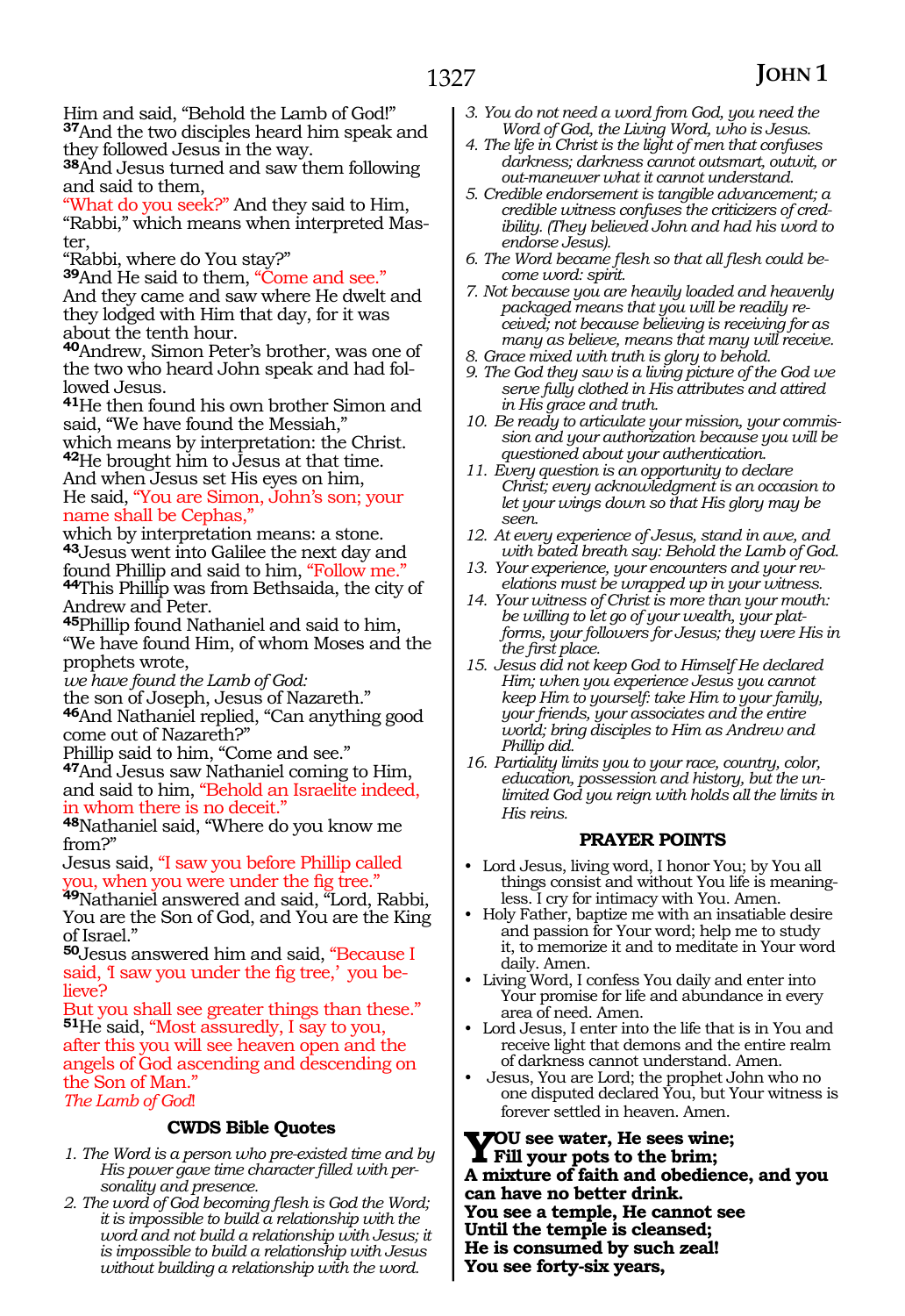### 1328

#### **He sees three days. "Destroy the temple," I say. He who sees wine where water lays Will raise it up in just three days.**

#### JOHN 2

**<sup>1</sup>**And the third day there was a marriage in Cana of Galilee, and the mother of Jesus was there.

**<sup>2</sup>**Jesus and His disciples, too, were invited; **<sup>3</sup>**and when they wanted wine, His mother said to Jesus, "They have no wine,"

**<sup>4</sup>**Jesus said to her, "Woman, what do I have to do with your concern? My hour is not yet come!"

**<sup>5</sup>**And to the servants His mother spoke, "Do whatever He tells you to do."

**<sup>6</sup>**And they had six waterpots of stone there for purification as was customary for the Jews, each with the capacity of twenty or thirty gallons.

**<sup>7</sup>**And Jesus said to them, "Fill the waterpots with water.'

And in simple obedience, the servants filled them to the brim.

*They did not question Jesus' command, but knew the change when He said, "Draw."* **<sup>8</sup>**For to them Jesus spoke, "Draw some out; bring it to the governor of the feast; now go."

And they took it to the governor.

**<sup>9</sup>**And when the ruler of the feast tasted the water that was made wine,

and did not know where it came from, (but the servants who drew the water knew),

the governor of the feast called the bridegroom,

**<sup>10</sup>**and he said to him,

"Every man at his wedding puts out the good wine first,

and when the guests have drunk, then the wine that is worse;

but you have kept the good wine until now." **<sup>11</sup>**This beginning of miracles Jesus did in Cana of Galilee.

There He manifested His glory, and His disciples believed on Him.

**<sup>12</sup>**After this He went down to Capernaum, He, His mother, His disciples and His brothers

and they remained there for only a short time. **<sup>13</sup>**And the Passover of the Jews was near, and Jesus went up to Jerusalem,

**<sup>14</sup>**and as He came into the temple, He found traders selling oxen, sheep and doves,

and the money changers sitting down.

**<sup>15</sup>**And He made a whip of small cords, and with it He drove them out of the temple, with the sheep and the oxen.

And He poured out the changers' money; and threw the tables over.

**<sup>16</sup>**And He said to those who sold and who traded doves,

"Take these out; do not make My Father's house a house of merchandise!"

*They saw profit; He saw the holiness of God's house.* 

**<sup>17</sup>**And the disciples remembered that it was written,

"The zeal of Your house has eaten Me up." **<sup>18</sup>**Then the Jews answered and said to Him, "What sign do You show to us, since You do all the things You do?"

**<sup>19</sup>**But Jesus answered and to them He spoke: "Destroy this temple and I will raise it up in three days!"

**<sup>20</sup>**Then the Jews said to Him, "This temple was in building for forty-six years, and You will raise it up in only three days?"

**<sup>21</sup>**But it was the temple, His body, of which He spoke, but they did not know this.

**<sup>22</sup>**Therefore when He had risen from the dead, His disciples remembered that He had said this to them,

and they believed the Scriptures and the word which Jesus spoke and said.

**<sup>23</sup>**And when He was in Jerusalem on the day of the Passover feast, many believed on His name when they saw the miracles He did. **<sup>24</sup>**But Jesus did not commit Himself to them, for He knew all men,

**<sup>25</sup>**and He did not desire that any should testify of man,

for He knew what was in the heart of man.

#### **CWDS Bible Quotes**

- *1. Not because you are brimming means that it is your timing; let the Holy Spirit dictate your move.*
- *2. Faith of mothers will draw out of their children the destiny that the Lord has placed in them and spoken about them.*
- *3. You can whine with water and without wine or you can have your water changed to wine; the difference between wine and water in your prayer life is your response to whatever He tells you to do.*
- *4. What He says to you may make no sense to you, but just do it, for neither will the outcome.*
- *5. It takes faith to take instruction from an unknown source and have the result tested by a known expert. The kingdom needs servants at heart for true demonstration.*
- *6. Jesus turns your embarrassments into glory and leaves you with a great story that you cannot relate or explain.*
- *7. Some of your works and demonstration may not be for everyone but to galvanize your team. It is important that the hearts of your team members bond with the heart of your mission. (His disciples believed on Him.)*
- *8. Jesus cleansed the temple with a whip but cleanses the church and the temple of our bodies with His blood; He is still very passionate about the Father's house.*
- *9. Kiss the Son lest He be angry! What would Jesus drive out of the temple of your heart today?*
- *10. The sign you seek is seeking you when the truth He speaks confuses you.*
- *11. The best of man is summed up in the blessed of God.*
- *12. The glory that man keeps is corrupted; the glory that man redirects to God glorifies them both.*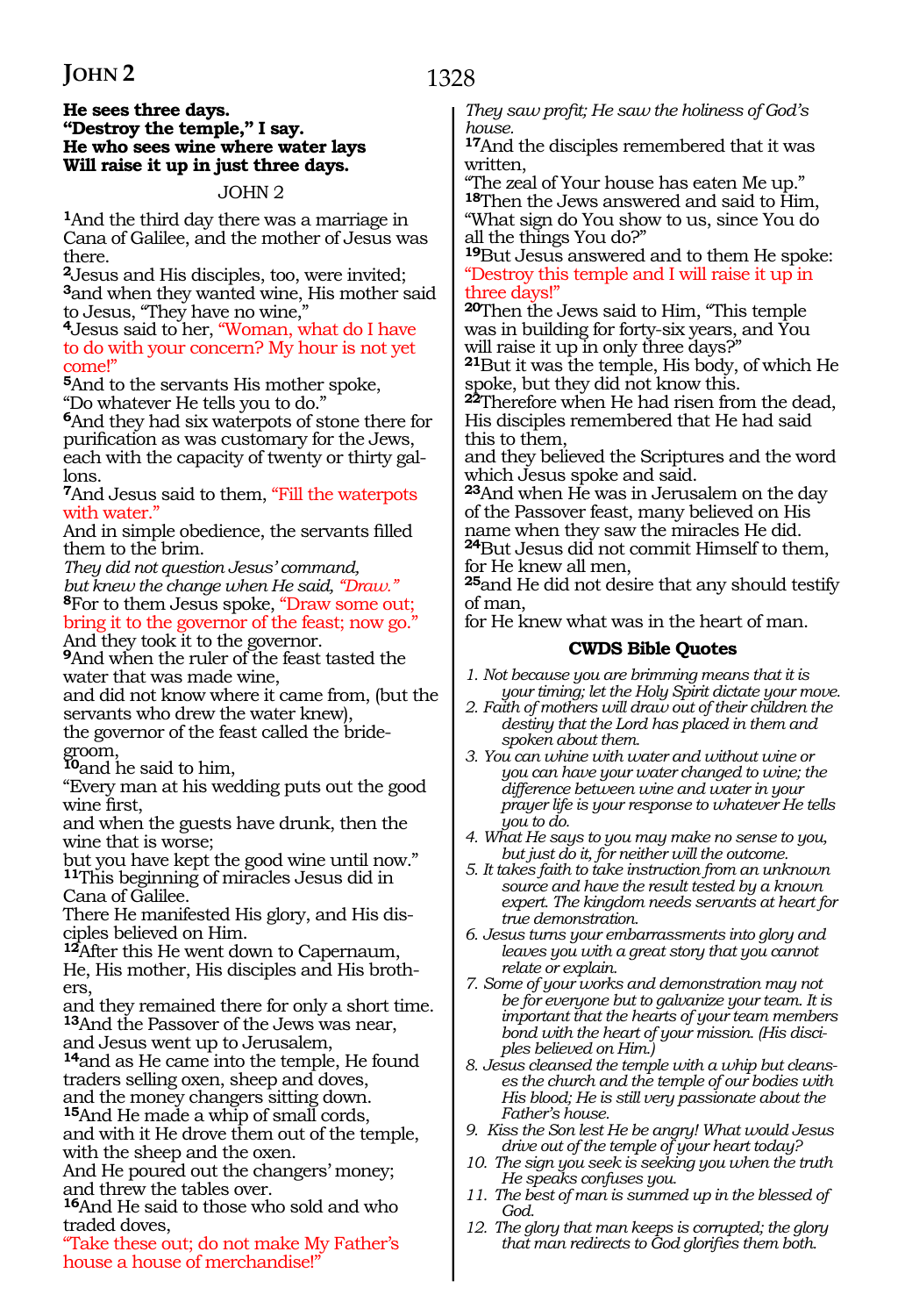#### **PRAYER POINTS**

- Holy Spirit, help me to know my time; I move at Your command, in the name of Jesus. Amen.
- Loving Father, I thank You for spirit-filled mothers who will lead their children prayerfully with wisdom to divine fulfillment. Amen.
- Lord Jesus, I refuse to complain when Your word contains instruction for all my needs. Make Your word life to me. Amen.
- I will be an obedient doer of everything You instruct me Father; I refuse to try to validate Your instructions with my knowledge. Amen.
- Turn my embarrassments into glory today Jesus; turn my short-comings into astounding testimonies. Amen.

**FOR God loved the world so much,**<br>
He knew He had to give<br>
The mest presions gift of all **The most precious gift of all, The only begotten Son of His. He would be lifted up before all eyes, Not to condemn, though condemned He died,** 

**But to give everyone everlasting life.** 

#### JOHN 3

**<sup>1</sup>**There was a certain man of the Pharisees named Nicodemus, a ruler of the Jews. **<sup>2</sup>**He came to Jesus by night and said to Him, "Rabbi, we know this of You;

You are a teacher come from God, for no man can do the miracles You do except God is with Him."

**<sup>3</sup>**And Jesus answered, saying, "Of a truth, I say to you,

unless a man is born again, he cannot see the kingdom of God."

**<sup>4</sup>**And Nicodemus said to Him, "Tell me, how can a man be born when he is old?

Must he enter a second time into his mother's womb and be born?"

**<sup>5</sup>**But Jesus answered him again, saying, "Truly, I say to you,

unless a man is born of water and of the Spirit, he cannot enter the kingdom of God.

**<sup>6</sup>**That which is born of the flesh is flesh, and he that is born of the Spirit is spirit.

**<sup>7</sup>**Do not marvel that I say to you that you must be born again.

**<sup>8</sup>**The wind blows where it desires and you hear the sound it makes,

but you cannot tell where it comes from and where it goes;

so is everyone who is born of the Spirit!" **<sup>9</sup>**And Nicodemus answered and said, "Master, how can these things be?"

**<sup>10</sup>**Jesus answered and said to him, "Are you a teacher in Israel and yet you do not know these things?

**<sup>11</sup>**"Faithfully, I say to you, we speak what we know, and we testify of what we have seen, but you do not receive our witness.

<sup>12</sup>If I have told you earthly things and still you do not believe, how will you believe Me if I speak to you heavenly things?

**<sup>13</sup>**"No one has ascended up to heaven, but He

who came down from heaven, even the Son of man who is in heaven.'

**14**"As Moses lifted up the serpent in the wilderness, even so the Son of man must be lifted up,

**<sup>15</sup>**that whoever believes in Him should not perish but have everlasting life.

16<sup>"</sup>For God loves the world so much that He gave His only begotten Son,

that whoever believes in Him should not perish but have eternal life!

**<sup>17</sup>**For God did not send His Son into the world to condemn the world,

but that through Him the world might be saved.

**<sup>18</sup>**He who believes in Him is not condemned, but He who does not believe is condemned already, because he does not believe in the name of the only begotten Son of God. **<sup>19</sup>**And this is the condemnation,

that light has come into the world, and men loved darkness rather than light because they do evil works.

**<sup>20</sup>**"Everyone who does evil hates light. They do not come to the light, lest their deeds should be rebuked.

**<sup>21</sup>**But He who does truth comes to the light, that his deeds may be made known that they are done in God."

**22**After these things Jesus came, with His disciples, into the land of Judea.

And there He remained with them and baptized.

**<sup>23</sup>**And in Aenon, near to Salim, where a lot of water was, John was also baptizing; many

came to him for baptism,<br>24 for John was not yet cast into prison. **25**Then a question arose between some of John's disciples and the Jews about purifying. **<sup>26</sup>**They came to John and told him saying, "Rabbi, the Man who was with you beyond Jordan, who you bore witness of, the same baptizes and everyone is drawn to Him." **<sup>27</sup>**And John answered them, "A person can receive nothing unless heaven gives it to him. **<sup>28</sup>**"You heard me say to you that I am not the

Christ but I am sent before Him. **<sup>29</sup>**The bridegroom is he who has the bride, but the friend of the bridegroom stands and hears him and rejoices greatly because of his voice.

My joy therefore is fulfilled.

**<sup>30</sup>**"He must increase and I must decrease. **<sup>31</sup>**"He who comes from above is above all. He who is of the earth, is earthy; he also speaks of the earth,

but He who comes from heaven is above all. **<sup>32</sup>**He testifies of what He has seen and heard, and no one receives His testimony.

**<sup>33</sup>**"He who has received His testimony has set his seal to this, that God is true, **<sup>34</sup>**for He whom God has sent speaks the words of God to you.

For God does not give to Him the Spirit by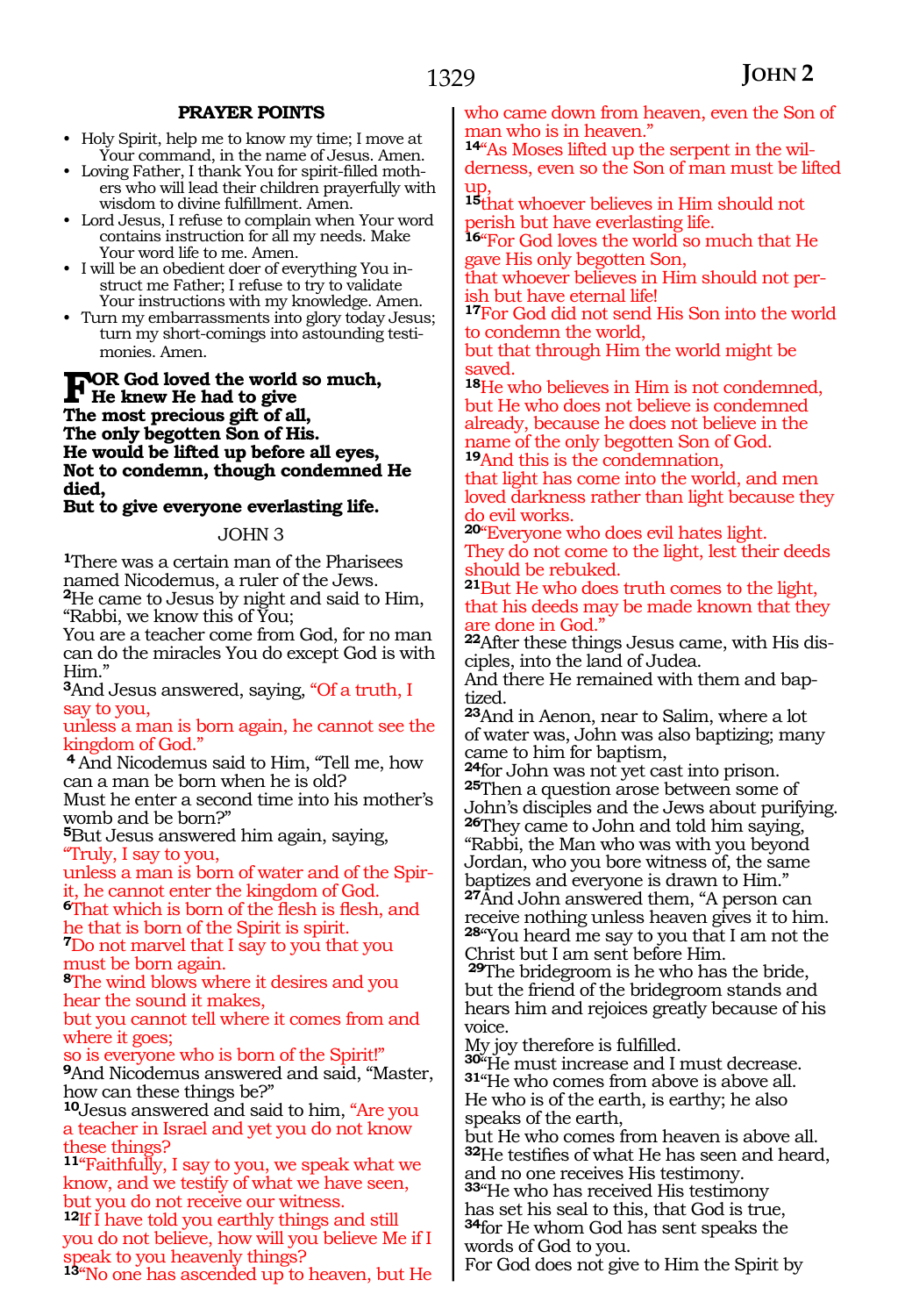1330

measure.

**<sup>35</sup>**For the Father loves the Son, and He has given all things into His hands.

**<sup>36</sup>**"He who believes in the Son has everlasting life.

He who does not believe the Son shall not see life, but the wrath of God abides on him." *The sacrifice of Love must be received!*

#### **CWDS Bible Quotes**

- *1. Born of the flesh makes you a human; born again makes you a spirit-man; born of the Spirit makes you spirit.*
- *2. Born again is not rebirth of the flesh, it remains in its time-sensitive shell, it is rebirth of the spirit which was once alive.*
- *3. Every birth involves the process of dependence: feeding, cleansing, assisting, strengthening, training, growth, tutoring, and independence: maturity, productivity and fruitfulness.*
- *4. They may confuse you for who they knew before your conversion, but their conclusion is their confusion. You are spirit not flesh; you are just as the wind; they see you but they cannot measure, capture or contain you.*
- *5. No man has seen God, but God has seen man and has packaged Himself as man to be lifted up for man.*
- *6. When the sting of sin is weighing down, the curse of sin must be lifted up.*
- *7. A picture of sin, a picture of the devil, the bronze serpent, is a picture of the Son becoming sin; and of His death characterizing the death and defeat of the serpent and the freedom from sin.*
- *8. Love gives its very best; love gives liberally, love gives its last and only; love opens up the storehouses of love to whoever will.*
- *9. Everlasting life is scripted on the cross and inscribed in the human hearts by grace; it is only restricted by our faith and our willingness to believe Christ enough to put our confidence in Him.*
- *10. Jesus came to condemn the sin that condemned the world, not to condemn the world covered in sin; we condemn ourselves by holding on to the condemning sin of the world.*
- *11. Condemnation is the introduction of your life's story at birth, but it does not have to be the continuation; refusal to accept Christ makes condemnation your conclusion.*
- *12. Christ is your exclusion from condemnation; failure to believe is the conclusion of your story.*
- *13. The condemnation of the world is not the absence of light, but the rejection of light.*
- *14. Your marriage to condemnation is not the absence of proposal of light, but your love for sin and unwillingness to divorce darkness.*
- *15. The fire in your heart may be subjected to the questioning, but not the approval of men, for only heaven can light your fire. Your failure to fire brings you into accountability with heaven and not with men.*
- *16. Never let the respect and popularity of your ministry transition to the representation or presentation of yourself above Christ; rejoice at the exaltation of Christ; let down your wings so that He may be seen and glorified; decrease and let Him increase in you.*
- *17. God increases you in the sight of men, but expects you to decrease you in your own sight so He is the only one seen, and your representation*

*of Him is perfected.*

- *18. You cannot set yourself above the One who is from above; there is no testimony greater than a first-hand account; there is no anointing greater than the 'open heavens without measure' anointing.*
- *19. The most credible are the ones we receive as most credulous; only the spirit can truly witness of His kind; it is easier to relate to them in the flesh because we are from below.*
- *20. To get it from the Father we have to get it through the Son; the Father placed all things in His hands.*

#### **PRAYER POINTS**

- I am a spirit, with a soul living in a body; I refuse to let my flesh or my soul dictate my life. Amen.
- Thank You Father for my new birth in Christ; You have given me an opportunity to regain what Adam lost. Amen.
- I speak growth, maturity and fruitfulness to the body of Christ. Amen.
- Thank You Father for unlocking the hidden potential in me by my new birth; Your word defines me. Amen.
- My passion is to know You Jesus, the fellowship of Your suffering; and the humility of Your majestic glory that placed You on the cross covered in sin and shame. Amen.

### **Living waters, precious, sweet; I am thirsty, Lord, give drink to me. Lord, I seek to worship You in spirit and in truth,**

**and receive the sweet refreshing that only comes from You.**

**Not to thirst again, I cry, A springing well, flow on inside. Thirsty and dry, O Lord I go; To do Your will is my one goal; Living waters fill my soul.** 

#### JOHN 4

**<sup>1</sup>**When the Lord knew that the Pharisees had heard that He had made and baptized more disciples than John himself had done before, **<sup>2</sup>**though Jesus Himself did not baptize but His disciples had done so,

**<sup>3</sup>**He left Judea and went into Galilee.

**4**But He was compelled to pass through Samaria.

**<sup>5</sup>**And He came to a city of Samaria which is called Sychar,

which is also near to a parcel of land that Jacob gave to Joseph his son.

**<sup>6</sup>**Jacob's well was in that place.

And Jesus, being tired from His journey sat on the well; it was about the sixth hour.

**7**And a woman of Samaria came to draw water.

Jesus said to her, "Give Me some water to drink."

**<sup>8</sup>**For the disciples had gone away from their Master into the city to buy food.

**<sup>9</sup>**Then to Jesus the woman of Samaria said, "How is it that You, being a Jew, ask drink of me, a woman of Samaria?"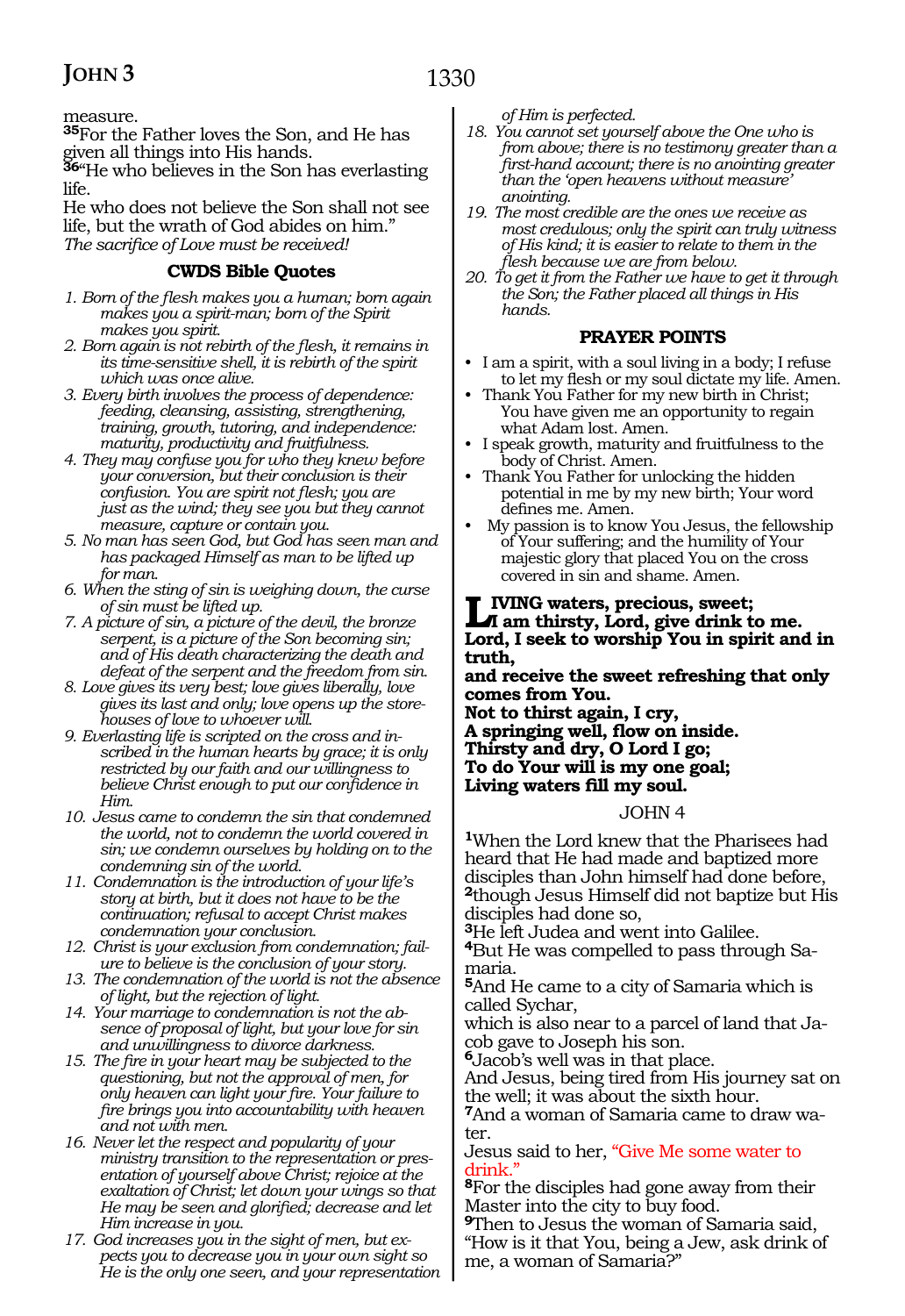For Jews have nothing to do with the Samaritans.

**<sup>10</sup>**Jesus answered her and said, "If you knew the gift of God, and who it is who asks a drink of you,

then you would ask Him also

and He would have given living water to you." **<sup>11</sup>**The woman said to Him, "Sir, You do not have anything to draw water with and the well is deep;

where then will you get this living water? **<sup>12</sup>**Are you greater than Jacob our father, who gave us this well and drank too thereof, both he, his children and his livestock?"

**<sup>13</sup>**And to her Jesus replied, saying, "Whoever drinks of this water thirsts again,

**<sup>14</sup>**but whoever drinks of the water I give him shall never thirst;

but the water I give shall be as a well of water in him springing up to everlasting life."

**<sup>15</sup>**The woman said, "Sir, give me this water that I may not thirst, nor come here to draw." 16<sup>"</sup>Go call your husband and come," Jesus said to her.

**<sup>17</sup>**"I have no husband," the woman answered. Jesus said to her, "You have spoken rightly, saying, I have no husband.<sup>'</sup>

**18**For now I tell you, you have had five husbands before, and the one you have now is not your own;

in this you have spoken the truth."

*And as living water reached inside and exposed her soul,*

**<sup>19</sup>**she said to Him, "Sir, I perceive that You are a prophet indeed.

**<sup>20</sup>**Our fathers worshipped in this mountain, and You say, 'Jerusalem is the right place to worship.'"

**<sup>21</sup>**"Woman, believe Me," Jesus said,

"the hour is coming when you shall not worship the Father in this mountain, neither in Jerusalem,

**<sup>22</sup>**for you worship what you do not know. We know what we worship though, for salvation is of the Jews.

**<sup>23</sup>**For the hour comes, and is now at hand, that the true worshippers will worship God, the Father, in Spirit and truth;

for the Father seeks such to worship Him! **<sup>24</sup>**"God is Spirit, and those who worship Him

must worship Him in Spirit and in truth." **<sup>25</sup>**The woman said to Him, "I know that in time the Messiah comes, who is called Christ, and when He comes He will show to us all things."

**<sup>26</sup>**"I am He who speaks to you," Jesus replied. **<sup>27</sup>**And His disciples came at that time, and marveled that He talked with a woman of that kind;

and none of them said, "What do you seek?" or "Why do You talk with her?"

**<sup>28</sup>**The woman then left her waterpot and went into the city and told all the men,

**<sup>29</sup>**"Come see a Man; come see a Man!

He told me all things I ever did! Is this not the Christ?"

**<sup>30</sup>**Then they all went out of the city and came to Him,

*attracted by her statement and her excitement in* 

*her voice.* **<sup>31</sup>**In the meantime, His disciples desired of Him, saying, "Master eat," for He had not eaten for a while.

**<sup>32</sup>**He responded, "I have food to eat that you do not know of."

**<sup>33</sup>**Then His disciples said to each other, "What?

Has anyone brought Him food to eat?" **<sup>34</sup>**But Jesus said to them, "My food is to do the will of Him who sent me, and to finish His work.

**35**You say there are four months before harvest comes; behold I say to you, lift up your eyes, look at the fields,

for they are white, ready to be reaped.

**<sup>36</sup>**He who reaps receives his pay and gathers fruit unto eternal life,

that he who reaps and he who sows may both rejoice together.

**<sup>37</sup>**"And herein is this saying true, one person sows and another reaps;

**<sup>38</sup>**I sent you to reap that on which you never labored.

Others before have labored, and into their labors you have entered."

**39**And many of the Samaritans of the city believed on Him because of the woman's saying, that testified, "He told me all that I ever did." *Knowing the careless life she lived.*

**<sup>40</sup>**And when the Samaritans had come to Him, they desired of Him that He would remain with them;

and He stayed with them for two days. **<sup>41</sup>**And many more believed because of His own word.

**<sup>42</sup>**And they said to the woman, "We believe now,

not because of your word, but we ourselves have heard

and we know He is Christ indeed, the Saviour of the world."

**<sup>43</sup>**After two days He departed from them and into Galilee He went,

**<sup>44</sup>**for Jesus Himself testified that a prophet has no honor among his own countrymen. **<sup>45</sup>**And when He had come into Galilee,

the Galileans received Him, for they had seen all the things He did at the feast in Jerusalem, for they also went to the feast.

**<sup>46</sup>**So Jesus came again to Cana of Galilee, at the place where He had made the water wine. And there was a certain nobleman at that time whose son was sick at Capernaum;

**<sup>47</sup>**when he heard that Jesus had come out of Judea into Galilee,

he came to Him and begged Him that He would come down with him to heal his son who was at the point of death.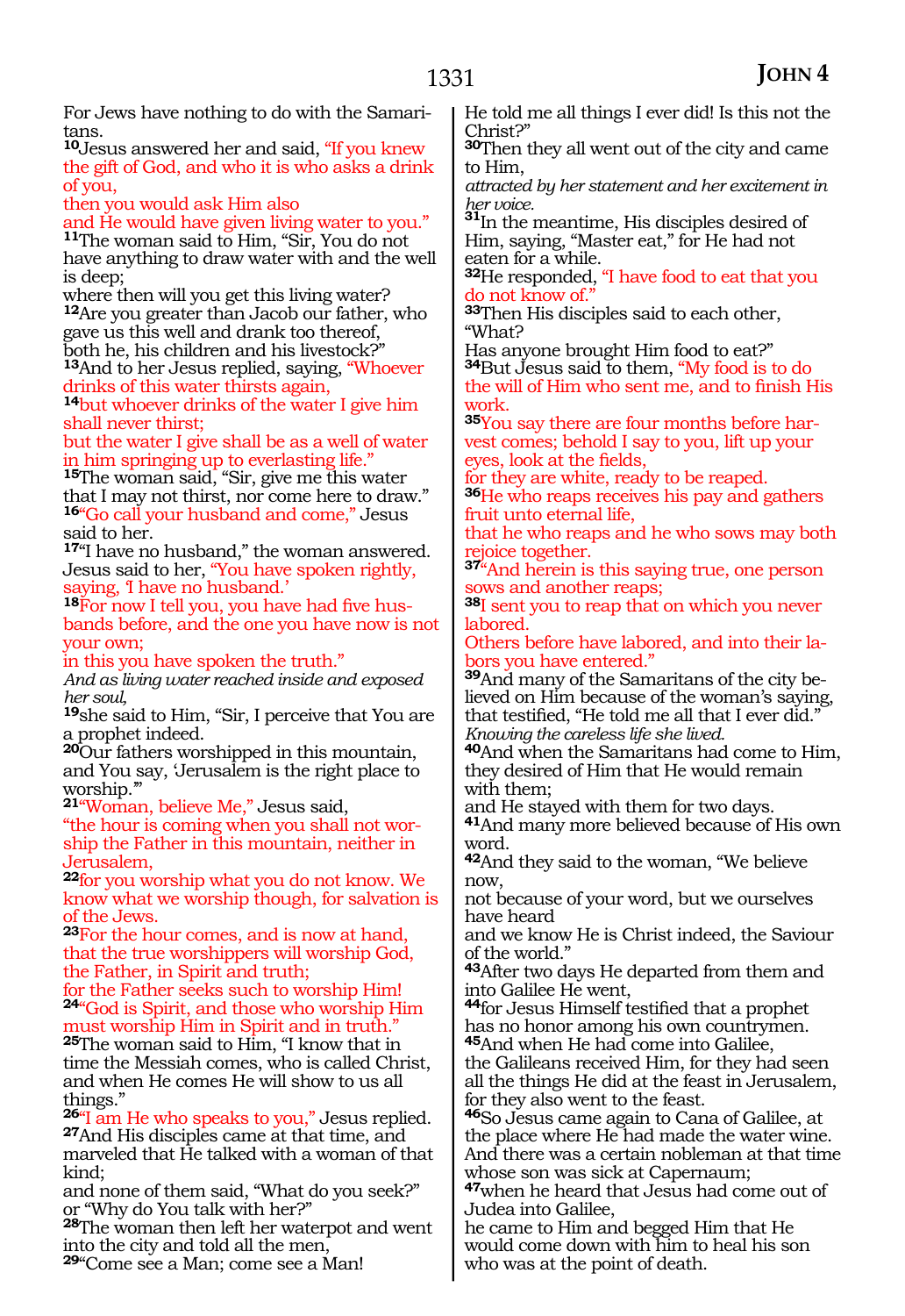1332

**<sup>48</sup>**Then Jesus said to him, "Unless you see signs and wonders you will not believe!"

**<sup>49</sup>**And the nobleman said to Him, "Sir, come with me please!

Come down with me for my child is dying!" **<sup>50</sup>**Jesus said, "Go your way, your son lives; he is yet alive."

And the man believed the word that Jesus spoke to him, and on his way he went.

**<sup>51</sup>**And when he was going down, his servants met him and spoke to him, saying, "Your son lives."

**<sup>52</sup>**Then he asked them, "What hour did he begin to heal?"

They said, "Yesterday at the seventh hour the fever left him."

**<sup>53</sup>**So the father knew it was the same hour Jesus told him, "Go, your son lives!"

And he himself believed on Him, and also his entire household with him.

**<sup>54</sup>**This is the second miracle Jesus did when he had come out of Judea and had entered into Galilee.

*For living waters was flowing freely from Him!*

#### **CWDS Bible Quotes**

- *1. Build a work worthy of the sacrifice of the forerunners and the foundation they lay, build more, heal more, baptize more, greater levels, greater demonstrations, greater works.*
- *2. Not because you are sitting on a well of water means you are supplied by the well; you may be this close to the promises of God, yet as distant as your ability to engage the keys or the bucket to draw from it.*
- *3. Divine confusion is heaven's conclusion; the answers you seek may be the Answer seeking you.*
- *4. The difference between elusive aspirations and exclusive experiences in accessing and unlocking spiritual resources and glory is knowledge of the gift of God (what is available to you) and the gift from God (who is speaking to you now).*
- *5. Anyone can water the living, but only one can give living water; anyone can draw from a well, but only one possesses the well that can draw all men to Him.*
- *6. Thirst is relative but does not have to be your relative; there is water flowing from a hole pierced in the side of the Rock for every thirsty soul.*
- *7. You cannot satisfy a permanent problem with a temporary solution, it keeps coming back, forcing you to the well over and over again; you cannot gratify the flesh to satisfy the soul.*
- *8. The word will search your soul and settle at the root of whatever is causing drought in your life.*
- *9. Worship is a lifestyle that agrees with your fine style and fancy words; you can appear to be truly worshipping but not worshipping in truth.*
- *10. Worship is a comprehensive action where the heart prompts the expression instead of ponders and nullifies it; true worship does not call Jesus Lord when the heart is far from Him.*
- *11. Consistence carries your confession of the Lord.*
- *12. Worship is spirit to spirit; true worship disengages flesh to engage God who is Spirit; flesh is just the facilitator for spirit lifestyle and encounters.*
- *13. The faith of an outrageous and notorious Samaritan woman, who is the outcast of an outcast*

*nation, will cast out legalism and open the door for the Messiah to reach into that nation and cast it into His redemptive work.*

- *14. You may have a story God can use for His glory; you may have a test that can be used as a testimony of God's turnaround.*
- *15. Reach the most broken and you will find the most wholesome stories that will transform communities; the greatest evangelists are those with personal testimonies; those who are forgiven much love the most and are most passionate.*
- *16. If it fulfils you it will fill you; they will not understand that you eat lavishly from the spiritual food you supply; those who water are themselves watered.*
- *17. Doing His will is filling; completing it is being filled to the full: fulfilling and being fullfilled, for indeed the end is better than the beginning.*
- *18. Evangelism is ongoing, not occasional; it is lifestyle not a style for your life; the fields are white and ready but the harvesters are talking themselves out of urgency and immediacy mode(they say, we still have some time before harvest.).*
- *19. The command to go was never followed by a command to halt; yet we must pray for God to send laborers for people labor with the command to Go.*
- *20. The general attitude of believers to the Father's request to go and work in His field TODAY is eagerness but no action, and at best, reluctance and perhaps eventual response. Prayer is needed.*
- *21. There is a twofold pay for reaping the Lord's Harvest: the satisfaction of gathering fruit for life eternal, and two, wages on earth and stars on your crown in glory.*
- *22. Turning sinners into converts and converts into evangelists and agents of change is the story of Samaria which is a model for the story of the world; this is the mandate of the church.*
- *23. Some will believe because you spoke and witnessed, some will believe because you introduced Jesus and He spoke and they witnessed; if you do not need credits you will sow the seed of life and give Jesus the platform.*
- *24. Familiarity does not limit availability but accessibility.*
- *25. The word of faith reverses negative diagnosis and changes the prognosis; you may come saying your situation dies, but you must leave believing the Lord that it lives; it is alive!*

#### **PRAYER POINTS**

- Lord Jesus, make my life of significance. Amen.
- By the power in the blood of Jesus, I refuse to be frustrated at the edge of my breakthrough. Amen.
- Holy Spirit, stir up divine dissatisfaction in the hearts of sinners, and when they go searching, may the Answer locate them. Amen.
- Merciful Father, open the eyes of the sinners to the free gift of salvation and the opportunity to become children of the omnipotent God.
- Lord Jesus, redefine the pursuits of the human heart to things of eternal value. Amen.
- I am thirsty Lord, ever thirsty; living water fill me that I may never thirst again; Holy Spirit keep pouring until my belly bursts with rivers of living waters. Amen.

#### **Some had waited thirty years and longer for the troubling of the water,**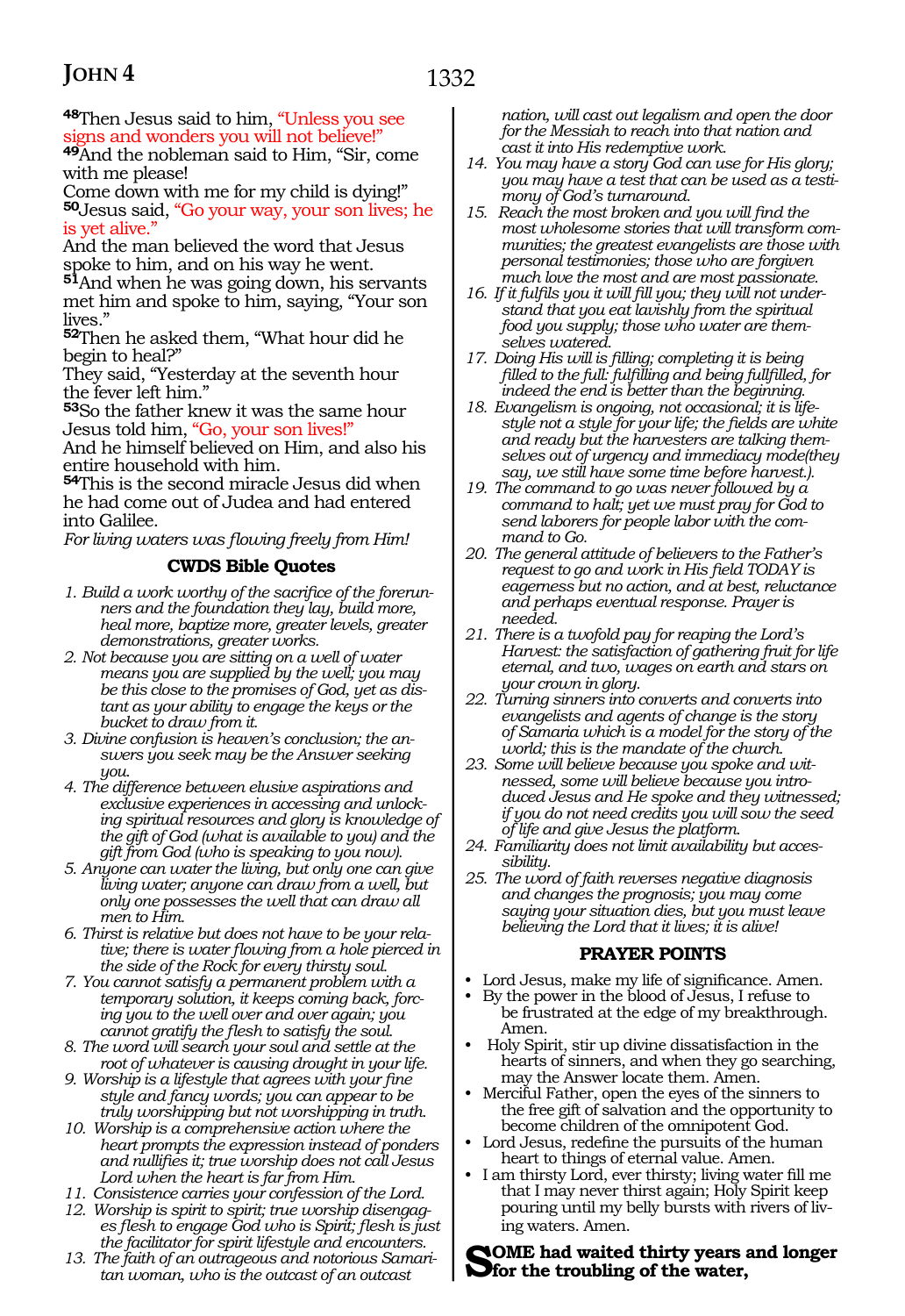**But now the water is troubled everywhere. Some were brimming with contention, troubled by the good done by this Man, But He did only what He saw and heard. My Father works, My works are His! The hour is coming and now is, that the dead shall hear My voice and live! For in all My works, yes, He is.**

#### JOHN 5

**<sup>1</sup>**There was a feast of the Jews, and Jesus went up to Jerusalem;

**<sup>2</sup>**and in Jerusalem by the sheep market there was a pool.

It is called Bethesda in the Hebrew tongue. It had five porches.

**<sup>3</sup>**In these lay impotent folks;

a great amount of blind and lame and withered, waiting for the water to move.

**<sup>4</sup>**For at a certain season an angel went down into the pool and he troubled the water; whoever stepped in first thereafter was made whole of whatever disease he had.

**<sup>5</sup>**Now a certain man was there who had an infirmity for thirty-eight years.

**<sup>6</sup>**Jesus saw him lying there and knew that it was for a long time that he was in that state; and He said to him, "Will you be made whole?" **<sup>7</sup>**"Sir," replied the impotent man,

"when the water is troubled, I have no one to put me into the pool, but while I am still coming, another steps down before me."

**<sup>8</sup>**Jesus said to him, "Rise up, take up your bed and walk!"

**<sup>9</sup>**And the man was made whole immediately as He spoke;

and he took up his bed and walked.

And that same day was the Sabbath day.

**<sup>10</sup>**The Jews spoke to the man who was cured, saying,

"It is the Sabbath day; it is not lawful for you to carry your bed."

<sup>11</sup>He answered and said, "He who healed me<br>said to me, *"Rise, take up your bed and go!"*" <sup>12</sup>They asked, "What man said, *Take up your*<br>bed and walk!' to you?"

<sup>13</sup>But he did not know who it was, for Jesus had conveyed Himself away from the crowd; for a great multitude was in that place.

**<sup>14</sup>**Afterwards Jesus found him in the temple, and said to him, "Behold, you are made whole; sin no more, or something worse will happen to you.'

**<sup>15</sup>**The man departed and told the Jews that it was Jesus who had made him whole. **<sup>16</sup>**And the Jews persecuted Jesus.

They sought to slay Him because of what He had done, for He had done these things on the Sabbath day.

**<sup>17</sup>**Jesus answered them and said, "My Father has been working until now and I work."

**<sup>18</sup>**Therefore the Jews sought to kill Him the more because He not only healed a man on the Sabbath day,

but called God His Father, making Himself equal with God.

**<sup>19</sup>**Then Jesus answered and said to them, "Truly, the Son of man can do nothing of Himself, but He does what He sees the Father do; for whatever thing He does, the Son does likewise.

**<sup>20</sup>**The Father loves the Son and shows all things to Him that He Himself does; and He will yet show Him greater works than these that will marvel you.

**21**For as the Father raises the dead and quickens them, so the Son quickens whom He will. **<sup>22</sup>**"For the Father does not judge anyone but He commits all judgment to the Son, **<sup>23</sup>**that all men should honor the Son as they honor God the Father.

He who does not give honor to the Son, does not honor the Father who sent Him.

**<sup>24</sup>**Faithfully, I say to you, he who hears My word and believes on Him who sent Me has everlasting life and shall not come into condemnation, but shall pass from death to life. **<sup>25</sup>**"The hour is coming, and now is, when the dead will hear the voice of the Son of God, and those who hear will live!

**<sup>26</sup>**For as the Father has life in Himself, so He has given to the Son to have life in Himself

**<sup>27</sup>**and has given Him authority to execute judgment because He is the Son of man. **<sup>28</sup>**Do not marvel at this, for the hour is coming in which all who are in the graves will hear His voice

**<sup>29</sup>**"and shall come out;

those who have done good to life everlasting; those who have done evil, to the resurrection of condemnation.

**<sup>30</sup>**I can do nothing of Myself, but I judge as I hear, and my judgment is right;

because I do not seek My own will, but the will of My Father who sent Me.

**<sup>31</sup>**If I bear witness of Myself, My witness is true and fair.

**<sup>32</sup>**There is another who bears witness of Me, and I know that his witness of Me is true.

**<sup>33</sup>**You sent to John and he did bear a witness to the truth;

**<sup>34</sup>**"but I do not receive testimony from man, but I say these things that you may be saved. **<sup>35</sup>**He was a shining and a burning light, and you were willing for a season to rejoice in his light;

**<sup>36</sup>**but I have greater witness than that of John's,

for the works the Father has given Me to complete, the same bear witness of Me, that I am sent by the Father.

**<sup>37</sup>**And the Father who has sent Me has borne witness of Me Himself.

You have neither heard His voice at any time, nor have you seen His shape.

**<sup>38</sup>**"And you do not have His word abiding in you, for whom He has sent to you, you do not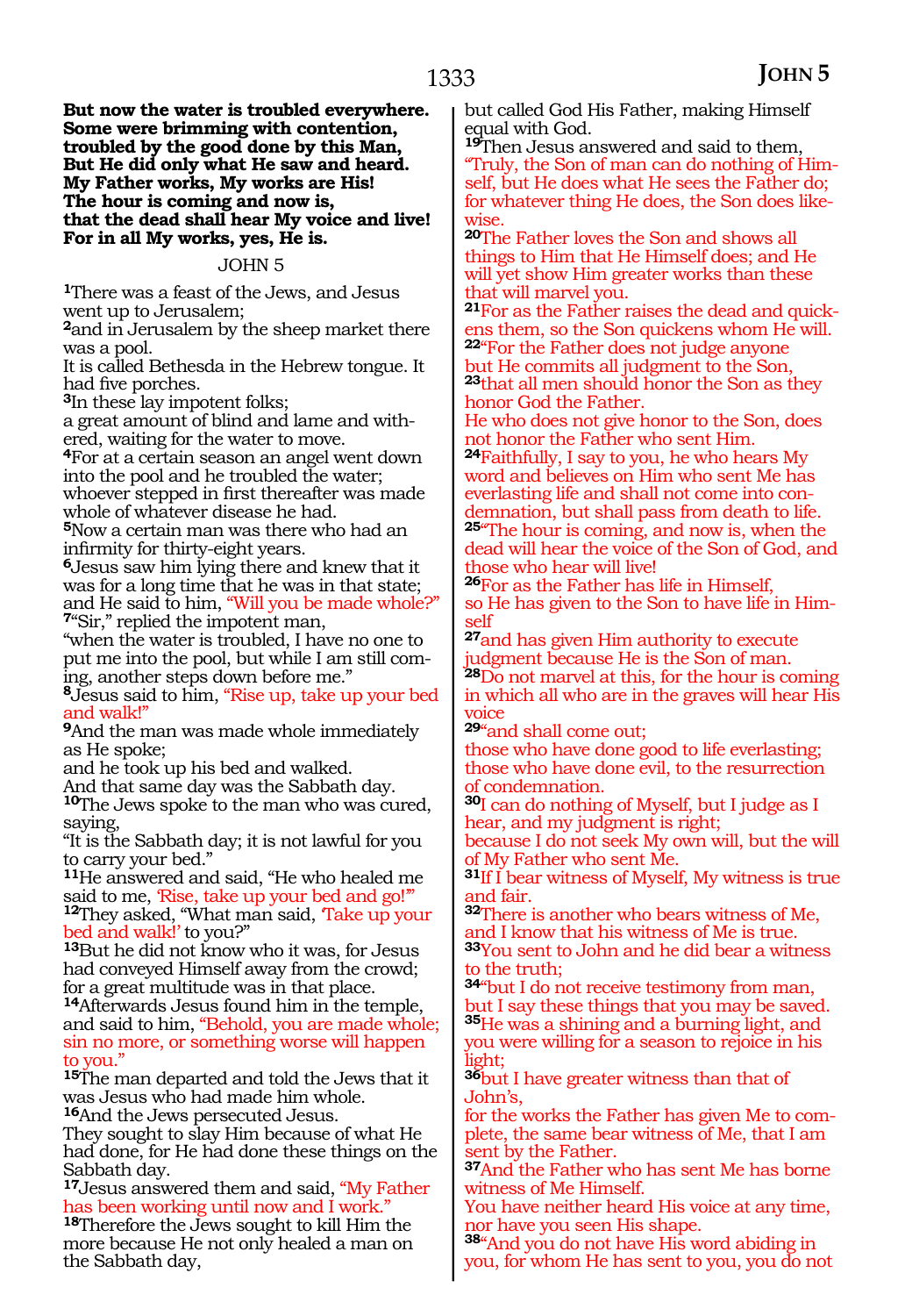#### believe.

**<sup>39</sup>**Search the Scriptures, for in them you think that you have eternal life, and they are the same which testify of Me.

**<sup>40</sup>**But you will not come to Me that you may have life.

**<sup>41</sup>**I do not receive honor from men.

**<sup>42</sup>**But I know you, that you do not have the love of God in you.

**<sup>43</sup>**For I have come in My Father's name and you do not receive Me.

If another should come in his own name, you will receive him gladly.

**<sup>44</sup>**You who receive honor of each other, and do not seek the honor that comes from God only, how can you believe?

**<sup>45</sup>**Do not think that I accuse you to the Father; there is one who accuses you, even Moses, in whom you trust.

**<sup>46</sup>**If you had believed Moses, you would have believed Me, for He wrote of Me.

**<sup>47</sup>**But if you do not believe his writings, how will you believe My words then?"

#### **CWDS Bible Quotes**

- *1. There is no question that people need the move of the supernatural, they gather wherever it is manifesting; the move cannot be limited to a place, to a time, to an angel, or to a window when the God of the supernatural lives inside you.*
- *2. It is His will, in His will and is His word, but it is subject to your will; He suffered excruciating pain for it: will you be made whole?*
- *3. You will count the years in your condition if you do not count His stripes and His power to change your condition now.*
- *4. A word from the Lord changes your situation: it causes you to leap where you could not walk, and to carry the bed that carried you.*
- *5. If they do not share your experience they will try to shake it or at least try to get you to change your story.*
- *6. You embrace the word that gives you life even if it breaks the law that kept you bound.*
- *7. The grace of the Lord to your situation is warming but comes with a warning: if your better is not met with a change for the better, you will meet your worst.*
- *8. Step into the work of God to step above the contention of man; you work because He is working; you perform His works.*
- *9. To honor the Son is to honor the Father, to dishonor the Son is to anger the Father; no father will sit by and watch his son dishonored and not intervene.*
- *10. It breaks natural barriers when the dead hear the voice of the Son of man and live, but demonic spiritual barriers will cause some of the living to be dead to the voice of the son of Man and to reject Him.*
- *11. Coming forth from the grave does not mean coming forth from judgment; all the dead will live, but not all will be resurrected to life.*
- *12. The judgment of Jesus is expressed in His salvation: the laws are already laid down on the cross, we decide our own judgment; the rules are already dotted and crossed, we ink our own eternity.*
- *13. When the witness bears work his witness is believable as John's was; when the works bear witness it is undeniable (the works I do bear witness of Me), and when the Father bears witness it is irrefutable.*
- *14. We argue with and curse what is scripted because we fail to search the scriptures; we apply the word we do not know to deny the Word that we know.*

#### **PRAYER POINTS**

- Loving Father, baptize believers with faith to unlock the supernatural within them. Amen.
- I speak healing to every organ, tissue and vessel in my body; my bones are healed, in the name of Jesus.
- Lord Jesus, I refuse to let You suffer in vain; by Your stripes I am healed. Satan, you lose; it is finished; I will no longer be deceived. Amen.
- Lord Jesus, give me a Rhema word today that will transform my life forever. Amen.
- Most High God, my story shall give You glory; I refuse to change it to please men. Amen.

### **THEY followed Him over Galilee's sea;**<br>they were awed by the miracles He **did.**

**They followed Him up into that mountain where five thousand were fed. They followed Him on to Capernaum, and were surprised as He said, "You do not follow Me because of the works, but because you ate the bread!" Then He tested their commitment and challenged He their love; Would you follow if He tells you, "Eat My flesh and drink My blood"? "I am the Bread from heaven." They would no more follow Him; As He asked the twelve, He is now asking, "Will you follow still?"** 

#### JOHN 6

**<sup>1</sup>**After these things, Jesus went over the Sea of Galilee, which is the Sea of Tiberias,

**<sup>2</sup>**and a great multitude followed Him because they saw the miracles which He did on the diseased.

**<sup>3</sup>**Jesus went up into the mountains and there with His disciples He sat.

**<sup>4</sup>**At the time, the Passover, a feast of the Jews, was near;

**<sup>5</sup>**Jesus lifted up His eyes and saw the great multitude.

He said to Phillip, "Where shall we buy bread to give food to these?"

**<sup>6</sup>**He said this to test him, for He knew what He would be doing.

**<sup>7</sup>**"Two hundred pennyworth of bread is not enough for them that each one may have a little," Phillip answered Him and said.

**<sup>8</sup>**One of His disciples, Andrew, Simon Peter's brother, said to Him,

**<sup>9</sup>**"There is a boy here with five barley loaves and two small fishes, but what are these among so many?"

**<sup>10</sup>**And Jesus said, "Make them sit down."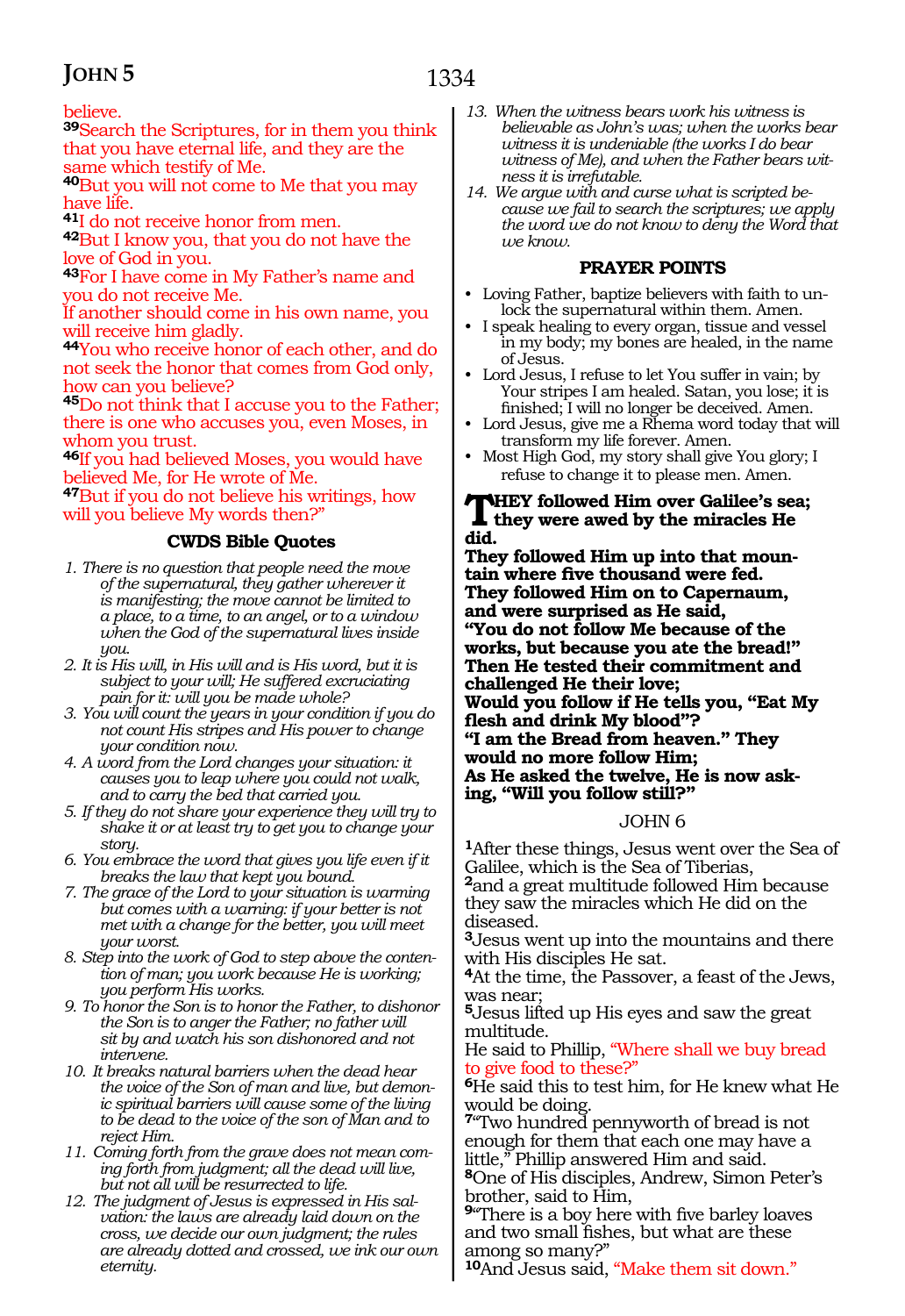So the men sat down, for there was much grass around.<br>They were about five thousand men.

11And Jesus took the loaves, and when He had given thanks, He gave His disciples to distribute.

They gave it to as many as were seated, and

<sup>12</sup>And when they had eaten to the full, He commanded His disciples again,

"Gather up the fragments that remain, that nothing be lost."

**<sup>13</sup>**Therefore they gathered them together and filled twelve baskets with the fragments of the five barley loaves, which remained above what they had eaten.

**14**Those men who had seen the miracles Jesus did, said, "Of a truth this is He,

this is the Prophet that should come into the world."

*They were ready to make Him ruler, and follow Him wherever He lead.* 

**<sup>15</sup>**When Jesus perceived that they would come and take Him by force to make Him king, He departed into the mountain alone.

**<sup>16</sup>**In the evening, His disciples went down to the sea,

**17**and entered into a ship, and went over toward Capernaum.

It was now dark, and Jesus had not yet come to them.

**<sup>18</sup>**And the waves of the sea raged because of a reat wind that blew on it.

great will that bic work...<br>**19**When they had rowed about twenty-five to thirty furlongs, they saw Jesus walking on the sea and drawing near to the ship. They were afraid.

**<sup>20</sup>**Jesus said to them, "Do not be afraid; it is I." **<sup>21</sup>**Then they willingly received Him into the ship at that time, and the ship was immedi- ately at the land where they went.

**<sup>22</sup>**And the following day, as the people were standing on the other side of the sea, they saw there was no boat there but the one the disciples entered.

But Jesus did not go with His disciples; they had gone without Him.

**23**However there came other boats from Tiberias, near to that place where they ate bread, after the Lord had given thanks that day. **<sup>24</sup>**When the people saw that neither Jesus nor

His disciples were there, they followed by ship to seek Jesus at Capernaum.

**<sup>25</sup>**And when they had found Him on the other side of the sea, they queried, "Rabbi how did You get here?"

**<sup>26</sup>**"Of a truth, I say to you," Jesus answered and said,

"you do not seek Me because of the miracles but because you were filled when you ate the bread.

**<sup>27</sup>**"Do not work for perishable food; but for food that endures to everlasting life, which the Son of Man will give to you, for the Father has sealed Him."

**<sup>28</sup>**Then they said to Him, "What shall we do to work the works of God?"

**<sup>29</sup>**"This is the works of God," Jesus answered and said to them,

"that you believe on Him whom He has sent." **<sup>30</sup>**They said to Him, "What sign do You show us that we may see and believe You; what works do You perform?

**<sup>31</sup>**"Our fathers ate manna in the desert, as it is written, 'He gave them bread from heaven to eat."

**<sup>32</sup>**Then Jesus answered them, "Of a truth, I say to you,

Moses did not give that bread from heaven to you, but My Father gives to you the true bread from heaven,

**<sup>33</sup>**for the Bread of God is He who has come down from heaven, and He who also gives life to the world."

**<sup>34</sup>**Then they said, "Lord, give this bread to us always; it is our desire!"

**<sup>35</sup>**And Jesus answered them and said, "I am the bread of life!

He who comes to Me shall never hunger; he who believes on Me shall never thirst.

**<sup>36</sup>**But I say to you, you have seen Me, but you do not believe My words.

**<sup>37</sup>**All whom My Father gives Me will come to Me, and know that he that comes to Me I will in no way cast out.

**<sup>38</sup>**"I came down from heaven, not by My own will, but the will of Him who sent Me.

**<sup>39</sup>**And this is My Father's will who sent Me, that I should lose nothing of all that He has given to Me, but should raise it up again on the last day.

**<sup>40</sup>**"And this is His will who sent Me, that ev- eryone who sees and believes in the Son may have eternal life;

and on the last day I will raise him up."

**<sup>41</sup>**The Jews murmured at Him because He said, "I am the Bread which came from heaven."

**<sup>42</sup>**And they said, "Is not this Jesus, the son of Joseph, whose father and mother we know? How is it then that He says, "From heaven I am come down?"

**<sup>43</sup>**Jesus answered and said to them, "Do not

44No man can come to Me except he is drawn by the Father, by whom I am sent;

and at the last day I will raise him up. **<sup>45</sup>**The prophets wrote, 'They shall all be taught of God!'

So that everyone who has heard and learned from the Father comes to Me.

**46**Not that any man has seen the Father, except He who is from God.

**<sup>47</sup>**"Truly I say to you, he who believes on Me has everlasting life.

**<sup>48</sup>**"I am the Bread of life.

**<sup>49</sup>**Our fathers ate manna in the wilderness and died;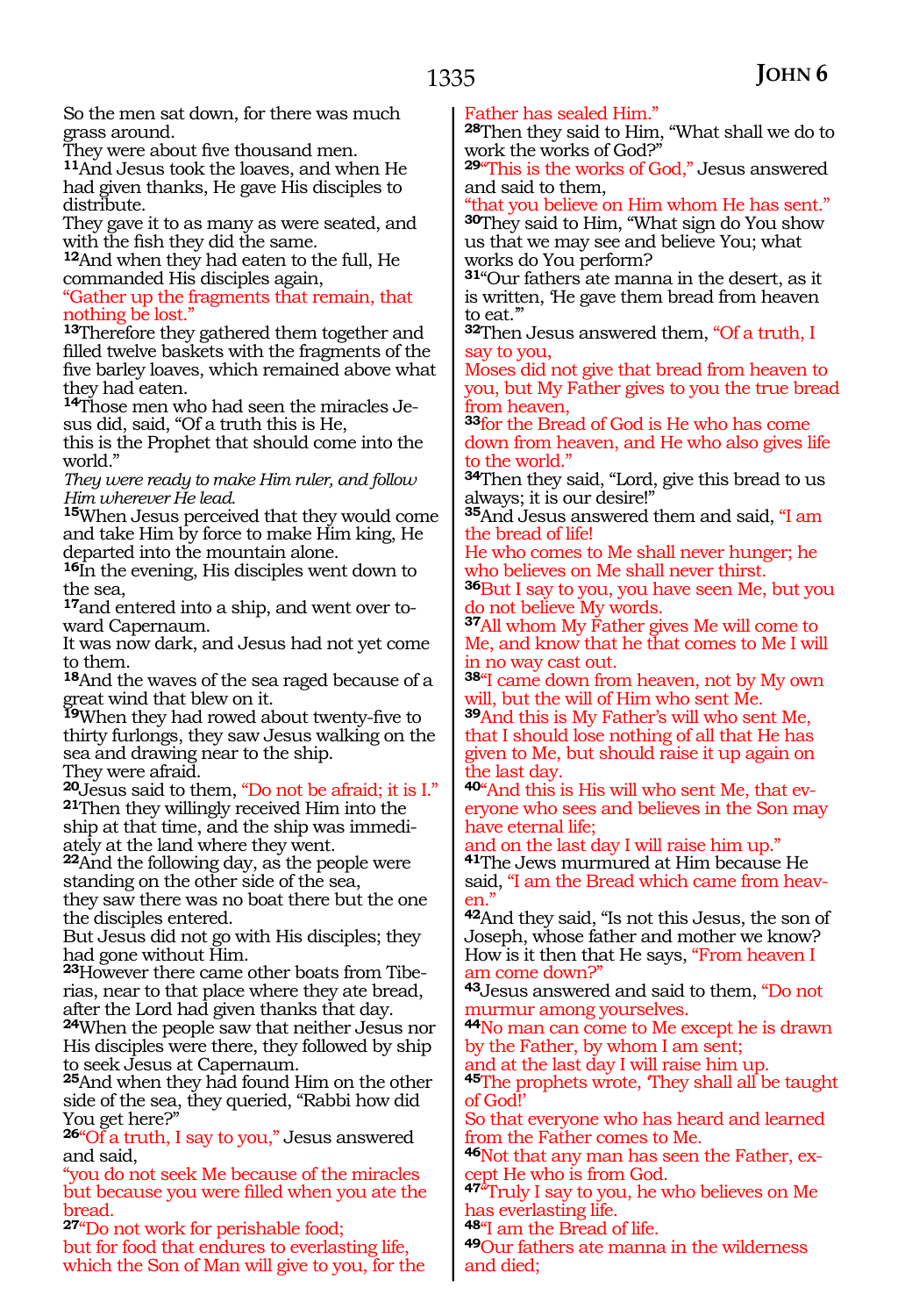**<sup>50</sup>**this is the bread which comes down from heaven that a man may eat and not die. **<sup>51</sup>**I am the living Bread which came down from heaven.

If any man eats of this bread, he will live forev- ermore.

The bread I give is My flesh which I give for the life of the world."

**52**The Jews therefore argued among them-<br>selves, and said,

"How can this Man give to us His own flesh to eat?"

**<sup>53</sup>**Jesus answered and said to them, "Of a truth I say to you, unless you eat the flesh of the Son of Man and drink His blood, you have no life in you.

**<sup>54</sup>**Whoever eats My flesh and drinks My blood has eternal life,

and I will raise him up at the last day.

**<sup>55</sup>**"For My flesh is meat indeed and My blood is drink indeed.

**<sup>56</sup>**He who eats My flesh and drinks My blood dwells in Me and I in him.

**57**As the living Father has sent Me, and because of the Father I live, so he who eats Me shall live by Me.

**<sup>58</sup>**This is that bread which came down from heaven; not as your fathers ate manna and are dead,

he who eats of this bread will live forever." **<sup>59</sup>**He spoke these things in the synagogue as He taught in Capernaum.

**<sup>60</sup>**Many of His disciples when they heard this, said, "This saying is hard.

Who can digest it; who can follow?"

**<sup>61</sup>**But when Jesus knew their hearts, and that His disciples murmured at it, He said, "Does<br>this saying offend you?

**62**What if you were to see the Son of Man ascend up where He was before?

**<sup>63</sup>**It is the Spirit who quickens; there is no profit in the flesh.

The words that I speak to you, they are spirit and life.

**64**"Yet there are some of you who do not believe.

For from the beginning Jesus knew

who they were who did not believe, and who would betray Him.

**<sup>65</sup>**He said, "Therefore I say to you that no man shall come to Me unless it is given to him of the Father.'

**<sup>66</sup>**From that time many disciples went back and followed Him no more.

**<sup>67</sup>**Then Jesus said to the twelve, "Will you also go?"

**<sup>68</sup>**"Lord to whom shall we go?" Simon Peter answered Him,

"You have the words of eternal life.

**<sup>69</sup>**And we believe and are sure of this, that You are the Christ, the Son of the living God." **<sup>70</sup>**"Have I not chosen you twelve, and one is a devil?" Jesus answered.

**71**He spoke of Judas Iscariot, the son of Si-

mon, for it was he who would betray Him; of the twelve he was the one.

#### **CWDS Bible Quotes**

- *1. Compassion is the greatest communication tool available to man; compassion is the combustion of God's love.*
- *2. Jesus already has a solution for every problem your ministry faces and the conclusion for every dilemma; include Him at the beginning and minimize your efforts, time and loss.*
- *3. The simplistic belief of a child is the childlike faith adults need to step into the grace to feed masses with nothing or to remove mountains you are powerless against.*
- *4. When you understand how little you have to do with the solution, and you recognize Him, you understand how much the little you have can create a solution.*
- *5. The principle of multiplication and overflow belongs to God, the principle of management and full accountability belongs to man, and is the responsibility of every minister and ministry.*
- *6. Be careful to maintain what you are called to be or they will make you what they want you to be; God's purpose for you is better than the best position of man; never allow yourself to be drawn to what you are not called to.*
- *7. He walks on whatever walks on you; His presence in your boat silences every storm that rages at you.*
- *8. As with the food for the Jews, there is something for everyone to draw them to your message of Christ; and the anointing that will make them come seeking you instead of you seeking them.*
- *9. You can work the works of God or have the works work you; it is easier and much more effective to enter into His works than to attempt to do it yourself.*
- *10. Manna from heaven satisfied the stomach, but the bread of life satisfies the soul; manna fuels the flesh, the bread of life fuels eternity.*
- *11. Spiritual food is impossible for the flesh to digest; the very thought is inconceivable; the flesh is impossible for the spirit to digest, the very thought is reprehensible.*
- *12. You may come to God as a cast away but no one who comes to Him will be cast away.*
- *13. A proper representation of Christ in His church is that no one is cast out and those who are caught out are not left out.*
- *14. Seeing is not believing, but believing after seeing brings life.*
- *15. Closed minds and presumed knowledge are the greatest barrier to your education; familiarity is the greatest roadblock to your blessing.*
- *16. You will push less and present Him more when you understand that your strongest push is useless unless He draws.*
- *17. You will keep your thoughts on God when you understand that you are not the teacher, they are taught of God through you.*
- *18. Divine madness is spiritual gladness; to attain the heights of eternity, mortify the flesh.*
- *19. The Spirit gives life; the word is not just a life-giving spirit, the word is spirit and the word is life.*
- *20. Truth will rock your boat and filter away every false thing in you and from you; true disciples must embrace the extremities of faith and being called crazy and fanatic in passionate pursuit of the living God.*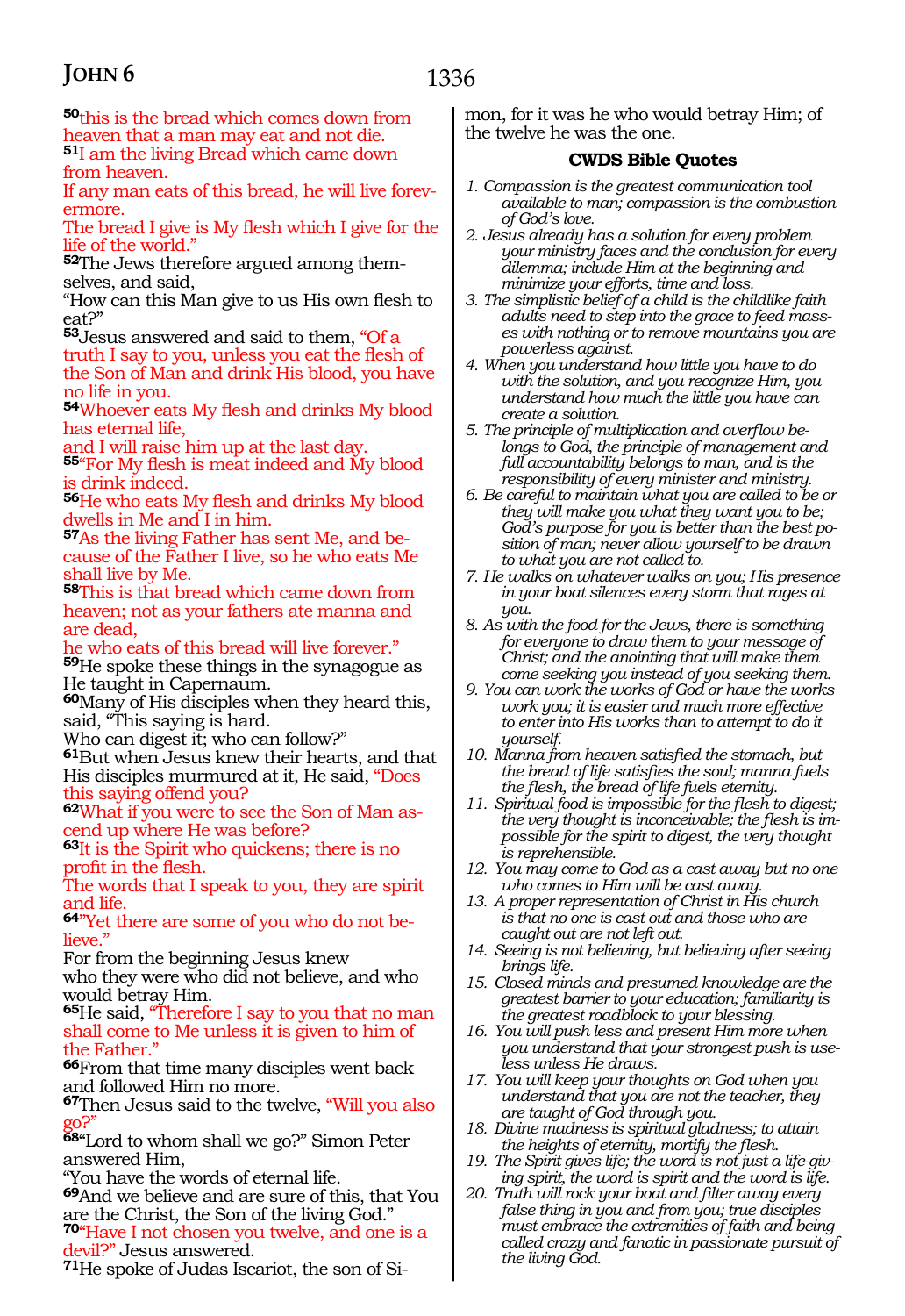#### **PRAYER POINTS**

- Lord Jesus, place compassion in the hearts of the youths of this generation; baptize the church with compassion today. Amen.
- Heavenly Father, I commit my problems and my plans to You; I enter into Your solution; You direct my path. Amen.
- Father, baptize me with supernatural faith, in the name of Jesus.
- Nothing is impossible to my God; I am in God in my Lord Jesus and therefore nothing is impossible to me. Amen.
- I speak accountability and integrity into the hearts of believers; let the church enter into good management of its resources. Amen.

#### **Living water flow through me, through my belly flow;**

**Water of life, giving power, causing everything it touches to grow.**

**I believe! Send living water, though I sorrow at Your word**

**That You will be gone, I cannot follow; but make me relevant to earth.**

**When confronted with the truth, many seem to sway;**

**Lord, send to me the living water, for I will not reason You away.**

#### JOHN 7

**<sup>1</sup>**After these things Jesus walked in Galilee, for He could not walk among the Jews, because the Jews sought to kill Him.

**2**Now it was time for the Jews' Feast of Tabernacles;

**<sup>3</sup>**His brothers said to Him, "Leave now; go into Judea, so that Your disciples may also see all the works that You do.

**<sup>4</sup>**"For there is no one who does anything in secret when He seeks to be publicly known. If You are doing these things, go and show Yourself to the world."

**<sup>5</sup>**For His brothers did not believe in Jesus. **<sup>6</sup>**But Jesus said to them, "Your time is always ready, but My time has not arrived yet.

**<sup>7</sup>**"The world cannot hate you, but it hates Me, because I testify of it, that all its works are evil. **<sup>8</sup>**Go up to this feast; I am not going up yet for My time has not fully arrived."

**<sup>9</sup>**And He remained still in Galilee when He had spoken these words to them.

**<sup>10</sup>**But when His brothers had gone up, He also went up to the feast,

but He did not go up in the open; He went secretly.

**<sup>11</sup>**The Jews sought Him at the feast saying, "Where is He?"

**<sup>12</sup>**And there was murmuring among the Jews, concerning Him,

for some said, "He is a good man!" others said, "He deceives the people, we know."

**<sup>13</sup>**However no one spoke openly of Him for fear of the Jews.

**<sup>14</sup>**About the middle of the feast, Jesus went into the temple and taught,

**<sup>15</sup>**and the Jews marveled, saying, "How does

this Man know all these words, having never gone to school?"

**16**Jesus answered and said, "My doctrine belongs to He who sent Me, it is not Mine.

**<sup>17</sup>**If anyone will do His will, He will know of the doctrine, whether it is of God, or whether I speak of Myself.

**<sup>18</sup>**If a person speaks of himself he seeks his own glory,

but He who seeks the glory of Him who sent Him is true, and in Him there is no unrighteousness.

**<sup>19</sup>**Did not Moses give you the law, and none of you keep it?

Why do you go about to kill Me?"

**<sup>20</sup>**And the people answered Him and said, "You have a demon. Who goes about to kill You?"

**<sup>21</sup>**Jesus, answering, said, "I have done one work, and you are all astonished.

**<sup>22</sup>**Moses gave you circumcision, not because it was of Moses but the fathers before, and you circumcise a man on the Sabbath day.

**23**"If a man receives circumcision on the Sabbath day, so that he does not break the law of Moses, are you angry with Me because I healed a man on the Sabbath day?

**<sup>24</sup>**Do not judge based on your sight, but judge with righteous judgment."

**<sup>25</sup>**Some of them of Jerusalem said, "Is not this He whom they seek to kill?"

**<sup>26</sup>**"But, see He speaks boldly and they say nothing to Him.

Do the rulers know, indeed, that this is the true Christ among them?

**<sup>27</sup>**Yet we know this Man and where He is from, but when Christ comes no man will know."

**<sup>28</sup>**Then Jesus spoke aloud in the temple as He taught, saying,

"You both know Me and you know where I am from;

but I am not here on My own accord; He who sent Me is true and you do not know Him. **<sup>29</sup>**But I know Him, for I am from Him and by Him I am sent."

**<sup>30</sup>**Then they sought to take Him, but no one laid hand on Him then, for it was not yet His time.

**<sup>31</sup>**And many people believed on Him and said, "When Christ comes, will He do more miracles than this Man has done?"

**32**The Pharisees heard that the people murmured about Him all these things,

and the Pharisees and chief priests sent officers to arrest Him.

**<sup>33</sup>**Jesus said to them, "For a little while longer I will be here with you, then I go to Him who sent Me.

**<sup>34</sup>**You shall seek Me but shall not find Me, and where I am you cannot come."

**<sup>35</sup>**And the Jews said among themselves, "Where will He go that we cannot find Him?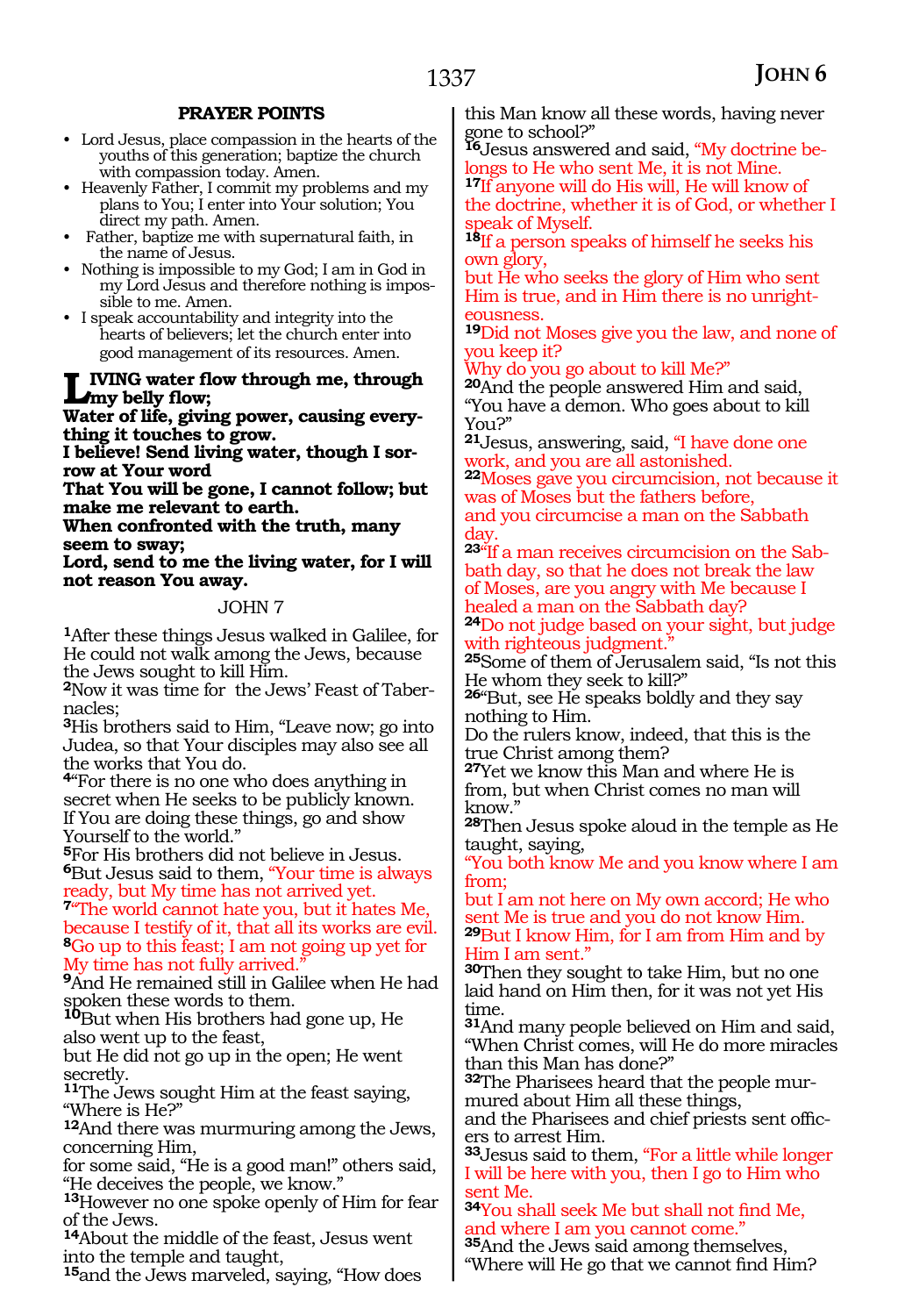1338

Will He go to the dispersed among the Gentiles? Will He go to teach the Gentiles? **<sup>36</sup>**What manner of saying is this He speaks?

'You will seek Me and will not find Me. Where I am you cannot come with Me!'" **<sup>37</sup>**Jesus then stood and cried out on the last

and great day of the feast,

saying, "If any man thirsts, let him come to Me and drink.

**38**"Anyone who believes on Me, as the Scriptures say, 'Out of his belly shall flow rivers of living water.'"

**<sup>39</sup>**But this He spoke of the Spirit, which those who believe should receive,

for the Holy Ghost was not yet given; for Jesus was not yet glorified.

**<sup>40</sup>**Many of the people, when they heard what He said, responded, "Of a truth this is the prophet."

**<sup>41</sup>**Others said, "This is the Christ."

But some said, "Will Christ come out of Galilee?

**<sup>42</sup>**Has not the Scripture said, 'Christ comes from the seed of David and out of the town of Bethlehem'?"

**<sup>43</sup>**So there was a division among the people because of Jesus.

**<sup>44</sup>**Some would have taken Him, but on Him no man laid hands.

**<sup>45</sup>**Then the officers came to the chief priests and to the Pharisees.

And they said to them, "Why have you not brought Him?"

**<sup>46</sup>**The officers answered, "No man has ever spoken like this Man."

**47**"Are you also deceived?" the Pharisees responded angrily to them.

**<sup>48</sup>**"Have any rulers of the Pharisees believed on Him?

**<sup>49</sup>**But the people who do not know the law, these people are accursed."

**<sup>50</sup>**Nicodemus spoke to them (he was the one who came to Jesus by night; for he was one of them),

 $51^{\circ}$ Does the law judge any man before it hears him and knows his accusation and defense?" **<sup>52</sup>**They answered and said to him, "Are you also from Galilee?

Search the Scriptures, for out of Galilee no prophet has ever risen!"

**<sup>53</sup>**And every man went to his own house.

#### **CWDS Bible Quotes**

- *1. Blood brothers do not necessarily mean love brothers; not because they grew up with you means they will put up with you; you cannot go around them, but they will come around to you when you have accomplished.*
- *2. You may not attract them or be attracted to them, but do not be distracted by them; stay focused.*
- *3. Purpose dictates time; lack of purpose makes your time of no eternal value. If your pursuit is anything your time is anytime; your time is always ready.*
- *4. Distraction is dangerous for any mission; careful planning, place, promotion and timing of execu-*

*tion are conditions for success.*

- *5. Your doctrine is ineffective if it is based on your own wisdom, training and philosophy; your doctrine is astounding if it comes from the university of deeper depths: a divine download is all the effort you need for effectiveness.*
- *6. If you are born of the Spirit they will know you, but they will know they really do not know you; they will never be able to trace you, place you, erase you, pinpoint you, or predict you, so they will fear and persecute you.*
- *7. The spirit-life makes you like the wind: people will feel you but cannot hold you, they see you but can never really know you; they will taste you but cannot trace you.*
- *8. Religious bigots will defend and contend for the religion they cannot defend when they are confronted with truth.*
- *9. The full secret of seeking and finding Christ is with the heart.*
- *10. Your insatiable thirst will make you a riverhead for the thirsty; living water is characterized by its flow to the living from souls lively with thirst.*
- *11. The full experience of living water is in the flow not in the fountain; it is in the freeness of the flow through you not just in the flow to you.*
- *12. Living water is a gut thing that makes the gut a flowing river not a reservoir; you cannot comprehend, capture or contain the flow of living water.*
- *13. Never miss your blessings because of the dressing; the package does not devalue the present.*
- *14. Let your experiences of God determine your expectation of Him and remove your limitation of Him.*
- *15. Searching the scriptures with a closed mind gives you a closed result; search the scriptures with understanding and tenderness to the Holy Spirit and it gives you revelations.*

#### **PRAYER POINTS**

- Merciful Father, give grace to believers to rise above resistance and ridicule coming from loved ones and close associates, in the name of Jesus.
- Spirit of distraction seeking the ministry of believers, I drive you away now by the power in the blood of Jesus. Amen.
- My Father, my God, my time is in Your hands; I refuse to die before my time, in the name of Jesus.
- Spirit of revelation in the knowledge of God, enlighten believers walking in the restriction and shackles of false doctrines, in the name of Jesus.
- Thank You Father that I am like the wind; what is taking place in me confuses the human mind, in the name of Jesus.

# **Living above, looking above; You are not of this world, nor of its**

**deeds.**

**Be the light of the world; now if you hear God's word, you will not die if you believe. Are you without sin? Then cast the first stone.**

**Do not make the father of lies your father also.**

**I was before creation, before Abraham, The First and the Last, I am He! Living above, looking above; Know the truth and it will set you free!**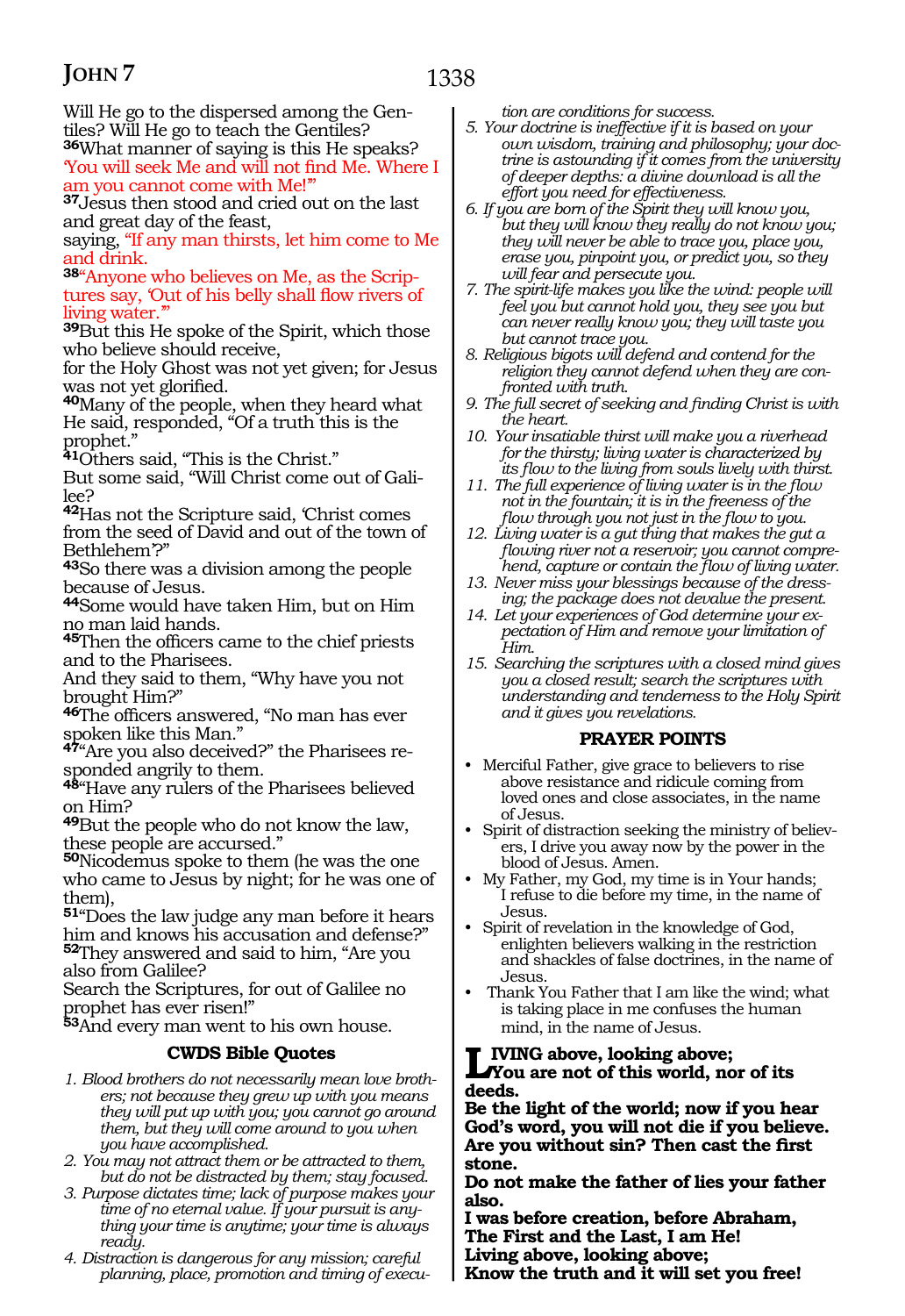**<sup>1</sup>**To the Mount of Olives Jesus went, **<sup>2</sup>**and early in the morning He came into the temple again,

and all the people came to Him, and He sat down and taught them.

**<sup>3</sup>**And the scribes and the Pharisees brought to Him a woman caught in the act of adultery. When they had put her down before Him, **<sup>4</sup>**they said to Him, "Master, this woman was

taken in adultery, caught in the very act; **<sup>5</sup>**now Moses in the law commanded that she be stoned, but what do You say?"

**<sup>6</sup>**They said this to test Him, that they may have a basis to accuse Him.

But Jesus stooped down and with His finger He wrote on the ground as if He did not hear them.

**<sup>7</sup>**When they continued asking Him, He stood up and spoke,

saying, "If there is any among you here without sin, let him be the first to cast a stone!"

**<sup>8</sup>**And He stooped down again and wrote on the ground.

**<sup>9</sup>**And when they heard this their conscience convicted them,

and beginning with the eldest to the youngest, one by one they went,

and Jesus alone was left, with the woman standing in front of Him.

**<sup>10</sup>**And when Jesus looked up He saw no one but the woman.

And He said to her, "Woman, where are your accusers? Has any condemned you?"

**<sup>11</sup>**And she said, "No one, Lord!" and Jesus said to her,

"Neither do I condemn you; go and sin no more."

**<sup>12</sup>**And again to them Jesus spoke, saying, "I am the light of the world;

he who follows Me shall not walk in darkness, but shall have the light of life."

**<sup>13</sup>**And the Pharisees said to Him at that time, "Your witness is not true, for You testify on Your own behalf of Your own self."

**<sup>14</sup>**Jesus answered and said, "Although I testify of Myself, My testimony is true,

for I know where I came from and where I re- turn and where from here I go.

But you cannot tell where I came from and where I am going from here.

**<sup>15</sup>**"You judge after the flesh; I judge no one. **16**Yet My judgment is true, if I was to judge, for I am not alone;

it is I and the Father who sent Me.

**<sup>17</sup>**It is written in your law, that the testimony of two men is true.

**<sup>18</sup>**I am One who bears witness of Myself, and the Father who sent Me bears witness of Me." **19**Then they said to Him, "Where is Your Father?"

Jesus said, "You do not know Me, neither do you know My Father.

if you had known Me, You would have known

#### My Father also."

**<sup>20</sup>**It was in the treasury that Jesus spoke these words, as He taught in the temple, and no one laid hands on Him, for His hour had not come yet.

**<sup>21</sup>**And again Jesus said to them, "I go My way and you will seek Me at that time, and in your sins you will die.

Where I go you cannot come."

**<sup>22</sup>**Then the Jews said, "Will He kill Himself? Because He says, 'Where I go you cannot come.'"

**<sup>23</sup>**Then He said, "You are from beneath; I am from above.

You are of this world; I am not of this world. **<sup>24</sup>**To you therefore I said this thing; that you shall die in your sins.

If you do not believe that I am He, you shall die in your sins."

**<sup>25</sup>**Then they said to Him, "Who are You?" Then Jesus said to them, "I am the same that I said to you from the beginning.

**<sup>26</sup>**I have many things to judge of you and to say.

He who sent Me is true and I speak to the world those things that I heard of Him." **<sup>27</sup>**But they did not understand that He spoke

these things to them of His Father.

**<sup>28</sup>**And to them Jesus said, "You shall know I am the One when you have lifted up the Son of man,

you shall know that I am He indeed and I do nothing of Myself,

but as My Father has taught Me, these things I speak.

**<sup>29</sup>**And He who sent Me is with Me. The Father has not left Me alone, for the things that please Him I always do."

**30**And as He spoke these words, many believed on Him.

**<sup>31</sup>**Then Jesus spoke to the Jews who believed on Him,

"If you continue in My word, then you are My true disciples,

**<sup>32</sup>**and you shall know the truth, and the truth will set you free.'

**<sup>33</sup>**They answered Him, "We are the seed of Abraham and were never in bondage to any man;

how do you say then, 'You shall be made free?'"

**<sup>34</sup>**Jesus answered them therefore, "Of a truth, I tell you, whoever commits sin is the servant of sin.

**<sup>35</sup>**And the servant does not abide in the house forever, but the Son abides forever.

**<sup>36</sup>**If the Son therefore shall make you free, you shall be free indeed.

**<sup>37</sup>**I know that you are Abraham's seed, but you seek to kill Me because My word has no place in you.

**<sup>38</sup>**I speak that which I have seen of My Father, and you do what you have seen your father do."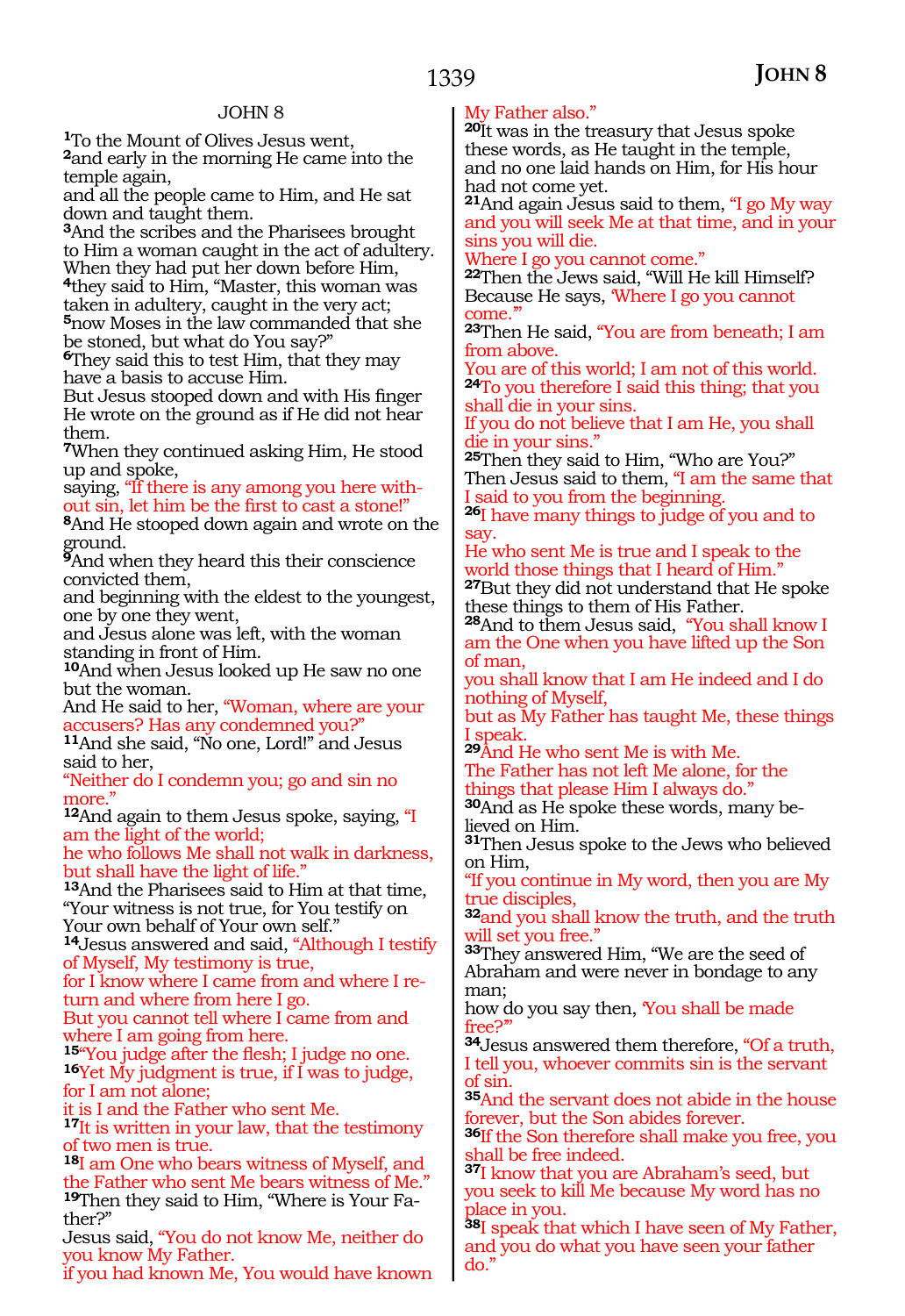**<sup>39</sup>**They answered and said to Him, "Our father is Abraham."

Jesus said to them, "If you were Abraham's children, then you would do the works of Abraham.

**<sup>40</sup>**But you seek to kill Me, a Man who has told you the truth which I heard from God Himself. Abraham did not do this.

**<sup>41</sup>**You do your father's work."

They responded, "We are not born of fornica- tion!

We have one Father, even God."

**<sup>42</sup>**But Jesus said to them, "If God was your Father, then you would love Me,

for I proceeded out of, and came from God. I did not come by Myself; God sent Me. **<sup>43</sup>**Why do you not understand My speech?

Because you cannot hear My word.

**<sup>44</sup>**You are of your father the devil, and the lusts of your father you do.

He was a murderer from the beginning, and he never remained in the truth, for there is no truth in him.

Whenever he speaks a lie, he speaks of his own, for he is a liar and the father of lies. **<sup>45</sup>**You do not believe Me, because I tell you the truth.

**<sup>46</sup>**Which of you accuses Me of sin?

If I speak truth, why do you not believe Me? **<sup>47</sup>**He who is of God hears God's word, but you do not hear them, because you are not of God."

**<sup>48</sup>**Then the Jews answered and said to Him, "Did we not say that You are a Samaritan, and You have a demon?"

**<sup>49</sup>**"I have no demon," Jesus answered. "I honor My Father and you dishonor Me. **<sup>50</sup>**I do not seek My own glory; there is one who

seeks and judges. **<sup>51</sup>**Faithfully, I say to you, if a man keeps My sayings, he shall never taste death.'

**<sup>52</sup>**The Jews said to Him, "Now we know you have a demon!

Abraham is dead, and the prophets too, and You say, 'If a man keeps My sayings, he shall never taste death!'

**<sup>53</sup>**Are You greater than our father Abraham, who is dead?

And the prophets also are dead; who do You make Yourself to be?"

**54**"If I honor Myself, My honor is nothing," Jesus replied.

"It is my Father who honors Me, of whom you say, He is your God.

**<sup>55</sup>**You have not known Him, but I know Him. If I should say I do not know Him, I shall be a liar just like you are;

but I know Him, and I keep His word.

**<sup>56</sup>**Your father Abraham rejoiced to see My day; he saw it and was glad."

**<sup>57</sup>**Then the Jews responded, "You are not yet fifty years old, how is it that you have seen Abraham?"

**<sup>58</sup>**Jesus said, "I say to you, before Abraham

#### was, I AM!"

**<sup>59</sup>**They took up stones to cast at Him then, but Jesus hid Himself and went out of the temple, going through the midst of them; so He passed by them.

#### **CWDS Bible Quotes**

- *1. Never be too quick to condemn others; your own sin may confront you.*
- *2. You may be caught up in sin but never caught; because others are caught does not make them more contagious or contaminated than you are.*
- *3. It is easier to catch the Lord's attention addressing your own sins than the sin of others; He ignores you for a good reason.*
- *4. Before you accuse ensure you are excused; before you condemn ensure you are cleared.*
- *5. Sin does not recognize levels, authority, position or age; sin only recognizes itself.*
- *6. Retain your freedom from sin by steering clear of condemnation; direct your anger at your own faults.*
- *7. Not because you have no accusers gives you the excuse to act irresponsibly; honor the free gift of salvation and avoid sin.*
- *8. If you walk in His light you walk the path of life that gives life to your steps.*
- *9. Our limited ability to judge does not restrain our extensive propensity to judge; Jesus was the only qualified judge yet He judges no one; follow His lead.*
- *10. The qualification to judge is absolute knowledge of the present, the past and the future; it is the crossroads of evidence, motives and destiny; judging is an act that takes you past your present ability and puts you on the seat of God.*
- *11. There is nothing more authentic than authentication from God Himself; there is nothing more pathetic than ignoring Him.*
- *12. Knowing Jesus is all that matters in your search for God; to know the Son is to know the Father.*
- *13. Hardness of heart will cause you to die in your sins; repentance will cause your sins to die from you.*
- *14. You have aerial power; operate above their level; you are from above.*
- *15. Commit your heart to speak only what you hear Him saying and it will increase and intensify your relationship with Him and your authenticity with men.*
- *16. Sin does not have to be the death of you if you allow Jesus to be the life of you.*
- *17. Available must be accepted and applied or it is unprofitable.*
- *18. No matter how important it is or how accessible it is, you have to believe it in order to receive it, or you will die without it or its benefits.*
- *19. His exaltation is in His humiliation; His pain makes Him plain; His lifting up is His declaration that He is.*
- *20. Knowing the Father is with you makes all the difference and explains your indifference to the burden you face; even that of taking up your cross.*
- *21. If He is pleased with you He will be with you; if you do what pleases Him only, He never leaves you.*
- *22. The word is truth; truth makes free; the Son is the word, if He sets you free you are truly free.*
- *23. Lie and deception has a paternal DNA; the devil knows his own.*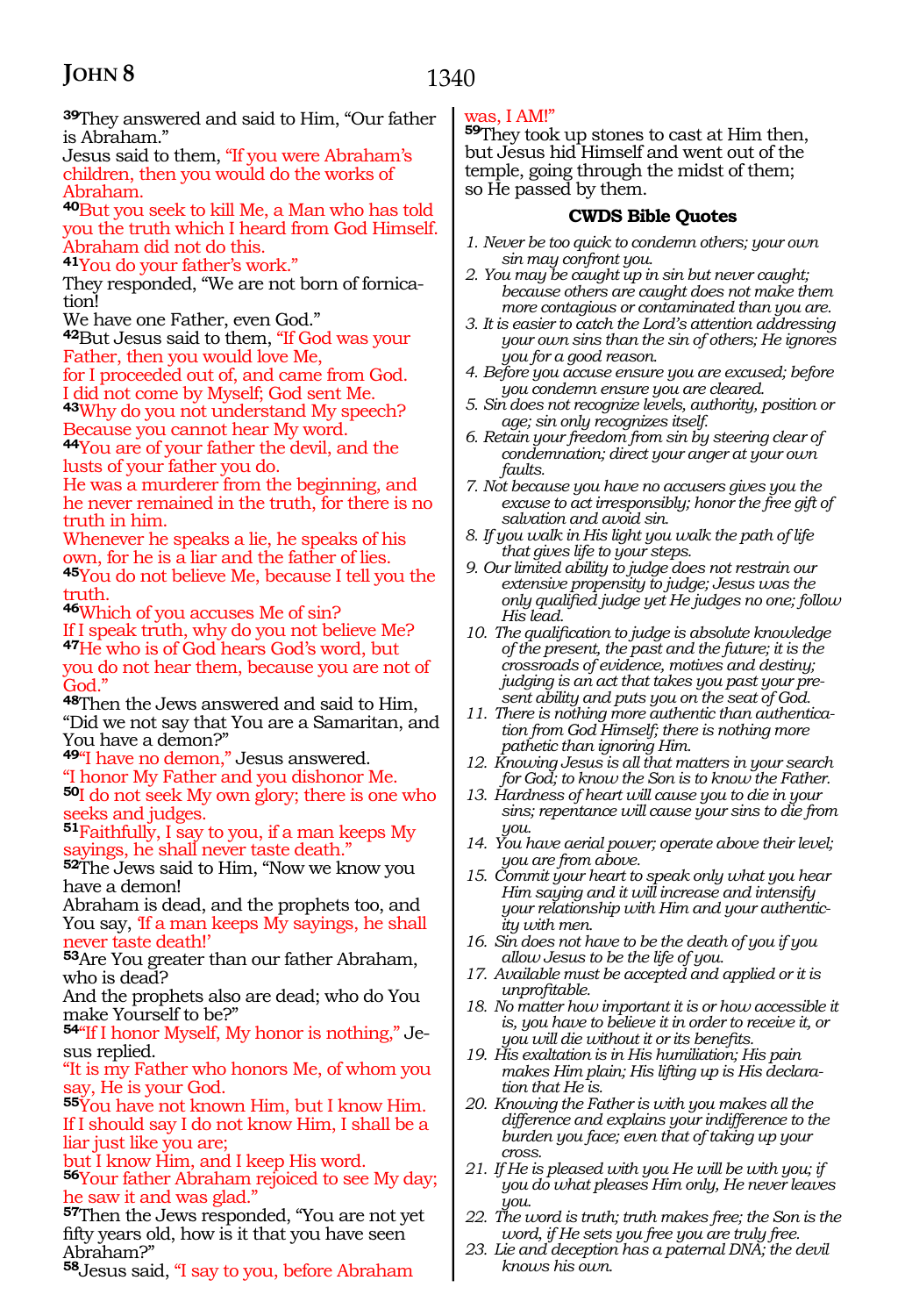- *24. You cannot go further than your eternity father; no matter how high you climb lies will bring you down like your father and will make your home the hell of your father.*
- *25. Even if they cannot accept the truth, lying is not an option; it is the only thing that changes your truth and changes you.*

#### **PRAYER POINTS**

- By the power of the Holy Ghost, I drive the spirit of condemnation from the hearts of believers, in the name of Jesus.
- Have mercy on me, O Lord; forgive me of all my sins, in the name of Jesus.
- Merciful Father, soak every minister and leader in the body of Christ in the blood of Jesus; let them minister with a clear conscience, in the name of Jesus.
- Spirit of conviction, sweep across the body of Christ today and visit the soul of every believer, in the name of Jesus.
- Divine discomfort with sin, be my portion today; I drive the spirit of judgment from the thoughts of believers. Amen.
- Jesus, You are the truth; baptize me daily in the spirit of truth and absolute integrity. Amen.

### **With purpose driven urgency, Redeeming every moment of time: There is a work, there is a race, against a quick approaching night. Must give sight to the blind; Must reprove the Pharisee Who cast the healed man from the syna- gogue,**

**Then turned around and say, "I see!"**

JOHN 9

**<sup>1</sup>**And as Jesus passed by at that time He saw a man who was blind from birth.

**<sup>2</sup>**His disciples asked Him then, "Master who sinned? Was it this man or his parents, that he was born blind?"

**<sup>3</sup>**And Jesus said, "Neither this man nor his parents sinned,

but that the works of God may be manifested in him.

**<sup>4</sup>**"For I must work the works, of Him who sent Me, while it is day,

for the night is coming when no one can work. **<sup>5</sup>**As long as I am in the world, I am the light of the world."

**<sup>6</sup>**And after He had spoken this, He spat on the ground and made clay of the spit.

With the clay He anointed the eyes of the man who was born blind.

**7**"Go, wash in the pool of Siloam!" He instructed,

(which by interpretation means sent.)

So he went and washed, and he returned seeing.

**<sup>8</sup>**And the neighbors who had seen him blind before, said, "Is not this he who sat and begged?"

**<sup>9</sup>**Some said, "This is he," while others said, "He is like him!"

But he said to them, "I am he!"

**<sup>10</sup>**Therefore they said to him, "How were your eyes opened?"

**<sup>11</sup>**And he said, "A man named Jesus made clay and anointed my eyes and said to me, 'Go to the pool of Siloam and wash!'

I went and washed, and I received my sight." **<sup>12</sup>**Then they said to him, "Where is He?" He said, "I do not know; I cannot tell you."<br><sup>13</sup>Then they brought him to the Pharisees. 14It was the Sabbath day that Jesus had made clay and had opened his eyes.

**<sup>15</sup>**The Pharisees asked him at that time, "How did you receive your sight?"

He said, "On my eyes He placed some clay, and I washed; now I can see!"

**<sup>16</sup>**Some of the Pharisees said, "This man is not of God because He does not keep the Sab- bath."

And others said, "How can a man be a sinner, and do such miracles as is done by Him?" And there was a division among them.

**<sup>17</sup>**They said to the blind man again,

"What do you say of Him who gave sight to you?"

He said, "He is a prophet."

**<sup>18</sup>**But the Jews did not believe that it was so, that he was blind and received his sight, until they called his parents.

**<sup>19</sup>**They asked them directly, "Is this your son who you say was born blind?

How then does he now see?"

**<sup>20</sup>**And his parents answered and said, "We know that this is our son, indeed, and

that he was blind at birth,

**<sup>21</sup>**but we do not know by what means he now sees or who opened his eyes.

He is of age; ask him; let him speak for him- self."

**<sup>22</sup>**His parents spoke these words because they feared the Jews,

for the Jews had openly agreed that if anyone confessed He was the Christ,

he would be put out of the synagogue.

**<sup>23</sup>**Therefore his parents said, "Ask him; he is of age."

**<sup>24</sup>**Then again, they called the man who was blind, and said to him, "Give God the praise; we know this Man is a sinner. What do you say?"

**<sup>25</sup>**And the man answered them and said, "If He is a sinner or not, I do not know; one thing I know, I was blind and now I see." **<sup>26</sup>**Then they said again, "What did He do to

you?

How did He open your eyes?"

**<sup>27</sup>**And he answered them, "I have already told you and you did not hear. Why do you want to hear it again?

Will you also be His disciples?"

**<sup>28</sup>**Then they reviled him and said, "We are the disciples of Moses, but you are His disciple.

**<sup>29</sup>**We do not know where this fellow is from, but we know that God spoke to Moses."

**<sup>30</sup>**Then the man answered and said to them,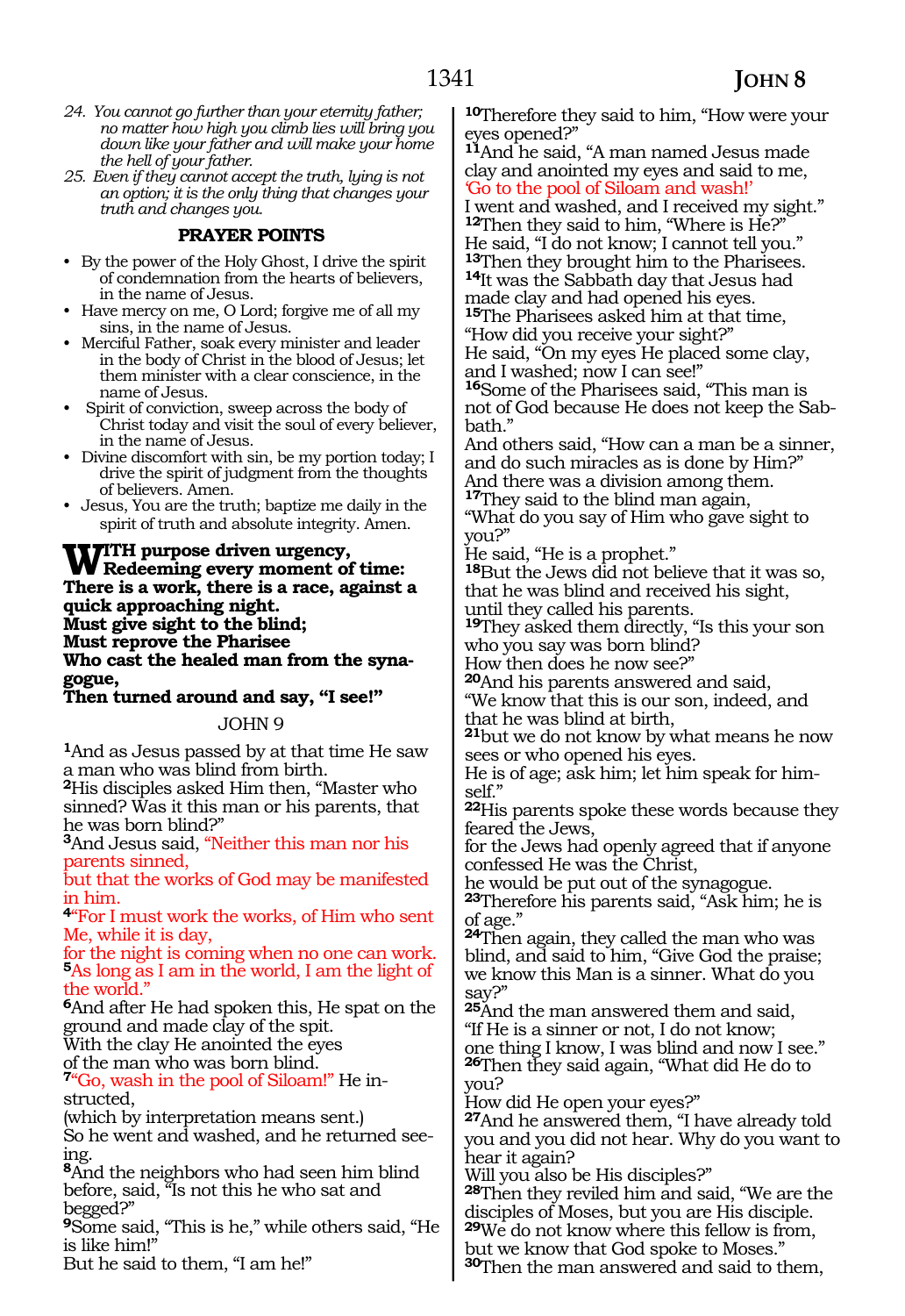"Why? Herein is a marvelous thing, that you do not know where He is from, yet He has opened my eyes.

**<sup>31</sup>**"Now we know that God hears no sinner, but if a man is a worshipper of God and does His will, then God will hear him.

**<sup>32</sup>**Since the world began it was never heard that any man has opened the eyes of one that was born blind.

**<sup>33</sup>**If this man was not of God, He could do no works."

**<sup>34</sup>**Then they answered him and said, "You were altogether born in sins;

do you teach us?"

And they cast him out.

**<sup>35</sup>**And when Jesus heard of it, He went and found him, and He asked him,

"Do you believe on the Son of God?"

**<sup>36</sup>**"Who is He that I may believe, Lord?" he answered.

**<sup>37</sup>**Jesus said to the man, "You have both seen Him and it is He who now talks with you." **38**And he said, "Lord, I believe!" and worshipped Him.

**<sup>39</sup>**Jesus said, "I am come into this world for judgment that those who are blind may see, and those who see may be made blind.

**<sup>40</sup>**And some of the Pharisees who were with Him and heard these words, said to Him, "Are we also blind?"

**<sup>41</sup>**And Jesus said to them, "If you were blind, you would have no sin; but you say, 'We see,' therefore your sin remains!"

#### **CWDS Bible Quotes**

- *1. Your situation may not be glorious, but it can glorify God.*
- *2. It is an honor to look bad, to look God, that is, to put the work of God on display. Jesus Himself was willing to look like sin in order for God to be displayed through Him.*
- *3. The day signals energy, the night signals urgency; never consume the day on matters that have no relevance to the night that will consume you when day gives way.*
- *4. Where there is a calling there must be an answer, where there is a sending (to go) there must be a response.*
- *5. Where there is relationship there is a mandate: I must work the work of Him.*
- *6. Light that does not shine has light impact, or rather, little impact.*
- *7. Light that is not demonstrative and declarative is decorative; we are not called to decorate darkness but demolish it.*
- *8. Convention limits us to history; to hear God and get radical (clay on eyes) unravels the mysteries of God still vastly untapped.*
- *9. The man they call Jesus is the link between your dismal past and your bright future; the man they call Jesus is the difference between your begging and your abundance.*
- *10. The man they call Jesus is the difference between people's negative categorization of you, and becoming a marvel in the sight of the world.*
- *11. When you take a novel move of God and place it in the grip of religion, they will grapple to outfit the marvel with their religion or to declare it unfit*

*for the religous.*

- *12. Testify of what you know and the truth will convict men that there is something more to Jesus than a casual dismissal (we know he's our son/ we know he was born blind/ we know we were sinners.)*
- *13. Never be restricted by religion; religion will call Jesus a sinner if He does not fit their profile and will call your work for Him and your move with Him sin if it is supernatural.*
- *14. Never get lost in the 'how' if you have the 'Wow!' to testify of; never get maze 'd' by the methods when you can stand amazed at the marvel; never get lost in the questions, when the answer is unquestionable.*
- *15. You cannot reason with conclusions; you cannot convince conviction.*
- *16. If you show up(expose) religion and those who counsel with closed hearts instead of justifying them, they will throw you out to justify themselves.*
- *17. If you do not deny Christ they will deny you; if you do not take them up or take up with them they will throw you out; if they throw you out for His sake, He will take you up and reveal Himself to you in greater measure.*
- *18. If you do not acknowledge you are blind in sin, your blinds will acknowledge you and bind you helplessly; sin binds and makes blind.*

#### **PRAYER POINTS**

- Righteous Father, let all my difficult situations glorify You; display Yourself in my life. Amen.
- Holy Spirit, I build a relationship with You for effectiveness in my limited time here; help me to impact eternity while I have time. Amen.
- Here I am, O Lord, send me. Amen.
- Spirit of urgency in the things of God, fall upon the church today. Amen.
- I declare that my light shall shine; I will make an impact in my lifetime. Amen.

**Why do you enter that way? Who can you be? The shepherd enters by the door, You must be the thief. You are here to steal, kill and destroy. The sheep will not follow you at all, for they do not know your voice. Listen, there goes the feet of the hireling running; He can give no life to you. But this is the voice of the good Shepherd; know Him!**

**He gives His life for His sheep.**

JOHN 10

#### **<sup>1</sup>**"Faithfully, I say to you, he who does not enter the sheepfold by the

door, but climbs up some other way, the same is a thief and a robber.

**2**But he who enters by the door is the shepherd.

**<sup>3</sup>**To him the porter opens up and the sheep hear his voice, and he calls his sheep by name and leads them out.

**<sup>4</sup>**He goes before his own sheep when he puts them out,

and the sheep follow him, for they know his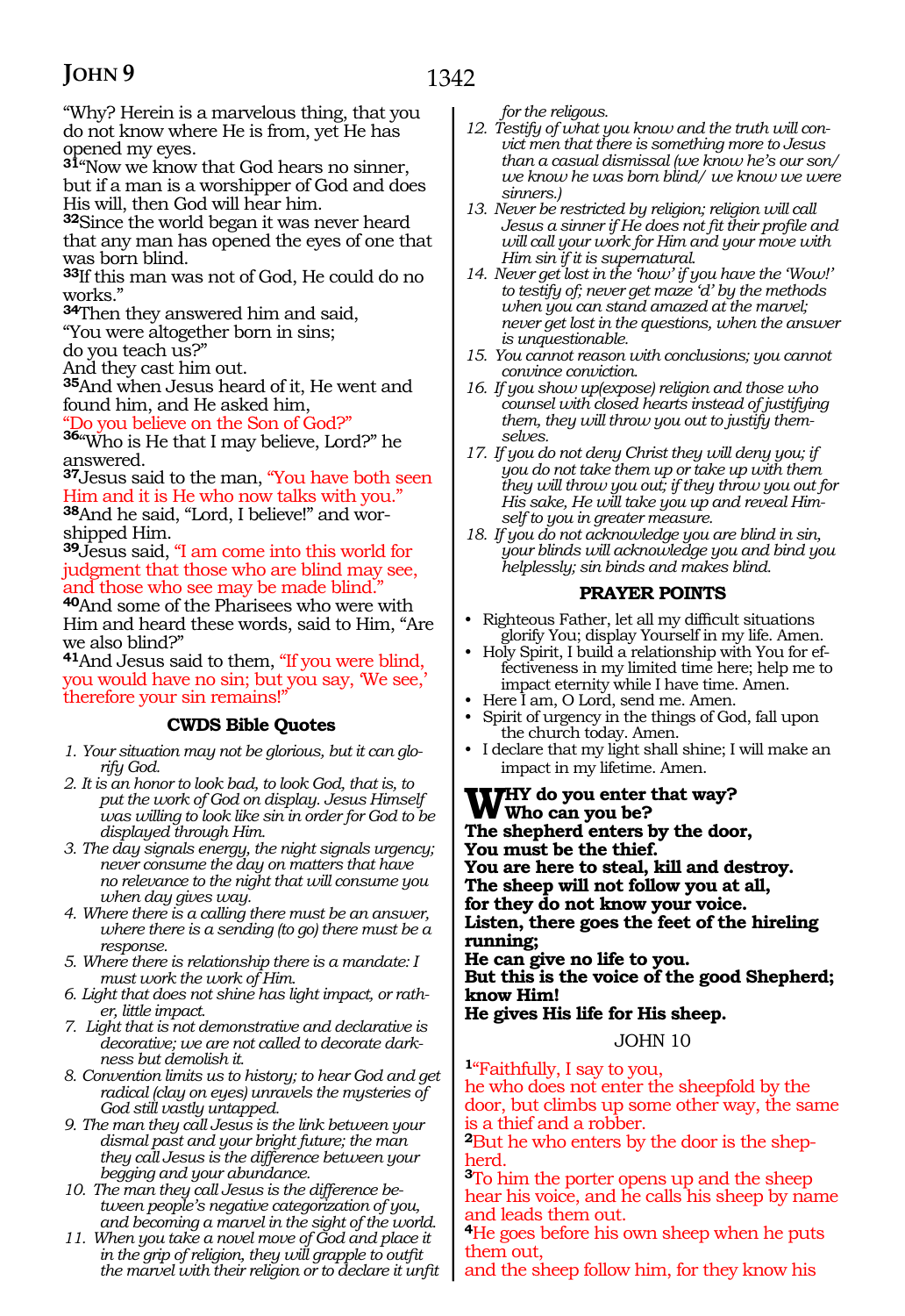voice.

**<sup>5</sup>**They will not follow a stranger, but will flee from him, for they do not know the voice of strangers."

**<sup>6</sup>**Jesus spoke this parable to them, but they did not understand the things He had spoken to them.

**<sup>7</sup>**Then Jesus said to them again, "Truly, I say to you, I am the door of the sheep;

**<sup>8</sup>**all who ever came before Me are thieves and robbers, but the sheep did not hear them.

**<sup>9</sup>**"I am the door; if any man enters in by Me he will be saved and will go in and out and will find good pastures for feeding.

**<sup>10</sup>**The thief does not come but to kill, to steal and to destroy, but I am come that they may have life and that they may have it more abundantly.

**<sup>11</sup>**I am the good Shepherd. The good Shepherd gives His life for the sheep.

**<sup>12</sup>**He who is a hireling and not the shepherd, who does not own the sheep but is hired, when he sees the wolf coming he leaves the sheep and flees, and the wolf catches and scatters them.

**<sup>13</sup>**The hireling flees, for he does not care for the sheep.

**<sup>14</sup>**I am the good Shepherd, and My sheep I know and I am known of those who are Mine. **<sup>15</sup>**As the Father knows Me, even so I know the Father.

I lay down My life for the sheep.

**<sup>16</sup>**And I have other sheep which are not of this fold.

I must bring these also and they will hear My voice, and there will be one fold and one Shepherd.

**<sup>17</sup>**Therefore My Father loves Me because I lay down My life that I may take it up again.

**<sup>18</sup>**No man takes it from Me, but I lay it down Myself.

I have power to lay it down, and power to take it up again;

I have received this commandment of My Fa- ther."

**<sup>19</sup>**Then there was a division again among the Jews because of these sayings of His.

**<sup>20</sup>**And many said, "He has a demon.

Why do you hear Him? He is mad."

**<sup>21</sup>**Others said, "These are not the words of him who has a demon.

Can a demon open the eyes of a blind man?" **22**It was at Jerusalem, the Feast of the Dedication, and it was winter.

**<sup>23</sup>**Jesus walked into the temple, into the porch of Solomon.

**<sup>24</sup>**Then the Jews gathered around Him and said to Him,

"How long do you make us to doubt?

If you are the Christ, tell us plainly."

**<sup>25</sup>**And Jesus answered them, "I told you and you do not believe;

the works I do in My Father's name, they bear witness of Me.

**<sup>26</sup>**You do not believe because you are not My sheep, as I said to you,

**<sup>27</sup>**'My sheep hear My voice; I know them and they follow Me.'

**<sup>28</sup>**I give to them eternal life also, and they shall never perish;

neither shall any man pluck any of them out of My hand.

**<sup>29</sup>**"My Father who gave them to Me is greater than everyone;

no one is able to pluck them out of My Fa-

ther's hand;<br><sup>30</sup>I and My Father are One."

**31**The Jews took up stones again to stone Him,

**<sup>32</sup>**but Jesus responded, "I have showed you many good works of My Father;

for which of those works do you stone Me?" **<sup>33</sup>**"We do not stone you for a good work," the Jews answered and said,

"but for blasphemy and also because You being a man make Yourself a God."

**<sup>34</sup>**Jesus answered, "Is it not written in your law, I said, you are gods?

**<sup>35</sup>**If he called them gods, to whom God's word came, and the Scripture cannot be broken, **<sup>36</sup>**do you say of Him who the Father has sanctified and sent into the world, 'You blaspheme,'

because I said, 'I am the Son of God'? **<sup>37</sup>**If I do not do the works of My Father, do not believe Me;

**<sup>38</sup>**but if I do, though you do not believe Me, you should believe the works,

that you may know and believe that the Fa- ther is in Me and I am in Him."

**<sup>39</sup>**Therefore they sought Him again to take Him, but He escaped out of their hand. **<sup>40</sup>**And He went away again beyond Jordan, into the place where John first baptized, and there He remained.

**<sup>41</sup>**And many resorted to Him at that time, and they said, "John did no miracle, but all things John spoke of this Man, were true." **<sup>42</sup>**And many believed on Him there.

#### **CWDS Bible Quotes**

- *1. The easy and available entrance they ignore identifies their intent and motives as non-genuine.*
- *2. It is not how many sheep you follow or you gather, but how many sheep follow you and are gathered to you.*
- *3. A non-genuine shepherd collects flock; a genuine shepherd connects the flock and connects with the flock.*
- *4. He leads by His voice; you are known to Him and as His by your response to His voice.*
- *5. Our Shepherd not only enters through the door, He is the door; there is no access to His sheep outside of Him; the thief must go through Christ to get to you.*
- *6. All your protection, provision, preservation, peace, purpose is found in Him; you get it by going in and out of Jesus; the Door.*
- *7. The thief is very closed in his motives to kill, steal, and destroy, but very open and diverse in his*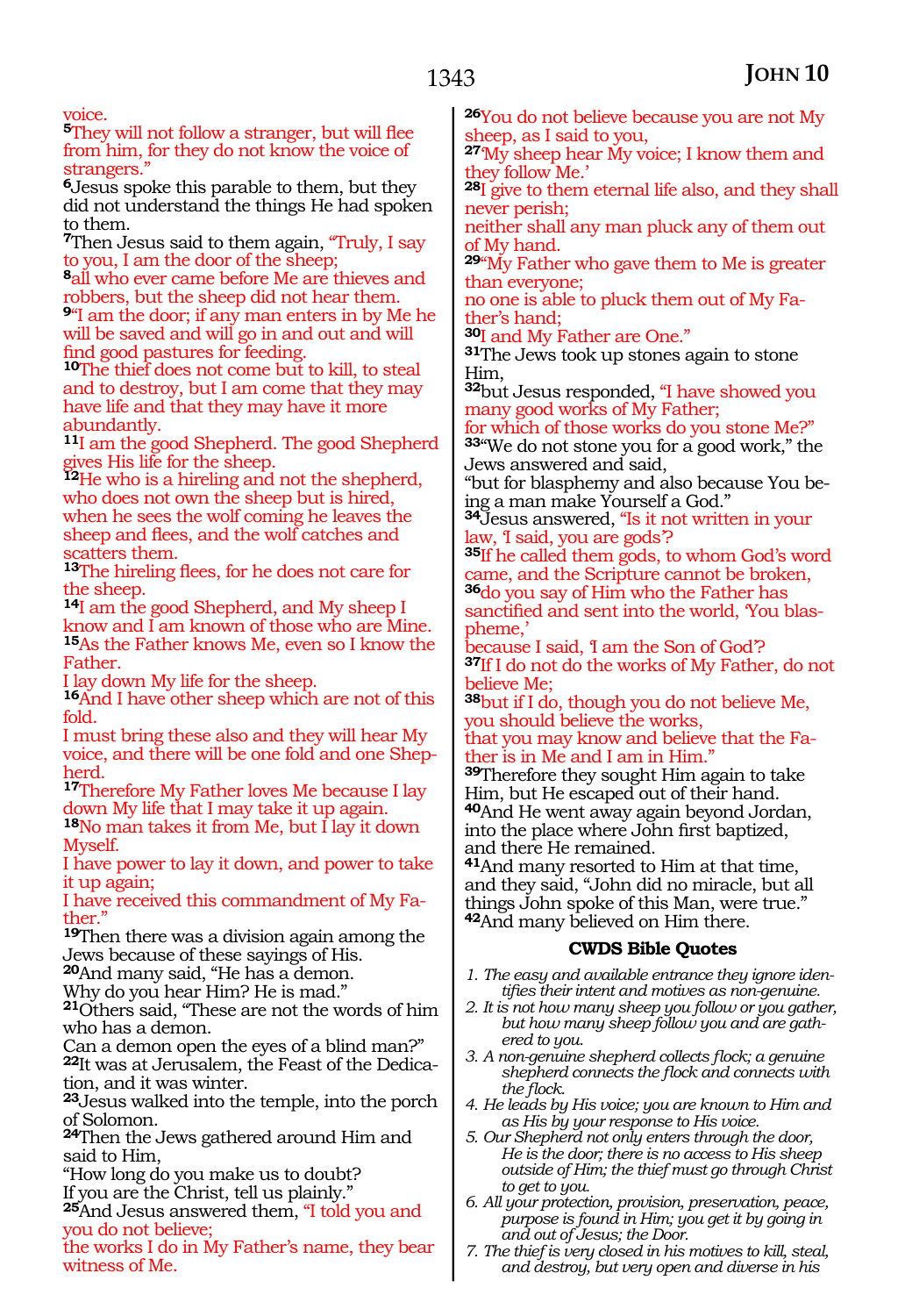1344

*methods to deceive and to entice.*

- *8. Trust the heart that has been broken, trust the hands that have been bruised; though He may seem harsh in His correction, trust the One who has been abused: He only gives life and more abundant life.*
- *9. For Jesus it is all about your life, your abundance of life, your abundance in life, your life of abundance and your abundant after-life.*
- *10. A hired hand gives his time; a good shepherd gives his life.*
- *11. A hired hand loves and preserves self first; a good shepherd is an owner who sacrifices self to preserve the sheep he loves.*
- *12. Your care for the sheep is expected and accepted in good times, but is respected and exceptional in bad times.*
- *13. Keep it together when all the storms are gathered together at you, because your presence and your presence of mind keep the sheep together.*
- *14. They may not be of your fold but they are all His sheep and of His fold; you cannot be perfectly aligned with Him and reject His desire to have one fold, or for the folds becoming one.*
- *15. Purpose precedes provocation; you take it because He laid it down. It is not because of your strength He surrendered, but because of the weakness and witness of His sheep.*
- *16. Let it be settled in your heart; let it be consistent in your works, because they will always argue about your source.*
- *17. When you ask questions with predetermined answers and you move from query to questioning the answers, you do not have a heart to listen.*
- *18. When you hear Him and He hears you, no matter their plans, nothing and no one can pluck you from His hands; when you are not hearing God the slightest wind blows you away.*
- *19. Oneness with the God belongs to the Word who became flesh and belongs to every flesh to which the word of God came.*
- *20. They may stone you for the truth you proclaim, but stones cannot bend, bruise or break the truth.*
- *21. Men will always seek to kill you for the truth you present and represent; manifestation will result in fierce contestation; when your witness passes over them, you may have to pass through them to escape and continue ministry. Know they will try but they cannot take you before your time.*
- *22. When you are at a low, resort to the place of your greatest high, your point of reference, and rebuild: remind yourself of your testimonies.*
- *23. When they do not believe you, take them to the place of your witness; they will see your works though his eyes.*

#### **PRAYER POINTS**

- Let every thief targeting the souls of believers be exposed and arrested, in the name of Jesus.
- Good Shepherd, it gives me great joy to be in Your fold. Amen.
- I anoint my ears to hear the voice of my Shepherd with clarity and I anoint my heart to respond with immediacy. Amen.
- Thank You Jesus for being that Door through which I can step to access eternal matters; I am protected and preserved in You. Amen.
- Satan you are a liar; your works are destroyed in Jesus Christ; your reign of terror in my family is over by the power in the blood of Jesus.

Amen.

**Tell me of the test that circumstances provide.**

**How is the Lord seen, in your test, through your eyes?**

**Will you be fooled by all the noise you have heard,**

**or will you steadfastly hold to every prom ise of His word?**

**He said, "This sickness will not result in death." Yet Lazarus died:**

**Will you consider that He is the resurrec- tion and the life?**

**He stayed two more days, though He loved Lazarus so:**

**Will your belief be swayed or will you con- sider, He is the truth?**

**Will you see dead things resurrect and from all bondages be loosed?**

**Tell me of the test circumstances provide, And I will tell you what faith in Him, and in His words can do.**

#### JOHN 11

**1**Now a certain man named Lazarus of Bethany was sick, from Mary and Martha's town. **<sup>2</sup>**It is the same Mary who with ointment had anointed the Lord and wiped His feet with her hair.

**<sup>3</sup>**Therefore to Jesus his sisters sent, saying, "Lord, he who You love is sick."

**<sup>4</sup>**When Jesus heard this, He said,

"This sickness will not result in death, but is for the glory of God, that the Son of God might be glorified by it."

**<sup>5</sup>**Now Jesus loved Martha, her sister and La- zarus.

**6**When He had heard that he was sick, He remained in the place He was for two days.

**<sup>7</sup>**Then to His disciples He said, "Let us go into Judea again."

**<sup>8</sup>**His disciples said to Him, "Master, do You go there again, though the Jews sought to stone You?"

**<sup>9</sup>**But Jesus answered them, "Are there not twelve hours in a day?

If any man walks in the day, he does not stumble because he sees the light of this world.

**<sup>10</sup>**But if he walks in the night, he stumbles because there is no light in him."

**<sup>11</sup>**Then He said to them after He said these things,

"Our friend Lazarus sleeps, but I go to awake him from his sleep."

**<sup>12</sup>**Then His disciples said, "Lord, if he sleeps, he does well; let him be."

**<sup>13</sup>**Jesus spoke of his death, but they thought He meant he just rested.

**<sup>14</sup>**Then Jesus said to them plainly, "Lazarus is dead.

**<sup>15</sup>**I am glad for your sakes that I was not there, to the intent you may believe; nevertheless, let us go to him."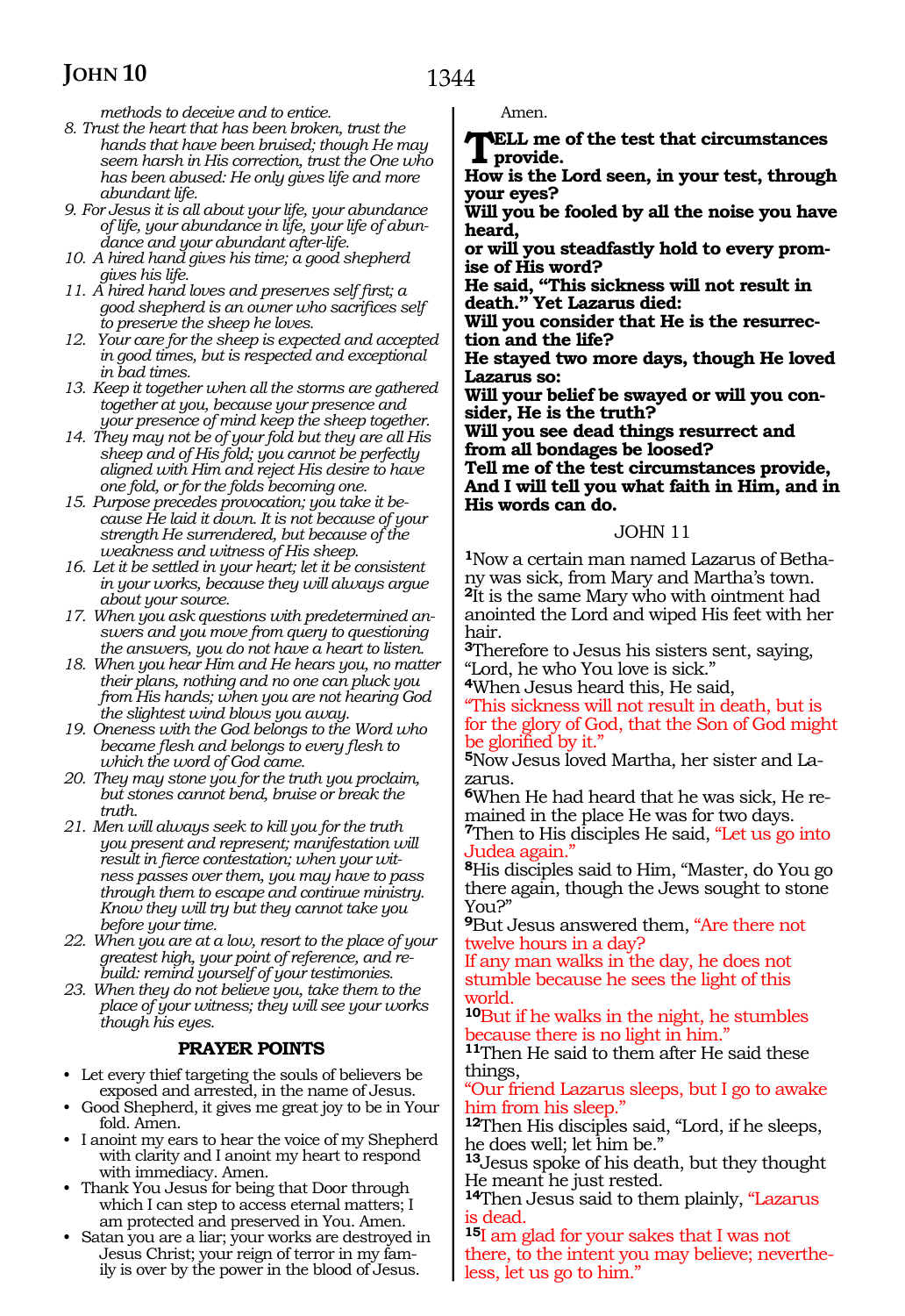**<sup>16</sup>**Then Thomas who is called Didymus said to his fellow disciples,

"Let us also go that we may die with Him." **<sup>17</sup>**When Jesus came, He found Lazarus had already lain in the grave for four days.

**<sup>18</sup>**Now Bethany was near to Jerusalem, about fifteen furlongs away.

**<sup>19</sup>**And many Jews came to Mary and Martha to comfort the bereaved.

**<sup>20</sup>**As soon as Martha heard that Jesus was coming, she went out to meet Him, but Mary still sat in the house.

**<sup>21</sup>**Then Martha said to Jesus, "Lord, if You had only been here, my brother would not be dead,

**<sup>22</sup>**"but I know that even now, whatever You ask God He will give to You."

*She expressed a glimmer of hope and faith in what Jesus could do!*

**<sup>23</sup>**Jesus said to her, "Your brother will rise again.'

**<sup>24</sup>**Martha replied, "I know he will rise in the resurrection, at the last day."

**<sup>25</sup>**Jesus said to her, "I am the resurrection and the life; he who believes in Me, though he were dead, he shall live,

**<sup>26</sup>**"but he who lives and believes in Me shall ever die. Do you believe this?"

**<sup>27</sup>**She said to Him, "Yes, Lord, I believe You are the Christ, the Son of God,

who should come into this world."

**<sup>28</sup>**And when she had said this, she went her way and called Mary her sister, secretly, say- ing to her,

"The Master is come and He calls for you." **29**And as soon as she told her, she rose quickly and came to Him.

**<sup>30</sup>**Jesus had not yet entered the town, but He was in the place Martha met Him.

**<sup>31</sup>**Then the Jews who comforted her and were with her in the house, when they saw that Mary rose up and hastily went out,

followed her saying, "She goes up to the grave to weep."

**<sup>32</sup>**When Mary had come to Jesus and saw Him, she fell down at His feet,

saying, "Lord, my brother would not have died if You had only been here."

**<sup>33</sup>**When Jesus saw her weeping, and the Jews who came with her weeping too, He groaned in the spirit and was troubled.

**<sup>34</sup>**And He said, "Where have you laid him?" They said to Him, "Lord, come and see." *And being touched with their infirmities*, **<sup>35</sup>**Jesus wept. **<sup>36</sup>**The Jews responded, "See how much He

loved him."

**<sup>37</sup>**Some of them said, "Could not this Man, who opened the eyes of the blind, have caused that this man should not have died?"

**<sup>38</sup>**Jesus therefore, groaning in Himself again, came to the grave.

It was a cave with a stone laid on it. **<sup>39</sup>**Jesus said, "Take the stone away." Martha, the sister of the dead, said, "Lord, he stinks by this time, for he has been dead for four days now."

**<sup>40</sup>**But to her Jesus replied, "Did I not tell you that if you would believe, you should see the glory of God?"

**41**Then they took away the stone from the place where they had laid the dead man. Then Jesus lifted up His eyes and said, "Fa-

ther, I thank You that You have heard Me. **42**And I know You hear Me always, but because of these standing by, I speak, that they may believe You sent Me.

**<sup>43</sup>**And when He had spoken these words, He cried with a loud voice, saying, "Lazarus, come out!"

**<sup>44</sup>**And he who was dead came out, bound hand and foot with grave clothes.

His face was bound about with a napkin.<br>And Jesus said, "Loose him and let him go."

**45Then many of the Jews which came to Mary** and saw the things Jesus did, believed on Him.

**<sup>46</sup>**But some went their way to the Pharisees and they told them the things Jesus had done.

**<sup>47</sup>**Then the chief priests and the Pharisees gathered a council.

"What shall we do?" they said, "For this man does many miracles.

**<sup>48</sup>**If we should leave Him alone, all men will believe on Him; then the Romans will come and take away our nation and our place." **<sup>49</sup>**And one of them, Caiaphas by name,

being the high priest that same year, said to them, "You know nothing at all.

**<sup>50</sup>**Nor do you consider it necessary for us that one man should die for the people, and that the whole nation should not perish."

**<sup>51</sup>**He spoke this, not of himself, but being the high priest that year, he prophesied that Je- sus should die for that nation,

**<sup>52</sup>**and not for that nation only, but should gather together all the children of God in one, those who were scattered abroad.

**<sup>53</sup>**Then from that day they took counsel to kill Him.

**<sup>54</sup>**Therefore Jesus did not walk openly among the Jews any more,

but He went to a country near the wilderness, into a city of Ephraim, and there He continued with His disciples.

**<sup>55</sup>**And the Jews Passover was very near.

Many went out from the country to Jerusalem to purify themselves.

**<sup>56</sup>**They sought for Jesus then, and they spoke among themselves, as they stood in the temple.

"What do you think?" they said, "Will He come to the feast or not?"

**<sup>57</sup>**Now both the chief priests and Pharisees had given commandment concerning Him, that if any man knew where Jesus was he should show it, that they might capture Him.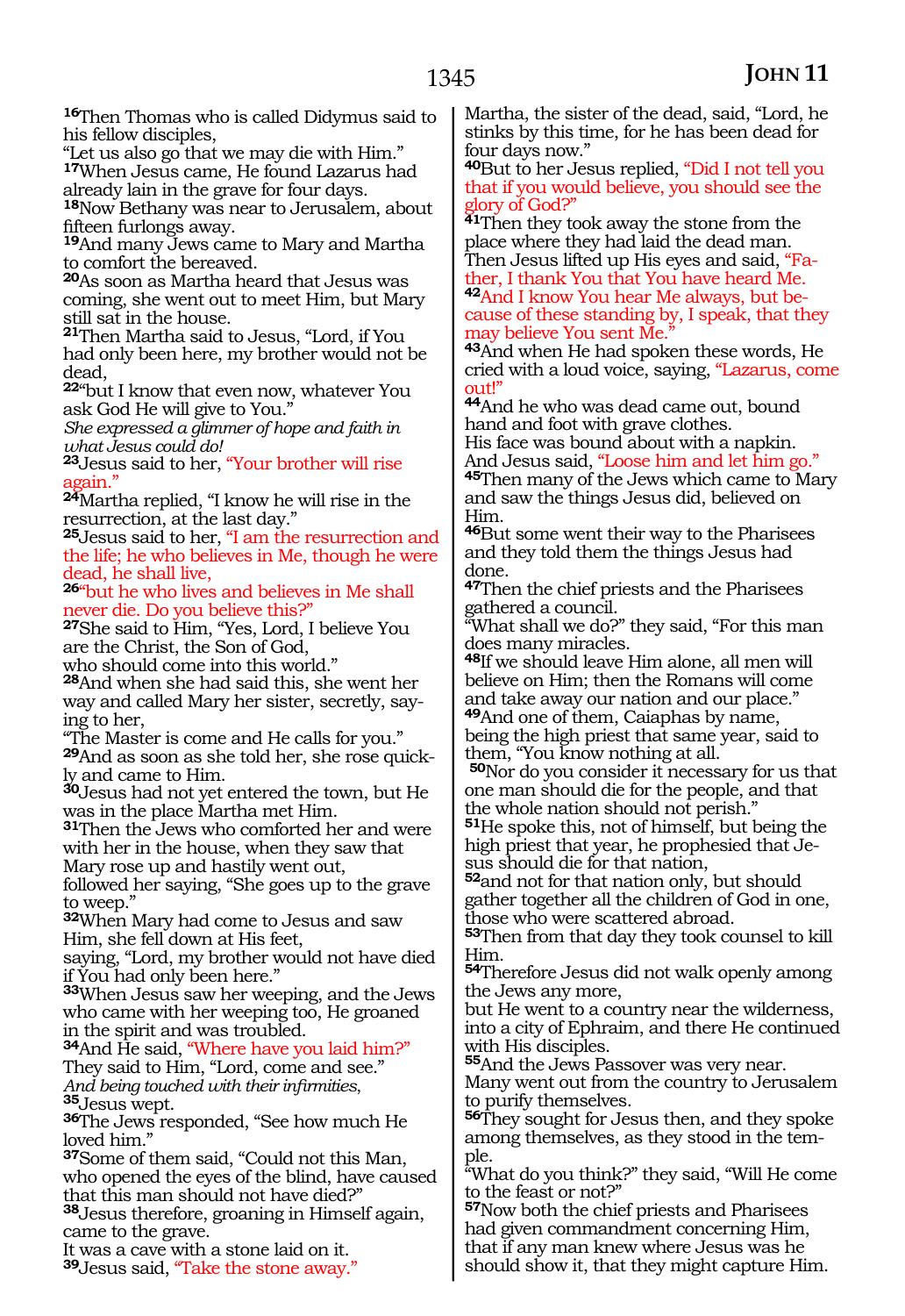#### **CWDS Bible Quotes**

- *1. The word of God about your situation is not a proposal, it is a promise in production; it is not a prediction but a conclusion.*
- *2. His word will change the situation, but changing situations never changes His word.*
- *3. Some stories are for His glory; He wipes away confusion and writes the most perfect conclusion of every story.*
- *4. His timing may not be preferred but it is perfect, it may not be yours but it is working for your good.*
- *5. They may try to kill you, but they cannot kill your fight, for what the Lord is about to do in you and through you will kill their spirit to fight, and will confuse them.*
- *6. You are not restricted or limited by how long you are in the tomb, but by whether or not you knew Christ before you entered the tomb.*
- *7. Even if it is very dead it is never too late for resuscitation, restitution or a revival; the presence of 'The Life' dispels and dismisses death.*
- *8. Maintain your prayer altar; keep the word on your lips, and you will not have to say, "If only You had been here."*
- *9. The death of The Resurrection (Jesus) is the rise of the dead and the release of life that carries no death.*
- *10. Never confuse a 'now' word from God with a 'next time' or 'not in my lifetime', or whenever; never confuse a promise for a possibility; the time you receive the promise determines the time you get it.*
- *11. God's promises are eternal, but you do not have to wait until eternity to receive them.*
- *12. Jesus is the now life, now prosperity, now blessings, now overflow, now peace, now joy; He is the ' I am' not 'I will be' resurrection and the life.*
- *13. Never get so lost in what could have been that you ignore what now is and what can be.*
- *14. Jesus wept! He can be touched, He weeps, He laughs, He dances, He rejoices over us with singing.*
- *15. The stench of death does not deter or prevent the incense of life; your situation is never too dead to come alive in Christ or to hear and respond to the word of faith.*
- *16. No need to attempt to get a hearing if you know you have a clearing (He hears you) let relationship dictate your conversation.*
- *17. Build and maintain relationship and you will not need to gain attention in difficult circumstances, only just to call attention to your circumstances.*
- *18. You are never too bound to get out of your situation, to be loosed and to be set completely free.*
- *19. Resurrection may not remove the bondages, deliverance does; salvation may not change your grave clothes discipleship, mentorship and nurturing does.*
- *20. The effect of the cross brings absolute life, the intervention of the cross brings deliverance and growth.*
- *21. Religion distances itself from what it cannot dictate, deny or defend; religion is self-preservation at any cost; it is insecurity that ignores God in securing its tradition.*
- *22. They are crafting, but God is drafting players for His eternal plan; they have a scene but God has the script. The death of the Son is the script of salvation; their conclusion is God's introduction.*

#### **PRAYER POINTS**

- Your word settles it for me Lord, even in unsettling circumstances. Amen.
- Living Word, You are the same, yesterday, today and forever; Your word is settled and it will guide my feet in my darkest times. Amen.
- My Father, my God, turn my situation around for Your glory. Let my life magnify You. Amen.
- Ancient of days, the all-knowing and only wise God, my times are in Your hands. Amen.
- Jesus, You are all that matters to me; without You I can do nothing; with You I am safe even in the valley of death's shadow or in the jaws of death itself. Amen.

**Will you hang on to your life? Do you love the praise of men? Are you willing to die so that you can mul- tiply and extend?**

**Willing to be lifted up, and so to draw all men nigh?**

**Willing for your light to shine, so to make many sons of light?**

**He knew how to ride victoriously and to hear the Hosannas resound;**

**He knew how to receive praises and to hear God testify of Him aloud.**

**Yet He was willing to die as a grain of wheat; no, He was not willing to abide alone.**

#### JOHN 12

**<sup>1</sup>**Then six days before the Passover, to Betha- ny, Jesus came,

where Lazarus was, who had been dead, the one who He had raised.

**<sup>2</sup>**There they made Him supper, and Martha served.

And Lazarus was one of those who sat at the table with the Lord.

**<sup>3</sup>**Then Mary took a pound of ointment, of very costly spikenard, and anointed Jesus' feet and wiped them with her hair;

and the house was filled with the fragrant odor of the ointment there.

**<sup>4</sup>**Then Judas Iscariot, Simon's son, the one who would betray Him, said,

**<sup>5</sup>**"Why was not the ointment sold and given to the poor instead?

It could have gained three hundred pence!" **<sup>6</sup>**He said this, not because he cared for the poor, but because he was a thief;

he had the bag and would steal from it. **<sup>7</sup>**Then Jesus said to him, "Let her alone! She has done this thing in preparation for the day of My burying.

**<sup>8</sup>**For you have the poor with you always, but you do not always have Me."

<sup>9</sup>And many of the Jews knew He was there and came.

They came not for Jesus' sake only, but also to see Lazarus whom He raised from the dead. **<sup>10</sup>**But the chief priests consulted that they might put Lazarus also to death,

**<sup>11</sup>**for because of him, many Jews believed on Jesus.

**<sup>12</sup>**And on the following day, many people who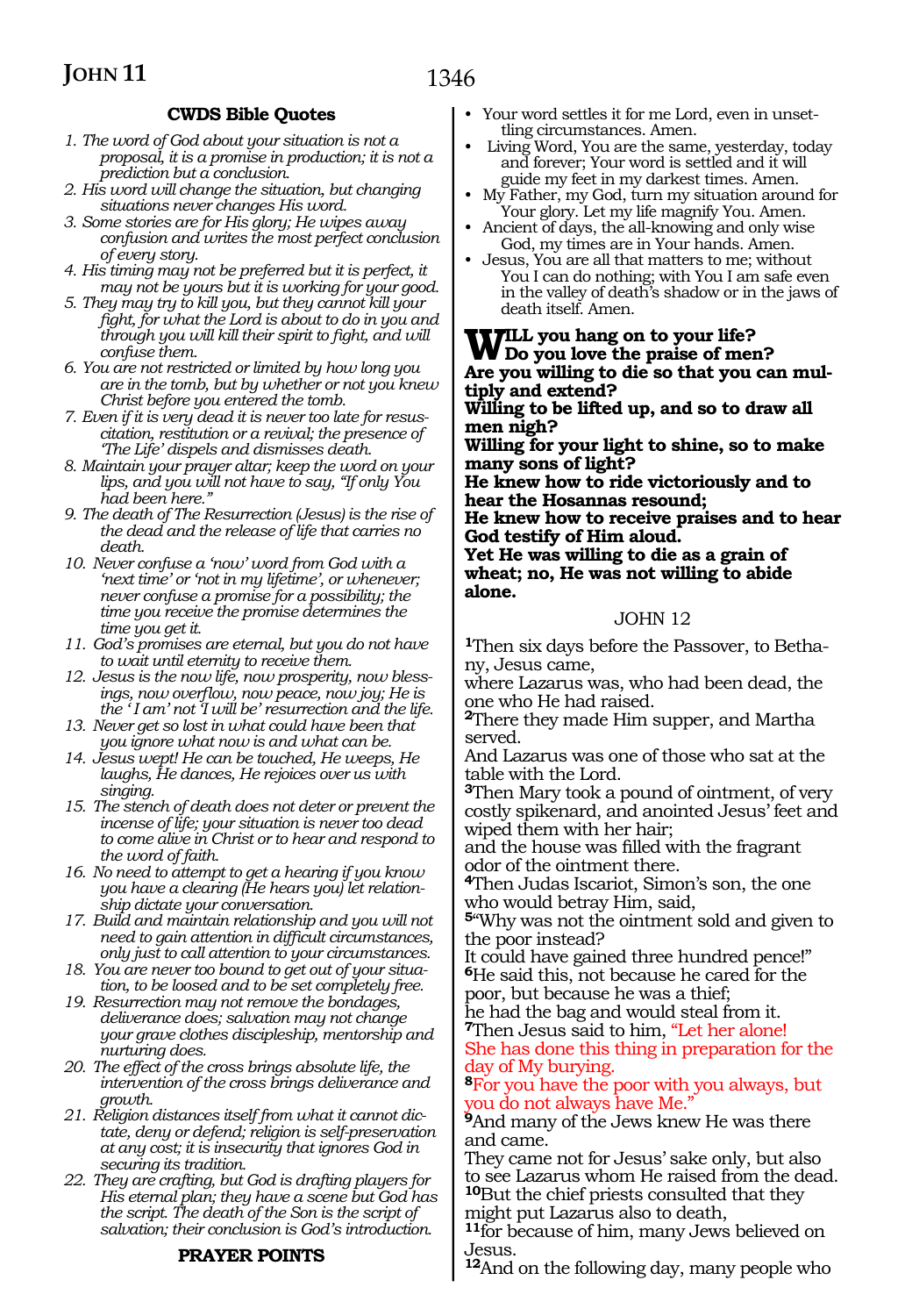had come to the feast, when they heard that Jesus was coming to Jerusalem,

**<sup>13</sup>**took branches of palm trees and went out to meet Him and cried aloud,

"Hosanna, blessed is the King who comes in the name of the Lord!"

**14**And when Jesus had found a young donkey, He sat on it, as is written in the word, **<sup>15</sup>**"Do not fear, O daughter of Zion; your King comes sitting on a donkey's colt."

**<sup>16</sup>**His disciples did not understand these things at first, until Jesus was glorified. ten of Him, and that they had done to Him likewise.

**<sup>17</sup>**Then the people who were with Him when He had called Lazarus from the grave and raised him from the dead, bore witness. **<sup>18</sup>**And the people met Him for this reason, for they heard He had done this miracle.

**19**The Pharisees therefore said among themselves,

"Do you perceive how you prevail in nothing? Look how the world is gone after Him!" **<sup>20</sup>**And there were certain Greeks among them who came up to worship at the feast.

**<sup>21</sup>**They came to Phillip, who was of Bethsaida of Galilee, and desired him, saying, "Sir, we would love to see Jesus."

**<sup>22</sup>**Phillip went and told Andrew, and Andrew and Phillip told Jesus at that time.

**<sup>23</sup>**Jesus answered, saying, "The hour is come

<sup>24</sup>Truly, I say to you, except a grain of wheat falls into the ground and dies, it abides alone, but if it dies it brings forth much fruit. **<sup>25</sup>**He who loves his life will lose it.

He who hates his life in this world will keep it unto eternal life.

**<sup>26</sup>**If any man serves Me, let him follow Me and where I am there also My servant will be, for if any man serve Me, My Father will honor him.

**<sup>27</sup>**Now is My soul troubled this day, and what shall I say? 'Father, save Me from this hour!' But for this cause I came to this hour. **<sup>28</sup>**Father, glorify Your name!"

Then a Voice came from heaven, saying, "I have both glorified it, and will glorify it again!"

**<sup>29</sup>**The people therefore who stood by and heard it, said, "It thundered!"

And others claimed, "An angel spoke to Him." **<sup>30</sup>**But Jesus answered and said, "This Voice did not come because of Me, but for your sakes.

**<sup>31</sup>**Now is the judgment of this world; now shall the prince of this world be cast out. **<sup>32</sup>**And if I be lifted up from the earth, I will draw all men to Me

**<sup>33</sup>**He said this signifying the death that He should die.

**<sup>34</sup>** The people then answered Him saying, "We heard out of the law that Christ abides forever;

how do you say that the Son of Man must be lifted up? Who is the Son of Man?"

**<sup>35</sup>**Then Jesus answered them and said, "Yet a little while is the light with you; walk

while you have the light, lest darkness comes upon you,

for he who walks in darkness does not know where he is going!

**<sup>36</sup>**"Believe in the light while it is present, so that you may be children of light."

Jesus spoke these things to them; then He departed and hid Himself from them.

**<sup>37</sup>**But although He had done so many mira- cles before them, yet they did not believe on Him,

**<sup>38</sup>**so that Isaiah's saying might be fulfilled, "Lord, who has believed our report and to whom has the arm of the Lord been revealed?" **<sup>39</sup>**Therefore they could not believe because Isaiah had said again,

**<sup>40</sup>**"He has blinded their eyes and hardened their heart

that with their eyes they should not see, neither understand with their heart, and be converted, and I should heal them."

**<sup>41</sup>**These things Isaiah said when he saw His glory and spoke of Him;

**<sup>42</sup>**nevertheless, many believed on Him among the chief rulers,

though they did not confess Him, because of the Pharisees, lest they should then be put out of the synagogue,

**<sup>43</sup>**for they loved the praise of men more than the praise of God.

**<sup>44</sup>**Then Jesus said, "He who believes in Me, does not believe in Me, but in Him who sent Me;

**<sup>45</sup>**and He who sees Me, sees Him who sent Me.

**<sup>46</sup>**I am come as a light into the world, that whoever believes in Me, shall not abide in darkness.

**<sup>47</sup>**If any man hears My words and does not believe, I do not judge him, for I did not come to judge the world; but to save the world. **<sup>48</sup>**He who rejects Me and does not receive My words has One who judges him, even the word that I have spoken that he has heard; the same shall judge him in the last day. **<sup>49</sup>**For I have not spoken of Myself, but the Fa- ther who sent Me gave Me a commandment, what I should say and what I should speak, **50**and I know His commandment is everlasting life.

I speak as the Father said to Me; whatever I speak, therefore, even as the Father says to Me,  $\hat{I}$  speak."

#### **CWDS Bible Quotes**

*1. If what you have is not too precious to pour it out on Jesus, then what you need is not too precious or too valuable to pull out of Jesus.*

*2. Use your glory to serve Jesus (wipe the dirt from His feet), and He gives to you His everlasting,*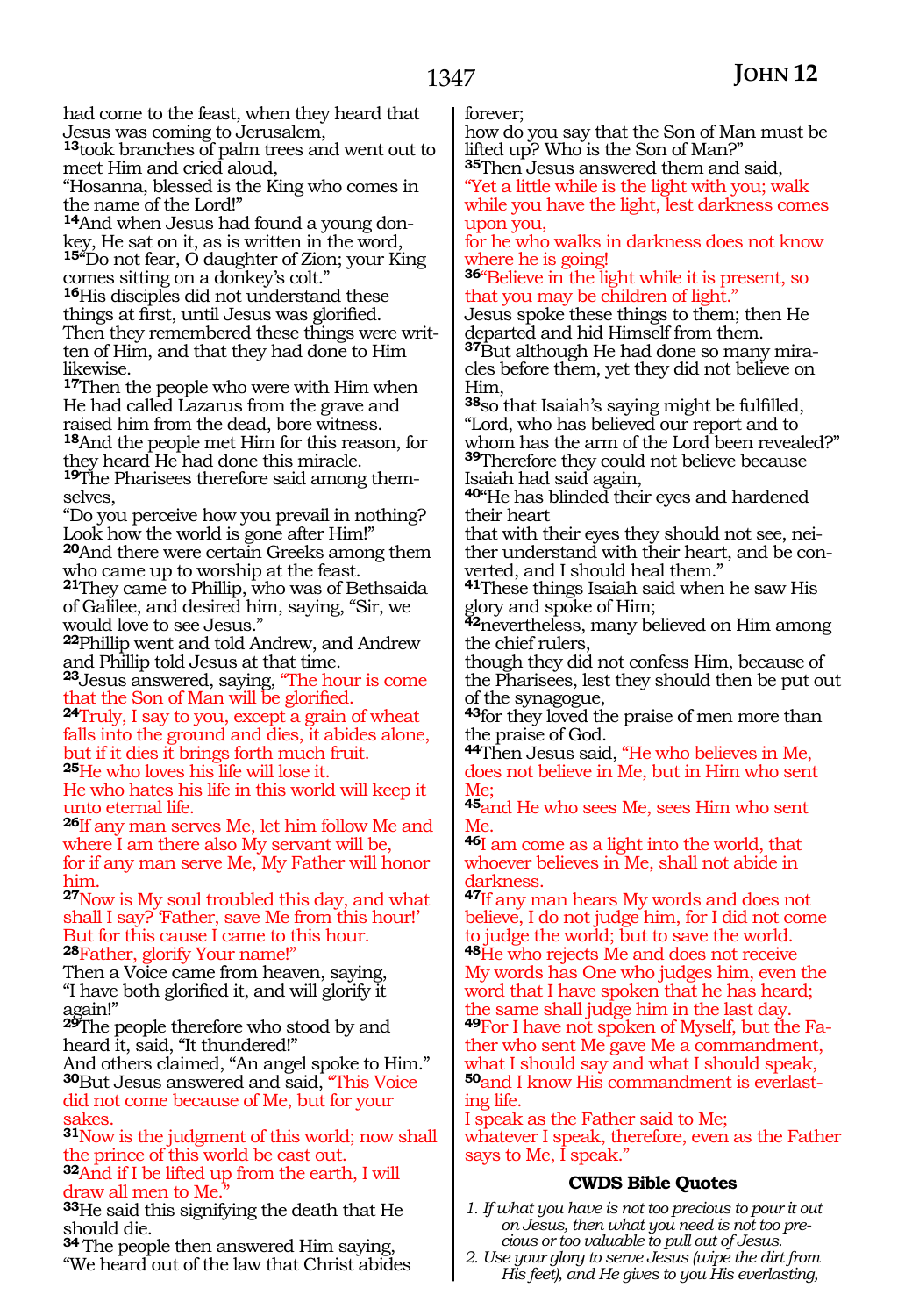*unchangeable glory.*

- *3. The spiritually impoverished steal from the poor, the eternally impoverished steal from God.*
- *4. Every gift of soulful extravagance engages prophecy in ways you cannot imagine; understand your window and pour it all out on Christ.*
- *5. If they cannot discredit your miracle, they will make plans to execute it; or execute you to extinguish it.*
- *6. One miracle draws more people to Christ than many sermons, articles written or advertisements.*
- *7. Invest time in His presence to unlock the supernatural and experience great effectiveness in return.*
- *8. Your productivity is in your vulnerability; your proliferation is in your mortification; be willing to give it all up to get it all out.*
- *9. Lose you for you will fully give birth to whatever is in you. (Jesus died to increase scope and reach and sons and seeds, with the potential to proliferate through the same process.)*
- *10. Pain the promise (serve Christ) and claim the promise (God's honor); if you serve Christ you honor God, He honors those who honor Him.*
- *11. Life is leading you to something significant that may not be glorious to you, but glorifies God.*
- *12. The pain of the next move is lessened by the power of the next move, the Player of the next move (God), and the promise of the outcome.*
- *13. The prince of this world was judged at the cross, defeated, rendered powerless and subdued under your feet; he is a great pretender; do not let him fool you.*
- *14. His lifting up is your elevation, His death is your salvation; the drawing of all men to Him is complete, yet it must be individually received.*
- *15. Never take the light for granted, it is just for a little while.*
- *16. You do not walk in the dark when light is available; you do not walk like the dark when light is your companion.*
- *17. The report not believed will bring you grief; the warning disregarded will bring you harm.*
- *18. You lose your healing by blocking your feelings and shutting out the vision and voice of truth.*
- *19. The praise of man should be sniffed, but not digested or ingested; the praise of God should be sought after and devoured.*
- *20. It is better to respond to the heart that gives the praise and not the praise that the heart gives.*
- *21. The Word did not become flesh to judge the world, but He released words that will judge the world; your response to the Word will determine His regard for you in the end.*
- *22. Your words should be restricted to only what you hear from God, say only what He tells you.*

#### **PRAYER POINTS**

- My Lord Jesus, everything in life loses significance in the light of Your sacrifice; my plans, my goals, my energy, my savings; I pour it all out on You. Amen.
- At the sight of Your glory, Lord Jesus, I lay my glory down for You to walk on. Amen.
- Holy Lord, write integrity in my innermost being, in the name of Jesus. Amen.
- Spirit of extravagance in giving to the King of kings, be my portion today; as Mary poured it all out on my Lord for His burial, let me pour it all out in sacrifice in preparation for His return. Amen.
- Let every voice raised to defeat the current move

of God in the earth be silenced; let every secret plan of the enemy be exposed and defeated. Amen.

#### **SERVITUDE, dismay, excitement and sorrow,**

#### **I saw His many moods in one moment's time.**

**When He said, "Love one another," I saw the gleam come to His eyes. I saw deep sorrow as He told Peter, Before the cock crows….**

*@***Grab a towel get some water; can you wash another's feet?**

**Say, someone who you call your servant, or one who may not be as you, termed 'great.' Did you receive His new commandment? Do you know just who you are? Grab a towel, get some water. Will you become servant to all?**

#### JOHN 13

**<sup>1</sup>**Before the feast of the Passover, when Jesus knew His hour had come; that He should depart out of this world and go to the Father, *for His work was done,* having loved His own in the world, He loved them to the end.

**<sup>2</sup>**When supper was finished, the devil, having placed into Judas Iscariot, the son of Simon's heart to betray Jesus.

**<sup>3</sup>**And Jesus knowing who He was, that the Father had given all things into His hands,

that He came from God and to God He went, *in a humble mood of servitude,*

**4**He rose from supper and laid aside His garments,

and took a towel and wrapped it around Himself;

**5**and He poured water in a basin and began to wash the feet of His disciples, and to wipe them with the towel with which He had wrapped Himself.

**<sup>6</sup>**Then He came to Peter, and Peter said, "Lord, do You wash my feet?"

**<sup>7</sup>**Jesus said to him in answer, "What I do you do not know now, but you will know afterwards."

**<sup>8</sup>**Peter said, "You shall never wash my feet." And Jesus patiently replied, "If I do not wash you, you have no part in Me."

**<sup>9</sup>**Peter responded, "Lord, do not wash my feet only, but wash my hands and my head." **<sup>10</sup>**Jesus said, "He who is washed does not

need to be washed but for his feet only; then every part of him is clean.

You are clean, but not everyone!"

<sup>11</sup>For He knew who would betray Him, so He said, "Not all of you are clean."

<sup>12</sup>So after He had washed their feet and had taken His garments and sat down, He said, "Do you know what I have done to you?

**<sup>13</sup>**You call Me Master and Lord, and you say well, for so I am."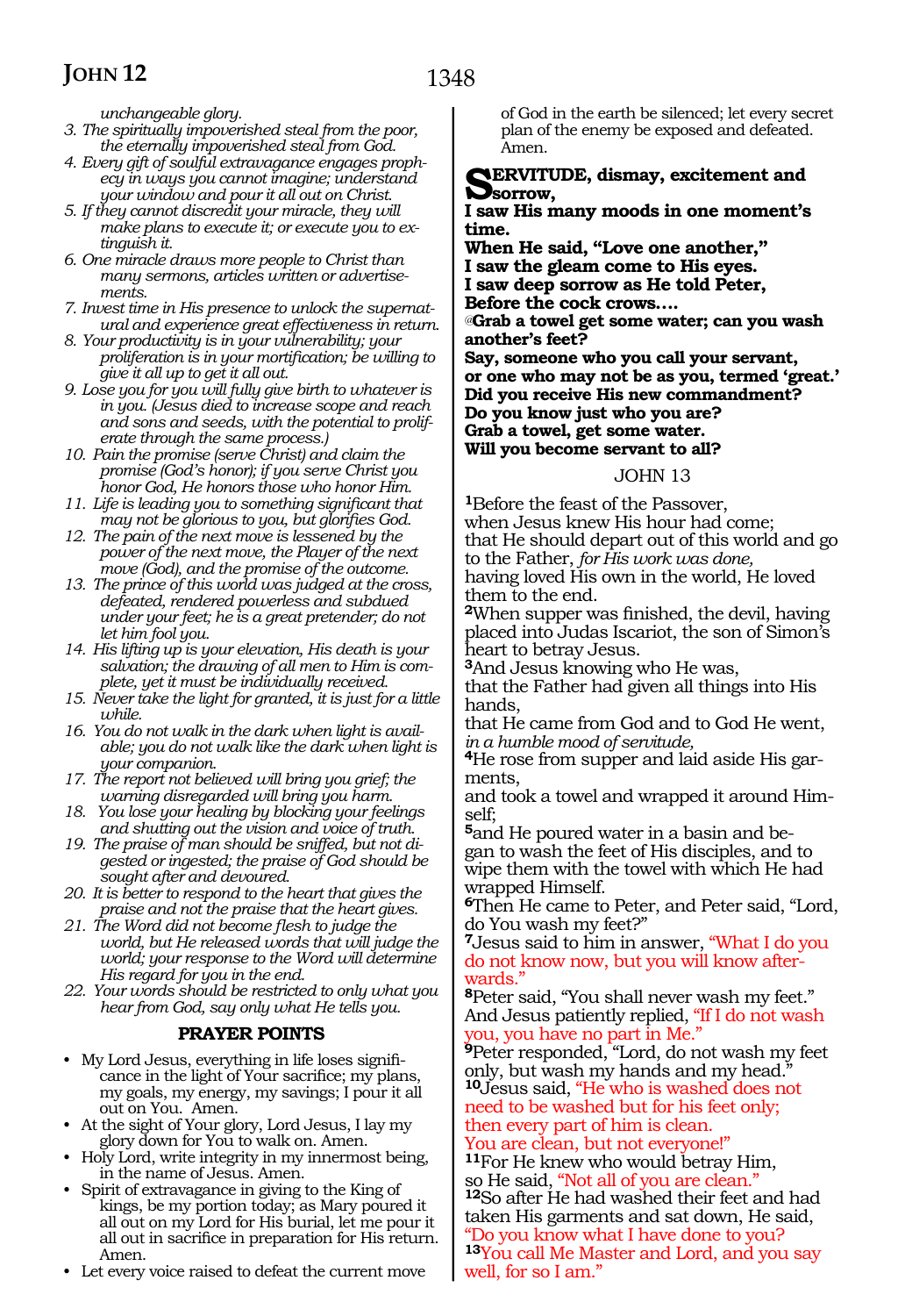*And the Teacher brought His lesson home.* **<sup>14</sup>**"If I, your Lord and Master, have stooped down to wash Your feet, you ought to wash the feet of each other;

**<sup>15</sup>**for I have given an example to you that you should do as I have done to you.

**<sup>16</sup>**Truthfully, I say to you, the servant is not greater than his lord;

neither is he who is sent greater than the sender.

**<sup>17</sup>**"If you know all these things, happy are you if you do them.

**<sup>18</sup>**I do not speak of you all, for I know those who I have chosen;

but that the Scripture may be fulfilled, 'He who eats bread with Me has lifted his heel against Me.'

**<sup>19</sup>**Now I tell you before it comes to pass, that when it comes, you may believe that I am He. **<sup>20</sup>**"Truthfully, I say to you, he who receives whomever I send receives Me; and he who receives Me, receives Him Who sends Me."

**<sup>21</sup>**After Jesus said this, His mood changed. He was very troubled in His spirit,

and He said, "Truly, I say to you, one of you will betray Me."

*@And then we understood why.* 

*For three years we ministered, slept and ate, shared sorrows, pain and joy;*

*so we were all very troubled at His heart's cry.* **22**Then the disciples looked from one to another doubting of whom He spoke.

**<sup>23</sup>**Now there was leaning on Jesus' bosom one of His disciples whom He loved.

**<sup>24</sup>**Simon Peter therefore beckoned to him that he would ask who it should be.

**<sup>25</sup>**He who was lying on Jesus' breast said, "Lord, who is it? Tell me."

**<sup>26</sup>**And Jesus answered, "It is the person to whom I give this sop, when I have dipped it."

And He dipped it and gave it to Judas Iscariot. **<sup>27</sup>**After the sop, Satan entered into him. Then Jesus spoke and said to him,

"What you are about to do, do it quickly." **<sup>28</sup>**Now no one at the table knew the reason He had said this.

**<sup>29</sup>**Some thought that because Judas had the money bag that Jesus told him to buy those things that were needed for the feast; or that he should give something to the poor. **<sup>30</sup>**But when Judas received the sop, he went immediately out into the night.

**<sup>31</sup>**When he was gone, Jesus said, "Now is the Son of Man glorified and in Him God is glorified."

*Then, with purpose-filled resolve, He said,* **<sup>32</sup>**"And if God is glorified in Him, God will also glorify Him in Himself;

and God will glorify Him right away.

**<sup>33</sup>**Little children, yet a little while I am with you;

you will seek Me, but as I said to the Jews, I now say to you, where I go you cannot come. **<sup>34</sup>**A new commandment I give to you, that you love one another.

As I have loved you…!" *and with gentleness His eyes shone*;

"love one another even so.

**<sup>35</sup>**"By this all men will know you are My disci- ples if you love one another as well."

**<sup>36</sup>**Simon Peter asked, "Lord where do You go?" And Jesus answered him and said,

"Where I go you cannot follow Me now, but you shall follow Me afterwards."

**<sup>37</sup>**Peter said to him, "Lord, why cannot I follow You now?

I will lay down my life for Your sake."

**<sup>38</sup>**Jesus answered him again, (*with regret on His face),*

"Will you really lay down your life for My sake? Faithfully, I say to you, the cock shall not crow this day until you have denied three times that you know Me."

*@Yes, the many moods of the moment, one could see and feel the change.*

#### **CWDS Bible Quotes**

- *1. If you cannot leave your body when you go, ensure you leave your heart.*
- *2. Never let love end, love unto the end, then love for you will be endless.*
- *3. Grieve for those who are lost; gravitate to those who can be reached. Heart break for your betrayers; heart ache for those properly aligned with you.*
- *4. When you know who you are and what God says about you, servitude is easy. Love from the spirit, serve from the heart; engage the body as a cloak to serve you and as a facilitator.*
- *5. Washing the feet of others does not place you under their feet but at the feet of Jesus and elevates you spiritually.*
- *6. Servitude is a spiritual principle of authority that precedes your rise, but it is often resisted in pride and misunderstood by many.*
- *7. Understand and appreciate those anointed and sent by Christ and receive (honor, minister to, assist, support) them as you would Christ in person, for you are in fact receiving Christ who sent them.*
- *8. Washing the feet of someone you know is betraying you may not change them but it changes you and shapes your destiny above and beyond them.*
- *9. It is a privilege to be in the Lord's presence, but always press for the preferred place of relationship on His breast.*
- *10. Not because Jesus does not expose you means you are not exposed to Him, not because He does not spell it out means you should not spit it out.*
- *11. Your pretense in the presence of God's ministers and believers is presumption that forms the pretext for your prepared humiliation.*
- *12. The gentleness of the Lord guides you to reconsider but never forces you to recant.*
- *13. Love among brethren is the seal of Christ; division among brethren is the seat of the enemy.*
- *14. Although you belong to a church, only love distinguishes and identifies you as belonging to Christ.*
- *15. Your pursuit of Christ may lead you to a place where your tongue is tied or your ties are*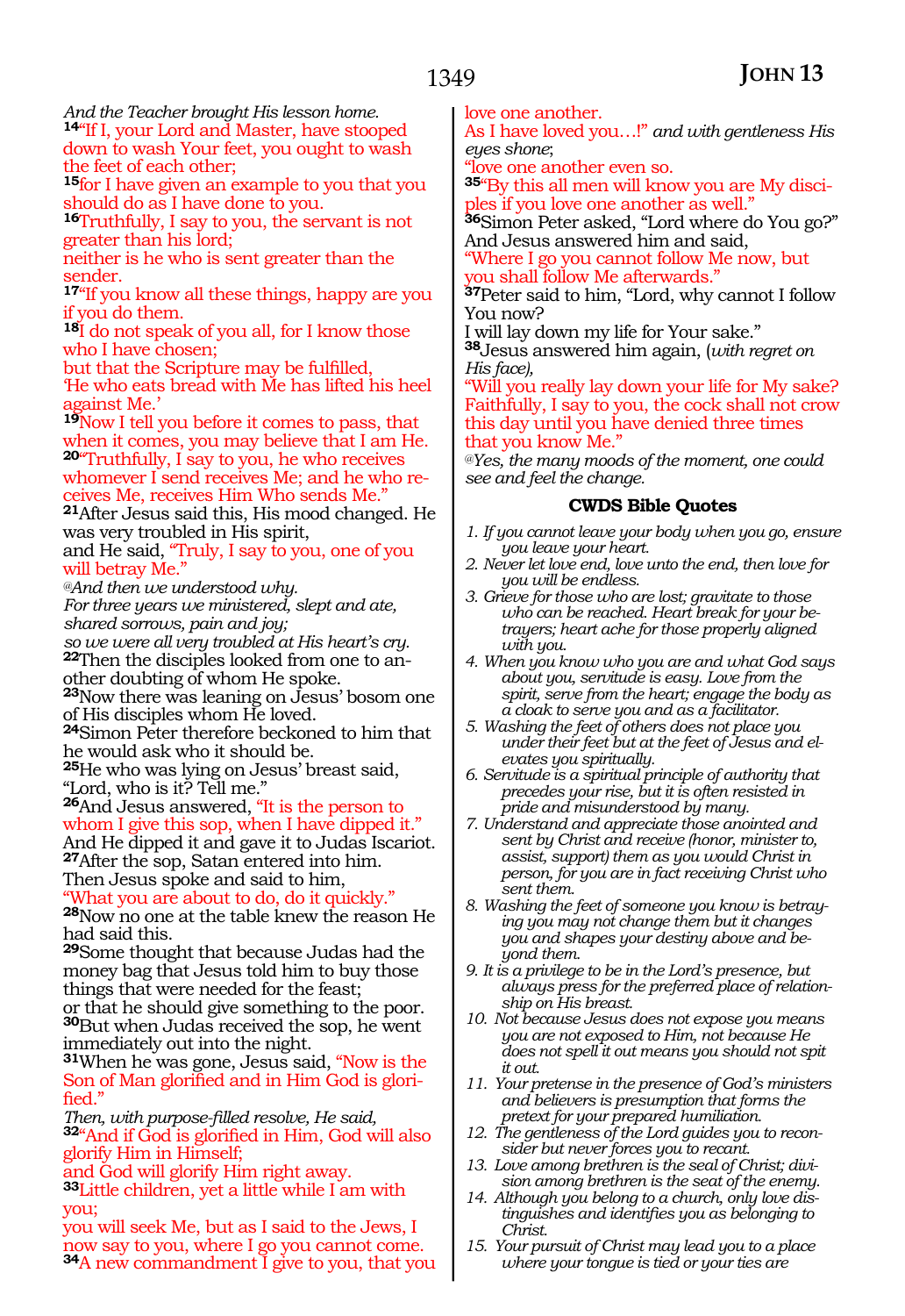*renounced(denied) by your tongue, but the grace of God will untie your tongue and set it on fire.* 

#### **PRAYER POINTS**

- Power to make an impact on people, be my portion in this life, in the name of Jesus.
- Heavenly Father, baptize my household with the spirit of love; baptize every believer with love. Amen.
- My Father my God, thank You for true believers on fire for You; my heart breaks for those who refuse to turn from sin and embrace the truth of Your word. Amen.
- Lord Jesus, make me a servant at heart; I reject the spirit of pride and any desire to glorify flesh. Amen.
- Jesus, I am amazed at You; let my back be a platform for others to rise on to breakthrough success and fulfilment, in the name of Jesus.

### **I** AM gone to prepare mansions for you,<br>that where I am, there you will be too;<br>But way will do graphe wealth was this **But you will do greater works upon this earth,**

**With the Holy Spirit working in you. I am the way, the truth, and the life; No one comes to the Father but by Me. With the Holy Spirit in you, I am multi- plied.**

#### **With you I leave My peace.**

#### JOHN 14

**<sup>1</sup>**"Do not permit your heart to be troubled; you who believe in God, believe also in Me. **<sup>2</sup>**In My Father's house are many mansions; if it was not so, I would have told you. I go to prepare a place for you. **<sup>3</sup>**And if I go to prepare a place for you, I will come again to receive you to Myself, that where I am, there you may be also. **<sup>4</sup>**"And you know where I go, and you know the way. **5**"Lord, we do not know where you go," Thomas responded, "and how can we know the way?" **<sup>6</sup>**Jesus said, "I am the way, the truth and the life; no man comes to the Father but by Me. **<sup>7</sup>**If you had known Me, you would have known My Father; and from this moment you know Him, and you have seen Him." **8**"Lord show us the Father, and it will be sufficient for us," Philip said. **<sup>9</sup>**Jesus said to him, "Have I been so long with you yet you have not known Me, Phillip? He who has seen Me, has seen the Father. How then do you say, 'Show us the Father!'? **<sup>10</sup>**Do you not believe that I am in the Father

and the Father is in Me? The words that I speak to you I do not speak of Myself, but the Father who dwells in Me, He does the works.

**<sup>11</sup>**"Believe Me that I am in the Father, and the Father in Me, or else believe Me because of the very works you see.

**<sup>12</sup>**Faithfully, I say to you, he who believes in

Me, the works that I do he will do also, and greater works than these he will do, because I go to My Father.

**<sup>13</sup>**Whatever you ask the Father in My name, that I will do, so that the Father may be glorified in the Son.

**<sup>14</sup>**"If you ask anything in My name, I will do it. **15**If you love Me, then keep My commandments.

**<sup>16</sup>**And I will pray to the Father, and He shall give you another Comforter, that He may abide with you forever,

**17**even the Spirit of truth, who the world cannot receive, because it does not see Him, neither knows Him.

But you know Him, for He dwells with you and will be in you.

**18**"I will come to you; I will not leave you comfortless.

**<sup>19</sup>**Yet a little while and the world will see Me no more, but you will see Me; because I live, you will live also.

**<sup>20</sup>**You will know that I am in the Father on that day, and that you are in Me, and I in you. **<sup>21</sup>**He who has My commandments, and keeps them, he it is who loves Me.

He who loves Me, My Father will love him, and I will love him and manifest Myself to him!"

**<sup>22</sup>**And Judas, not Iscariot, said to Him, "Lord, how is it that You will manifest Yourself to us and not to the world?"

**<sup>23</sup>**Jesus answered him and said, "If a man loves Me, he will keep My words,

and My Father will love him, and to him We will come, and with him We will dwell.

**<sup>24</sup>**"He who does not love Me, does not keep My sayings.

The word you hear is not Mine, but the Fa- ther's who sent Me.

**<sup>25</sup>**These things I have spoken to you, while I am yet present with you,

**<sup>26</sup>**but the Comforter, who is the Holy Spirit, who the Father will send in My name, He will teach you all things and bring all

things that I have said to you to your memory. **<sup>27</sup>**"Peace I leave with you; My peace I give to

you.

I do not give to you in the manner the world gives.

Do not permit your heart to be troubled, neither permit it to be afraid.

**<sup>28</sup>**You have heard how I said to you, I go away, and to you I come again.

If you love Me, you will rejoice because I said I go to My Father, for My Father is greater than am.

**<sup>29</sup>**"And now I have told you before it comes to pass, that when it comes to pass, you might believe.

**<sup>30</sup>**I will not talk much with you after this, for the prince of this world comes and has nothing in Me.

**<sup>31</sup>**But that the world may know that I love the Father and as the Father gave Me command-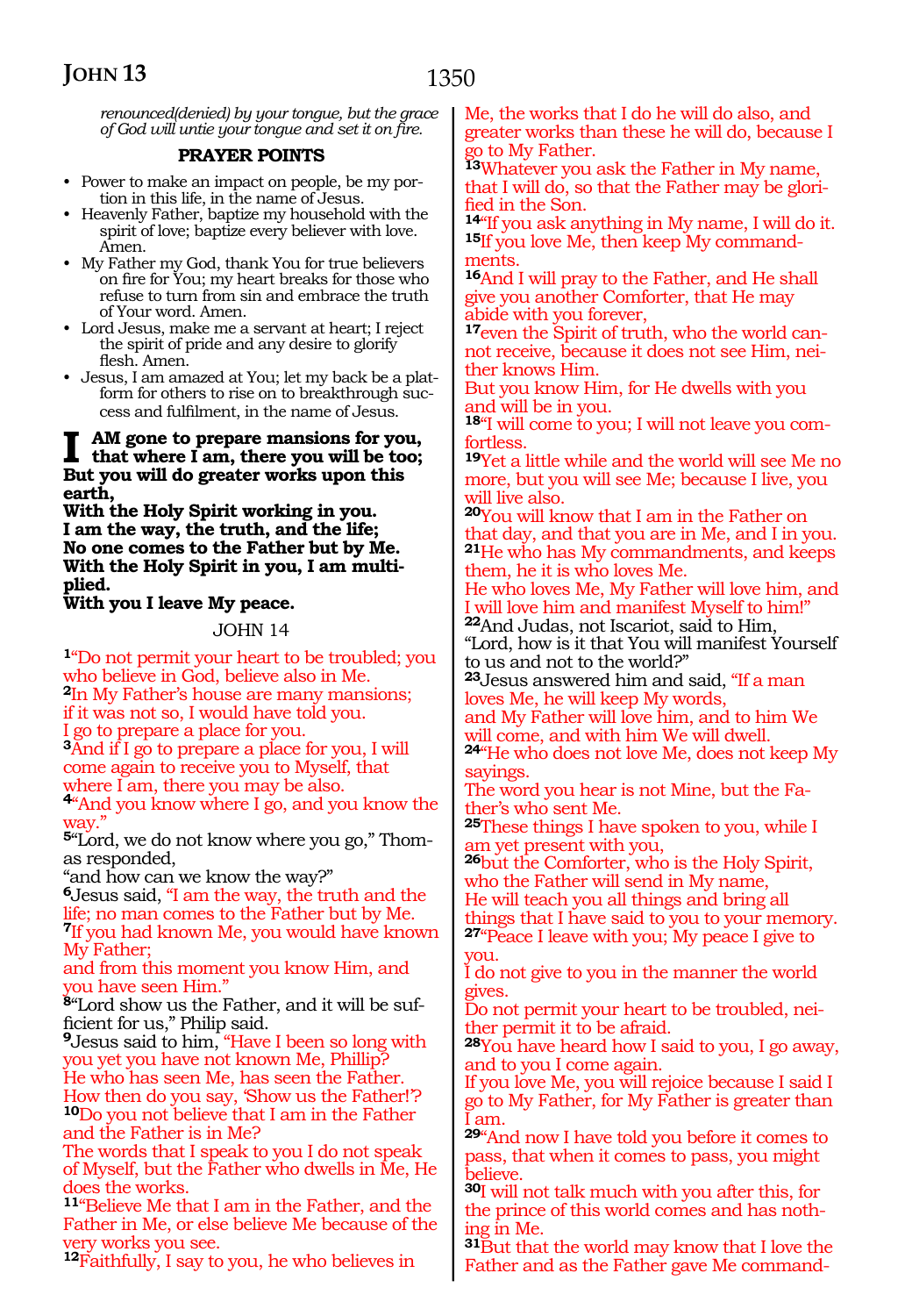#### ment, even so I do; arise, let us go from here; *to My destiny I go.*"

#### **CWDS Bible Quotes**

- *1. Troubled times do not have to translate to a troubled mind, or troubled thoughts when you know trouble is limited to time.*
- *2. Your heart will never be troubled if you know that while you are hurting He is working preparing you a place.*
- *3. Stay in the Father's house: your position, your place, your glory, your praise, your present, your future, your prosperity, your mansions, is in the Father's house.*
- *4. Acknowledge Him wherever you are; take Him wherever you go, for He is coming again to take you where He is.*
- *5. If you know Jesus you know the way; cease trying to find the way by yourself, find Jesus.*
- *6. It is all wrapped up in Jesus: your decision, your direction, your deliberation, your destination, your deliverance, your understanding; you do not have to weigh the truth, He is the way, the truth and the life.*
- *7. You know the Father by knowing the Son, and even so you should know the Father by knowing His sons and know the Son by observing His offspring.*
- *8. When the representation of Christ does not match the presentation of Christ, it distorts the reception of Christ by your witness.*
- *9. Stop working! You are hurting the potential of the life in you; give way to the Spirit; let Him work through you.*
- *10. If the Son who lives in you is the one who works through you, then you cannot take the glory; all the glory belongs to Him.*
- *11. If you answer for your own glory then we question the spirit that writes your story.*
- *12. Do not just marvel at His works; marvel at His worth in you and His working through you; He presents to you unlimited potential for greater works.*
- *13. Ask it of the Father in His name, you have His personal word that He will do it; invoke His name to provoke Him to action on your behalf.*
- *14. Doing His commands may be sacrificial, but never forced; it is a joyful act of love.*
- *15. His going to heaven does not mean heaven is taken from earth; heaven has sent another Comforter just like Jesus to be fully represented.*
- *16. The world saw but did not receive Christ; they cannot see and will not receive the Holy Spirit; to the world He is confusion but profound to those who know Him alive in them.*
- *17. Heaven's intervention is the prevention of the lie and to restore truth to earth; we saw His glory full of grace and truth; we have the Comforter who is the Spirit of truth.*
- *18. Everything that we need we have in God; deception diverts destination and destroys designation; truth restores.*
- *19. Death entered through sin and infected everyone; Jesus entered death through sin on the Cross and because He lives He injects everyone with the antidote of life.*
- *20. We are many small vessels in a large vessel, that is in a very large vessel who is the only vessel that is seen, not us; we are in Jesus who is in God.*
- *21. You cannot love a son without attracting the love of the father who loves the son; if you love the*

*Son you keep His word which is the Father's word.*

- *22. Jesus spoke to you the Father's word, so that you may enter the Father's world, and He and the Father can come live with you in your world; love bridges the gap of worlds.*
- *23. You have an instructor, the Comforter, learn the word and memorize the word; you have no excuse; He brings it to your memory. Tap into the depth of His wisdom, He lives inside you.*
- *24. He has left and in His death He willed His peace to you; He arose and in His living He sustains you in His peace; not as the world gives, but in spite of the world; nothing can steal your peace.*
- *25. The devil has a right to everything that belongs to him, no matter where it is or who holds it; he will come looking; he will use it to get to you or at least to cling to you and to claim you.*
- *26. To keep the devil away, keep away from everything that belongs to him and keep everything that belongs to him away from you; he must find nothing of his in you.*
- *27. Jesus went through His difficult assignment at the Father's command to demonstrate His love for the Father. Love does not count cost, or price, or pain, or sacrifice; love obeys.*

#### **PRAYER POINTS**

- Father, I am dead to time and alive to eternity; my mind is at peace in You. Amen.
- Thank You Jesus for preparing me a place so I can be where You are; I have joy continuously; Your promise is too much for me. Amen.
- I belong in the Father's house; everything I am and hope to be is in Your house Father God; I will live there. Amen.
- I will speak of You Lord Jesus until I am embarrassed; I am as excited as a child about my future. Amen.
- Jesus, You are the sole pursuit of my heart; in You I live and move and have my very existence. Amen.

**TO LOVE one another as He has loved.**<br>To ask anything of Him and it is done. **To bear much fruit all of the time; Is simply to be connected and to abide in the Vine.**

**Abiding in the One who calls me friend, and to me makes all things known. I am not of this world for I am in the Vine; His kingdom is my home.**

**It gives Him pleasure to give me all that I ask, all my desires,**

**So that in the Son, the Father may be glorified.**

#### JOHN 15

**<sup>1</sup>**"I am the true vine; My Father is the farmer; **<sup>2</sup>**He takes away from Me every unfruitful branch.

And every branch in Me that bears fruit, He prunes it that it may bring forth more fruit. **<sup>3</sup>**Now you are already clean through the word I have spoken to you.

**<sup>4</sup>**Abide in Me, and I in you. For as the branch cannot bear fruit of itself except it abide in the vine, no more can you, unless you abide in Me.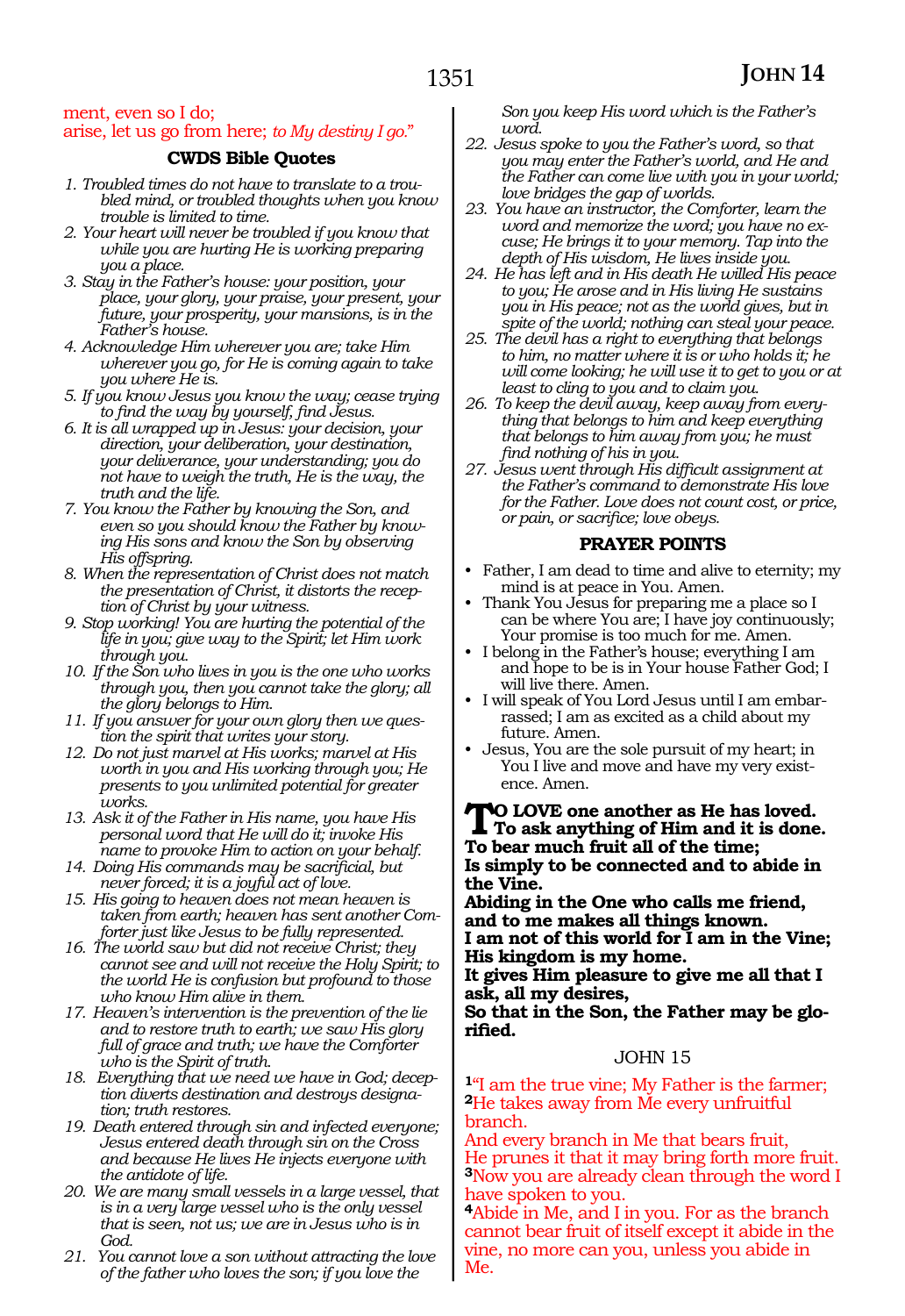1352

**<sup>5</sup>**I am the Vine and you are the branches; he who abides in Me, and I abide in him, bears fruit abundantly;

for you can do nothing without Me.

**<sup>6</sup>**If any man does not abide in Me, he is cast out as a branch and is withered, and men gather it up to be cast into the fire, and there it is burned.

**<sup>7</sup>**If you abide in Me and My words abide in you, you shall ask what you will and it will be done to you.

**<sup>8</sup>**By this My Father is glorified, that you bear much fruit;

by doing so you shall be My disciples. **<sup>9</sup>**As the Father has loved Me, so have I loved you, therefore, continue in My love.

**<sup>10</sup>**If you keep My commandments, you will abide in My love, even as I have kept My Father's commandments and abide in His love. **<sup>11</sup>**These things I have spoken to you, that My joy may remain in you and that your joy might be full.

**<sup>12</sup>**This is My commandment, that you love one another as I have loved you.

**<sup>13</sup>**Greater love has no man than this, than that a man lay down his life for his friends. **<sup>14</sup>**"You are My friends, if all My commands you do.

**<sup>15</sup>**I do not call you a servant anymore, for the servant does not know what his lord does; but I call you friends, for all things I have heard of My Father, I have made known to you also.

**16**You have not chosen Me, but I have chosen you, and ordained you, that you should go and bring forth fruit, and that your fruit should remain,

that whatever you ask the Father in My name, He may give to you.

**<sup>17</sup>**"These things I command of you, that you love each other;

**<sup>18</sup>**if the world hates you, know it hated Me before.

**<sup>19</sup>**If you were of the world, the world would love its own;

but because you are not of the world, but I have chosen you out of the world, this is why the world hates you.

**<sup>20</sup>**Remember the word that I said to you,

the servant is not greater than his lord. If they have persecuted Me, they will persecute you also;

if they have kept My sayings, they will keep yours as well.

**<sup>21</sup>**"But they will do all these things to you for My name's sake, because they do not know Him who sent me.

**<sup>22</sup>**If I had not come and spoken to them, they would not have sinned,

but now they have no excuse for their sins. **<sup>23</sup>**He who hates Me, hates My Father also. **24**If I had not done among them the works no other man did, they would not have sinned. But now they have seen and hated both Me

and My Father.

**<sup>25</sup>**"But this comes to pass, to fulfill the word that is written in the law, 'They hated Me without a cause.'

**<sup>26</sup>**But when the Comforter comes, who I will send to you from My Father, the Spirit of truth who proceeds from the Father, He will testify of Me.

**<sup>27</sup>**And you will also bear witness, because you have been with Me from the beginning."

#### **CWDS Bible Quotes**

- *1. Fruitfulness is not an exception it is an expectation, it is not optional it is fundamental and foundational.*
- *2. You cannot be connected to the vine, the First Fruit, and be disconnected from His mandate to produce many brethren like Himself.*
- *3. Grow fruit and own the Vine, no fruit no Vine, the Father chops you off.*
- *4. Painful pruning for plentiful producing; the Father is not only satisfied with fruit, He wants you to be the best you can be and to produce the maximum you can yield.*
- *5. Never be satisfied because you are blossoming or bearing; only be satisfied when you are maximizing.*
- *6. The world makes dirty, His word makes clean; live in the word and apply the word to live clean in the world and to live above the world.*
- *7. It is all about positioning and nothing to do with effort, for without Him you can do nothing.*
- *8. Stop frustrating yourself to achieve and start prostrating yourself to see what you have already achieved in Him.*
- *9. Minimum entry is fruit level; more fruit is with staying, much fruit is abiding. The longer you abide the more you synchronize and the more you draw from the fruitful vine.*

*10. Ride through the stormy weather with Him for without Him you wither and are gathered for the fire whatever the weather.* 

- *11. A tree firmly rooted in the soil has access to everything in the soil, even so when we are firmly rooted in Christ we have access to everything in Him: ask whatever you will and it is done.*
- *12. The Father is glorified in the Son by His fruit bearing; true disciples are demonstrated by the fruit they bear; this gives glory to the Father.*
- *13. His love for you is unconditional, yet you condition how you access it; His love for you is continuous, yet you must continue in it by keeping His commandments.*
- *14. Your joy may be fine but not full until it is filled with the love of Jesus for each other.*
- *15. There is love that is good, and love that is great, but there is greater love that cannot be exceeded when someone gives it all, even their own life for another.*
- *16. A friend respects, a friend responds, and a friend receives everything that you know and that is in your heart.*
- *17. You are chosen for your ability to produce and for you to be productive and fruitful.*
- *18. Your kind of special is that you did not choose Him you were specially selected by Christ to bear His kind of fruit.*
- *19. Because you are connected to an eternal vine, your fruit is expected to have eternal durability: it will remain.*
- *20. He equips you for your fruitfulness in Christ; ask*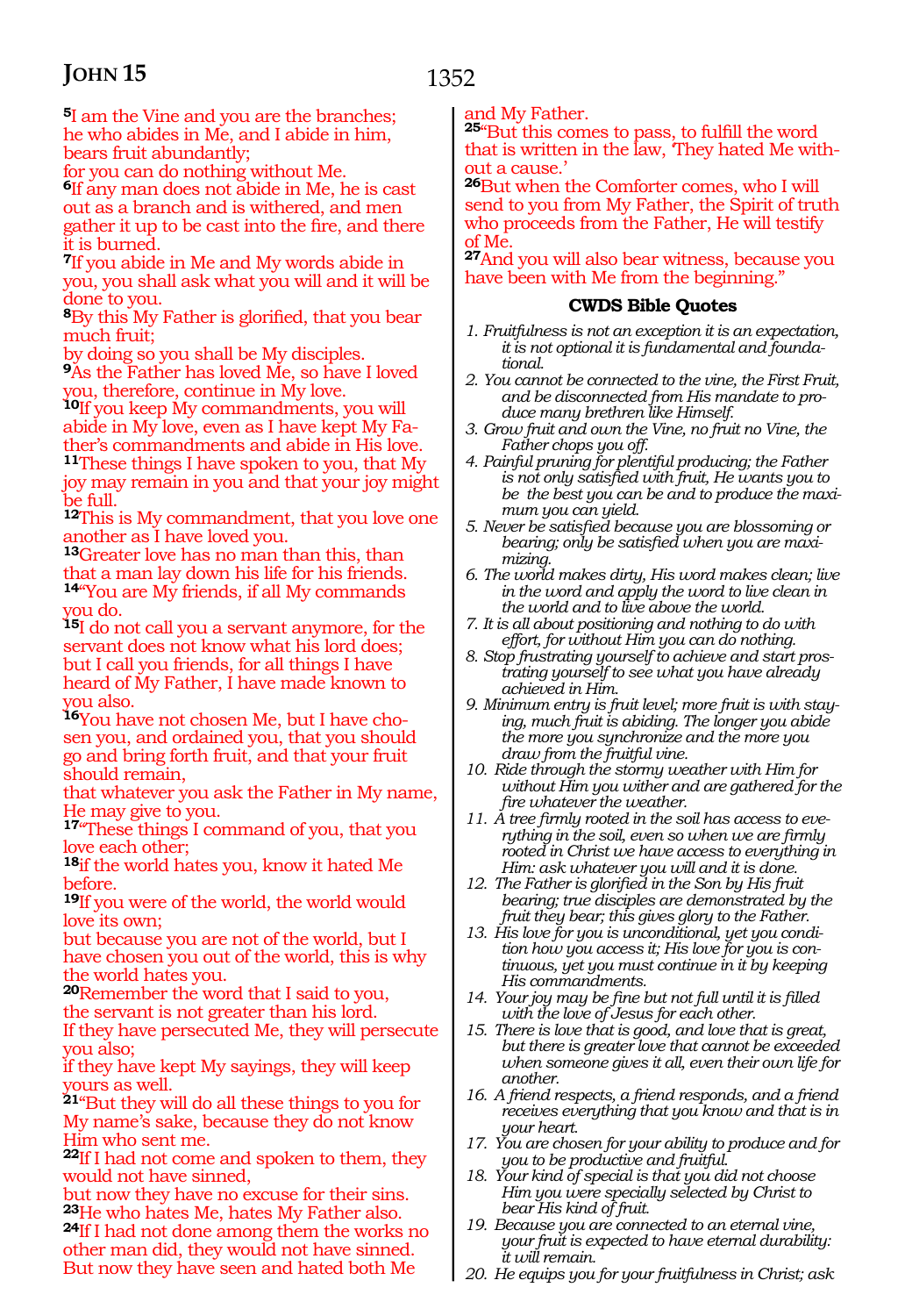*and He does it.*

- *21. Jesus is the reason you are hated; they hate Him and not you.*
- *22. Do not make yourself greater than the Lord by expecting Him to be persecuted in your world and you are not.*
- *23. The spoken word and your witness removes the cloak and the cover they use for their sins; your witness is the greatest response to ungodliness.*
- *24. You cannot love the Father and hate the Son, and*
- *you cannot love the Son and hate the church. 25. Their causeless hate will seal their fate; they hated Him without a cause while claiming to love the Father more than all.*
- *26. The Spirit of truth is sent by the Father as an active witness of Christ and those who spend time with the Son testify of Him as a living witness by demonstration.*

#### **PRAYER POINTS**

- Father, I will be productive for the kingdom; You will be pleased with me. Amen.
- Jesus, give me a soulwinner's heart; place Your passion and singleness of heart for people in my spirit. Amen.
- I belong to the Vine and the Vine belongs to me; I refuse to be disconnected from You Jesus. Amen.
- I submit myself to Your masterful hand, Father; make me the best that I can be. Amen.
- Grace to love the word of God more than the food necessary to keep me alive, rest in my spirit today, in the name of Jesus.

#### **TRAVAIL in birth and the pain is not mild,**

#### **But it is just for a little while.**

**In a little while the Spirit of truth will be, And will show the things of Christ to me. A little while and I will see Him no more; We will be scattered; it will not be as before.**

**But in a little while the light shall come my way,**

**And then, even then, nobody can take my joy away.**

#### JOHN 16

**<sup>1</sup>**"I have spoken these things to you, that you should not be offended.

**<sup>2</sup>**They will put you out from the synagogues. The time comes that whoever kills you will go, thinking that he is doing a favor to God. **<sup>3</sup>**They will do these things to you

because they have not known the Father, and neither I.

**<sup>4</sup>**"These things I have told you so that at the time when they come to pass, you may remember I told them to you.

I did not tell you these from the beginning, for I was with you then;

**<sup>5</sup>**but now I go My way to Him who sent Me, and none ask Me, 'Where do You go?'

**<sup>6</sup>**But because I said these things to you, your heart is become filled with sorrow.

**<sup>7</sup>**Nevertheless, I say the truth to you;

it is expedient for you that I should go,

for if I do not go, the Comforter will not come

to you; but if I go, I will send Him to you.

**<sup>8</sup>**And when He comes, He will convict the world of sin, and of righteousness, and also of judgment.

**<sup>9</sup>**Of sin, because they did not believe on Me. **<sup>10</sup>**Of righteousness, because I go to My Father, and you will see Me no more.

**<sup>11</sup>**Of judgment, because the prince of this world is judged.

**<sup>12</sup>**"I have many things more to say to you, but you cannot bear them now;

**<sup>13</sup>**"however when the Spirit of truth is come, He will guide you into all truth.

For He shall not speak of Himself, but whatever He hears, that He speaks,

and He will show you things to come.

**<sup>14</sup>**He shall glorify Me, for He will receive of My own and He will show this to you.

**<sup>15</sup>**"All things that the Father has are Mine, therefore I said, of Mine He will take and will show it to you.

**<sup>16</sup>**A little while, and you will not see Me; and again a little while and you will see Me, because unto the Father I go."

**<sup>17</sup>**Then some of the disciples said among themselves,

"What is this that He says? What does it mean?

'A little while and you will not see Me, and a little while and you will see Me again, because I go to the Father?'

No, this is surely not plain." **<sup>18</sup>**They said, therefore, "What is this He says?

'A little while'? No, we cannot tell."

**<sup>19</sup>**Now Jesus knew they were desirous to ask, and said to them, "Do you inquire among yourselves, that I said, 'A little while and you will not see Me; again a little while, and you will see Me'?

**<sup>20</sup>**Truly, I say to you, you will weep and la- ment, but the world shall rejoice.

You will be sorrowful, but only for a while, for your sorrow shall be turned into joy.

**<sup>21</sup>**A woman has sorrow when she is in travail, because her hour is come, and with it much pain,

but as soon as she has delivered the child, she remembers her anguish no more, for joy that a child is born into the world.

**<sup>22</sup>**You have sorrow now, therefore, but I will see you again; it will cause your heart to rejoice; and then, no one can take your joy away from you.

**23**"In that day you will ask nothing of Me; truly, I say to you, whatever you ask the Father in My name, He will give you.

**<sup>24</sup>**To this point you have asked nothing in My name.

Ask and you will receive, that your joy may be full.

**<sup>25</sup>**I have spoken these things in proverbs to you,

but the time comes when I will do this no more.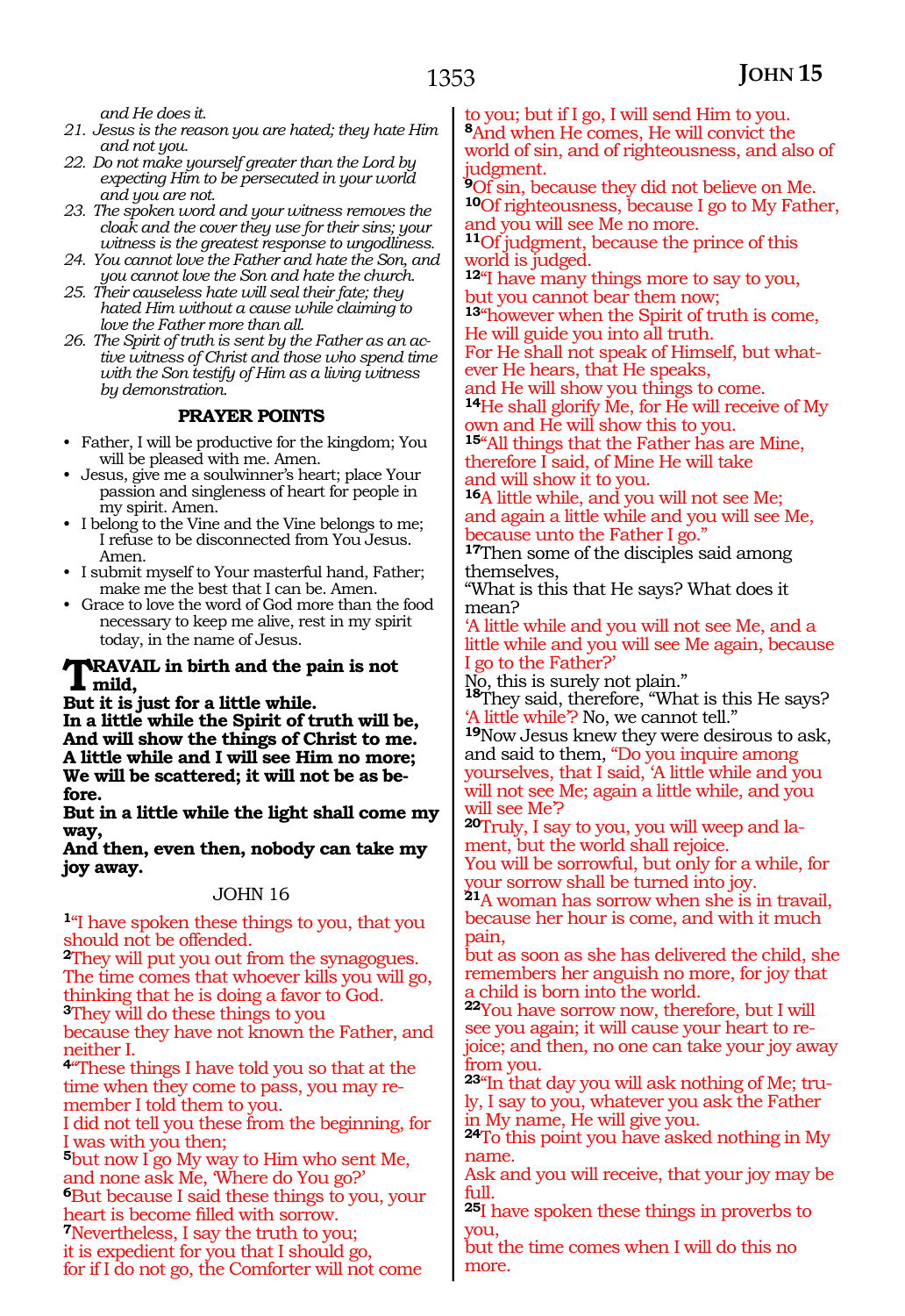I will speak to you in proverbs no more thereafter, but I will show you plainly of the Father. **<sup>26</sup>**"In that day you will ask in My name,

and I do not say to you that I will pray to the Father for you,

**<sup>27</sup>**for the Father Himself loves you, because you loved Me, and you have believed that I came out from God.

**<sup>28</sup>**I came forth from the Father, and am come into the world.

Again I leave the world, and to the Father I go." **<sup>29</sup>**"You now speak plainly," His disciples said to Him,

"You speak no proverb as You did before. **<sup>30</sup>**"Now we are certain that You know all things, and do not need that anyone should ask You.

By this we believe that you came forth from God."

**<sup>31</sup>**"Do you now believe?" Jesus answered; **<sup>32</sup>**"Behold the hour is coming, yes, and is now come, that every man will be scattered to his own, and you will leave Me all alone.

Yet I am not alone, for the Father is with Me. **<sup>33</sup>**"I have spoken these things to you that you might have peace in Me.

In this world you will have tribulation, but be of good comfort, I have overcome the world."

#### **CWDS Bible Quotes**

- *1. You may be rough ended but there is no reason for you to be offended and your faith to have ended; God has not left you.*
- *2. God may not seem to be present but He is previous; He told you persecution was a part of the package.*
- *3. Proximity to Jesus will awaken powerful resistance from His enemy; it does not mean you have failed or you are being failed; it means the devil is frightened.*
- *4. When your only charge is going hard keep charging; keep going in spite of the persecution and the death and problems that are assigned to stop you.*
- *5. Let resistance be your traction rather than your distraction; let it propel you rather than prevent you.*
- *6. When your comfort is gone remember that the Comforter is with you; you have a life to live and as long as you live represent Him well.*
- *7. Jesus in one physical body operating under an open Heaven, is more limited than many physical bodies operating with a piece of heaven; the Holy Spirit. If that one physical body did not go then the Holy Spirit would not have come.*
- *8. The seed indeed died so He would not abide alone, a very worthwhile investment.*
- *9. Not believing Jesus, is the only sin that the world carries, but is the weight of sin upon its shoulders.*
- *10. The Holy Spirit reminds us that Jesus is our righteousness and empowers us to live free of the devil who is already judged.*
- *11. The truth is Christ and is in Christ and you have only one guide, the Holy Spirit, who leads you into all truth.*
- *12. You hear the voice of the Holy Spirit, you hear one voice, the voice of God and His perfect will.*
- *13. The sorrow of losing a moment is lost in the joy of*

*winning or gaining a lifetime, just as the pain of giving birth is lost in the joy of a living breathing child.*

- *14. When your joy is stimulated by eternity it may take man away from you, but no man can take your joy away from you.*
- *15. If you take the 'whatever you ask' and put it in the context of what you have asked to date, you will recognize that to this point you have asked nothing. Get bold and ask; He is big enough and willing enough to do it.*
- *16. Just as Jesus came from the Father, the Holy Spirit came from the Father; Jesus has left the world, but has left us with His word and with the Holy Spirit.*
- *17. Loving Jesus attracts the love of the loving God; it bypasses intercession and attaches His favor to you in a way that only love can.*
- *18. When favor is motivated or initiated by love, it is called loving-favor; loving Jesus attracts the loving-favor of God.*
- *19. Not because you say you believe means that your faith will not be tested in unbelievable ways; your gathering to Him may result in your scattering.*

#### **PRAYER POINTS**

- Thank You Father for giving me the grace to rise above offenses in pursuit of my destiny, in the name of Jesus. Amen.
- I will receive everything You have in store for me Lord, even if it comes with persecution. I will pursue Your pleasure above mine. Amen.
- My Father my God, seal the lips of every soul that is enraged because I am hopelessly engaged to Jesus. Amen.
- Nothing shall stop me serving my Jesus; I am wired for a higher cause and nothing moves me. Amen.
- Thank You Jesus for being with me in all my difficult times; I refuse to change or to disobey Your call on my life. Amen.

#### **I**N this world, yet not of this world;<br>Sanctified we are, and this by His word. **n this world, yet not of this world; He gives life eternal to you;**

**Just believe on Christ, and the God who is true!**

**But if your mind is set on heaven, then your thoughts are far from the prayer of Christ.**

**He would rather see evil kept from you here in this life,**

**Until you finish the work that He has given you.**

#### JOHN 17

**<sup>1</sup>**Jesus spoke these words, then lifted up His eyes to heaven, saying, "Father, the hour has arrived;

glorify Your Son, that Your Son may also glorify You,

**<sup>2</sup>**as You have given Him power over all flesh that He should give eternal life to as many as You have given to Him.

**<sup>3</sup>**And this is life eternal, that they may know You, the only true God, and Jesus Christ whom You have sent.

**<sup>4</sup>**"I have glorified You on this earth.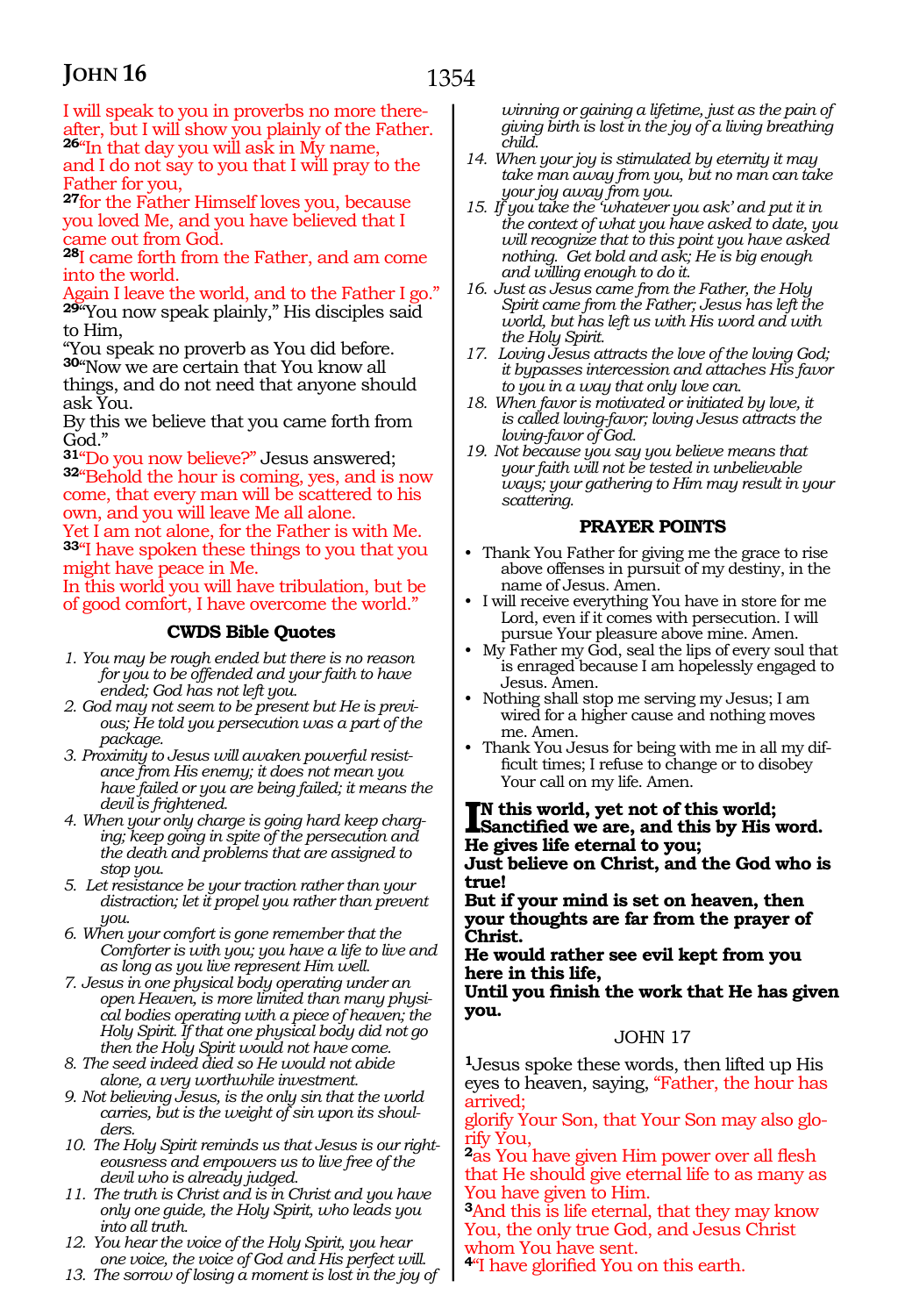I have finished the work that You gave Me to do.

**<sup>5</sup>**Now, Father, glorify Me with Your own Self, with the glory I had with You before the world began.

**<sup>6</sup>**I have manifested Your name to the men whom You gave Me out of the world. They were Yours and You gave them to Me, and Your word they have kept faithfully. **<sup>7</sup>**"Now they have known that all things that You have given Me are of You;

**<sup>8</sup>**for the words You have given Me, I have given to them and they have received them. And they have known that I came out of You, and they have believed that you did send Me. **<sup>9</sup>**I pray for them; I do not pray for the world, but for those whom You have given Me, for they are Yours,

**<sup>10</sup>**"and all that are Mine are Yours, and all Yours are Mine, and in them I am glorified. **<sup>11</sup>**And now I am no more in the world, but these are in the world, and to You I come. Holy Father, keep through Your own name those whom You have given Me, that they may be one as We are one.

**<sup>12</sup>**While I was with them in the world, I kept them in Your name.

Those who You gave Me, Father, I have kept, and none of them is lost but the son of perdition, so that the Scripture might be fulfilled.

**<sup>13</sup>**And now I come to You, and in the world I speak these things,

that they might have My joy fulfilled in themselves.

**<sup>14</sup>**The world has hated them, for I have given them Your word.

For they are not of the world as I am not of the world.

**<sup>15</sup>**"I do not pray that You take them out of the world,

but that You keep them from the evil in the world.

**<sup>16</sup>**They are not of the world just as I am not of the world.

**<sup>17</sup>**Sanctify them through Your truth; Your word is truth.

**<sup>18</sup>**As You have sent Me into the world, even so have I sent them into the world,

**<sup>19</sup>**and for their sakes I sanctify Myself, that they too may be sanctified through the truth. **<sup>20</sup>**Neither do I pray for these alone, but for those who through their word will believe in Me,

**<sup>21</sup>**that they may be one as You, Father, are in Me and I in You,

that they may be sanctified in Us also, that the world may believe You sent Me.

**<sup>22</sup>**And the glory which You gave Me, I have given them,

that they may be one, even as We are one, Ourselves;

**<sup>23</sup>**I in them, and You in Me, that in one they may be made perfect,

and that the world may know that You sent

Me, and You have loved them as You love Me! **<sup>24</sup>**Father, it is My will that where I am, those You have given Me will be,

that they may behold My glory, which You gave to Me,

for You loved Me before the foundation of the world.

**<sup>25</sup>**O righteous Father, the world has not known You, but I have known You, and these have known that You have sent Me. **<sup>26</sup>**And I have declared Your name to them, and will declare it again and again, that the love with which You love Me may be in them, and I in them."

#### **CWDS Bible Quotes**

- *1. God glorifies you so you may glorify Him; He gives glory to you so He may receive glory through you. Never hang on to glory, it will destroy you; all glory belongs to God.*
- *2. Eternal life is a gift by God packaged in the Person of Jesus Christ; eternal life is knowing the Gift and the Giver; knowing the Son and the Father.*
- *3. The true glory to God is not glory your words can express but glory only your works can express; to truly glorify God in the earth is to faithfully pursue and finish your divine assignment here.*
- *4. God authored glory; glory resides in Him and emanates from Him; His presence is glory; the greatest of all glory is to be glorified with His Person.*
- *5. The word He gives you, if received, separates you from the world and makes you His.*
- *6. If you are Christ's you are God's, for everything that is Christ's is God's and everything that is God's is Christ's.*
- *7. You give Him glory; He is glorified in you just being His and belonging to Him; He is pleased to call you His very own; you are special, Jesus is very proud of you.*
- *8. His name is the sweet essence that unites His children; one Father, one name, one family.*
- *9. Do not ignore His will in your quest to do His will and His work; we know His will, His greatest will, His will above all things; that we are completely, inseparably one, as He and the Father are.*
- *10. Commit your precious life to His keeping for He delights in keeping everything committed to Him; nothing plucks it out of His hand.*
- *11. Your boast before man is not that you are perfect but that you are being kept. You can trust Him; His boast before God is that despite all your faults and failures, He has kept you.*
- *12. His word in you fulfills His joy in you but attracts the hatred of the world to you.*
- *13. You pray to go to heaven; Jesus is praying for you to be kept in the earth, not removed; for both prayers to be answered you have to bring heaven to earth; establish His kingdom here.*
- *14. The word is sanctified and it sanctifies; the word is truth, truth sanctifies; Jesus is the word, He is truth; He is sanctified; He sanctifies.*
- *15. Where you are may determine your assignment but not your consignment or consignee; where you are does not dictate who you are, where you are from, what you carry and to whom you belong; you are not of this world.*
- *16. You have seen Him, known Him, experienced Him, but you do not know His fullness; Love wants to reveal it all to you; He wants you to*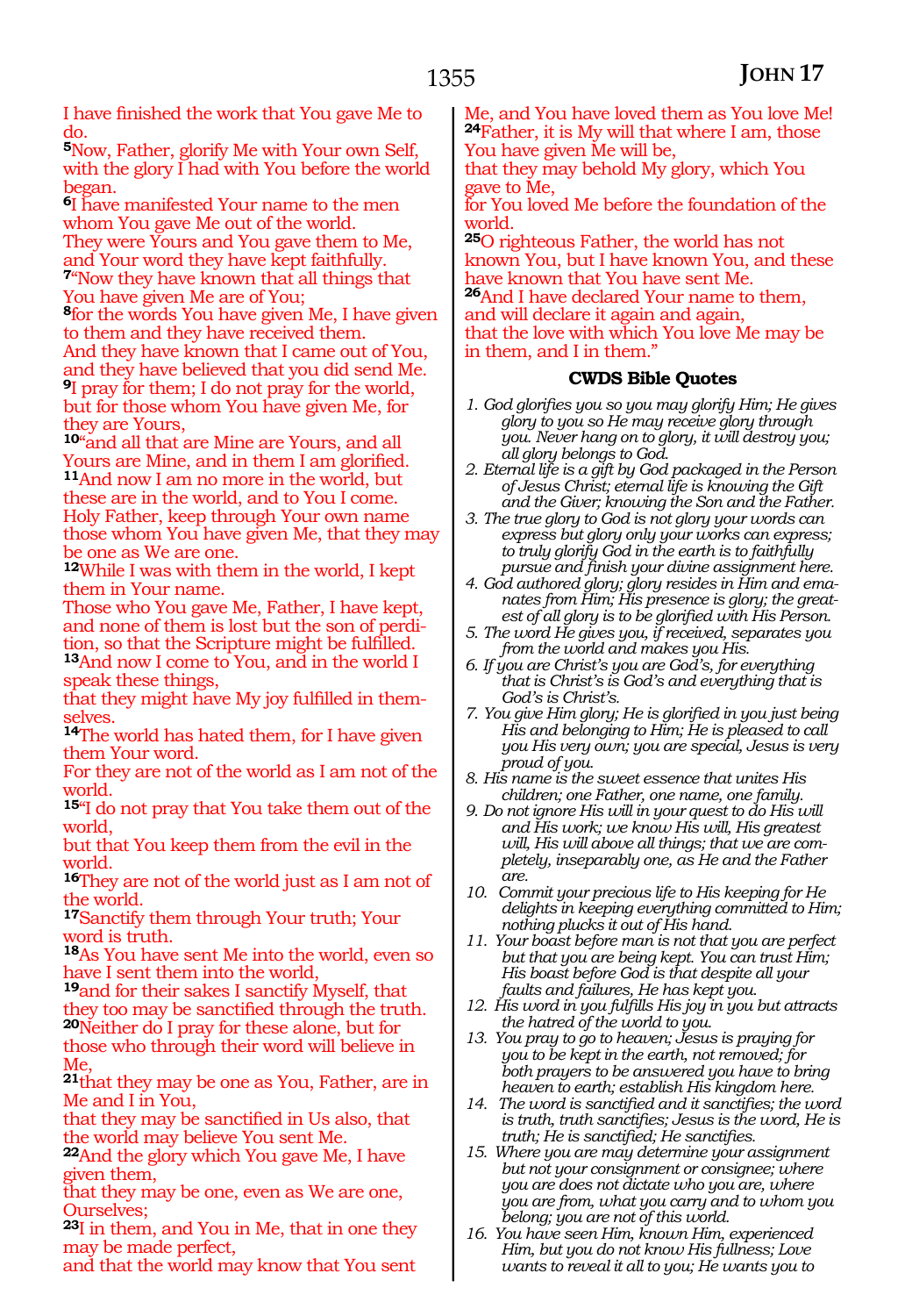*truly know Him in His own place and in His true glory among His troops of angels.*

*17. You know a God the world does not know but needs to know; declaring His name downloads His love and unites the world with Him.* 

#### **PRAYER POINTS**

- Bless me Father, so that I may be a blessing to the kingdom; glorify me, so I may glorify You, in the name of Jesus. Amen.
- My heart's desire is to know You Father, and Jesus Christ who You sent. Show me Your glory. Amen.
- I will live to glorify You Father; I will finish my divine assignment here on this earth so Your heart can be pleased with me. Amen.
- Most holy God, I will spend time in Your presence; I want to live in Your glory; glorify me with Yourself, in the name of Jesus. Amen.
- My Father my God, I have received Your word; Your word is my most desirable food; nurture me with fresh revelations in Your word. Amen.

#### **He knew the anguish He would face**<br> **Livian the officers came that day,**<br> **Put He heldly faced His destiny and so But He boldly faced His destiny, and saw His disciples free and safe. He knew the anguish He would feel, and Simon Peter knew it too; So Simon Peter denied Him, but He… He spoke with assurance, though He knew.**

**Through the abuse and the questioning, He was never tempted even then. It would take pain to witness to the truth, But He was born unto this end.**

#### JOHN 18

**<sup>1</sup>**When Jesus had spoken these words, He went out with His disciples over the brook Kidron. There was a garden there;

He entered into it with His disciples, **2**Judas, who betrayed Him, also knew the place,

for Jesus frequently resorted there with His disciples.

**<sup>3</sup>**Judas then, having received a band of men and officers from the chief priests and Pharisees,

came there with lanterns, torches and weapons.

**<sup>4</sup>**Jesus, therefore, knowing all things that were about to happen to Him,

went to meet them and said, "Who are you seeking?"

**<sup>5</sup>**They answered, "Jesus of Nazareth." "I am He," Jesus said to them.

 And Judas, who betrayed Him, was standing with them.

**<sup>6</sup>**And as soon as He said, "I am He," they all went backwards and fell to the

ground.

**<sup>7</sup>**"Who are you looking for?" Jesus asked them again.

"Jesus of Nazareth," they said.

**<sup>8</sup>**"I told you, I am He," Jesus answered and said,

#### "if I am the one you are looking for, let these go their way,"

<sup>9</sup>that the saying He spoke might be fulfilled, "Of those You gave Me I have lost none."

**<sup>10</sup>**Then Simon Peter who had a sword drew it and severed the ear of the servant of the high priest;

the servant's name was Malchus.

**<sup>11</sup>**Then Jesus said to Peter, "Put up the sword into the sheath,

shall I not drink the cup My Father has given Me to drink?"

**<sup>12</sup>**Then the band, the officers and the captain took Jesus and bound Him

**<sup>13</sup>**and led Him away to Annas first,

for he was father-in-law to Caiaphas, who was the high priest that same year.

**<sup>14</sup>**Now it was Caiaphas who gave counsel to the Jews that it was necessary that, for the people, one man should die.

**15**Simon Peter followed Jesus, and also another disciple whom the high priest knew. The other disciple went in with Jesus into the palace of the high priest;

**<sup>16</sup>**but Peter stood outside at the door.

Then the other disciple who was known to the high priest went out, and spoke to the woman who kept the door and brought Peter inside. **<sup>17</sup>**And the woman who kept the door said to

Peter, "Are you not one of this Man's disciples?"

"I am not!" Peter responded.

**18**And the servants and officers who made a fire of coals stood there for warmth, for it was cold;

and Peter stood with them and warmed him- self also.

**19**The high priest asked Jesus then about His disciples and His doctrine.

**20**He responded, "I spoke openly to the world and even taught in the synagogues, and in the temple where the Jews always resorted. I said nothing in secret.

**<sup>21</sup>**Why do you ask Me? Ask those who have heard Me.

Ask them what I said to them; they know what I said.'

**<sup>22</sup>**And when He had spoken this, one of the officers who stood by, struck Jesus with the palm of his hand, saying,

"Do you answer the high priest in that manner?"

**<sup>23</sup>**Jesus, answered, "If I spoke evil, then bear witness of the evil; but if I spoke well, then why do you hit Me?"

**<sup>24</sup>**Now Annas sent Him bound to Caiaphas the high priest.

**<sup>25</sup>**Simon Peter stood warming himself; and they said to him, "Are you not also one of His disciples?"

"I am not," he denied it.

**<sup>26</sup>**One of the servants of the high priest, being the relative of the man whose ear Peter had cut off, said then,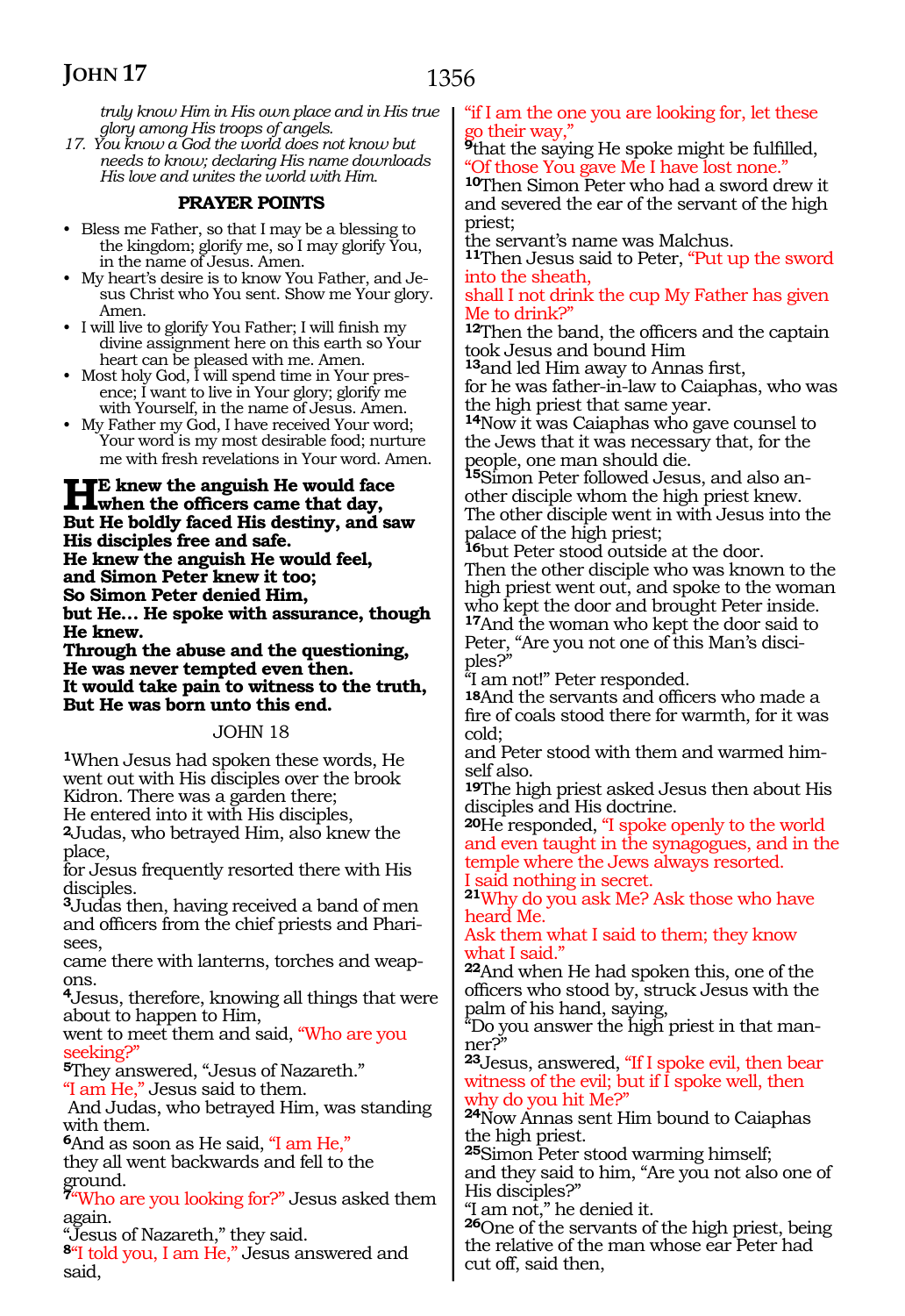"Did I not see you in the garden with Him?" **<sup>27</sup>**And Peter denied it again, and immediately the cock crew.

**<sup>28</sup>**And they led Jesus from Caiaphas to the judgment hall, and it was early.

They did not go into the hall of judgment themselves lest they should be defiled, but that they may eat the Passover.

**<sup>29</sup>**Pilate then went out and said to them, "What accusation do you bring against this man?

**<sup>30</sup>**"If He was not a malefactor," they said, "we would not have delivered Him to you." **<sup>31</sup>**Then Pilate said to them all, "You take Him and judge Him by the standards of your law." The Jews therefore responded, "It is not lawful for us to put any person to death,"

**<sup>32</sup>**that the saying of Jesus might be fulfilled that He spoke signifying the death He should die.

**<sup>33</sup>**Then Pilate entered into the judgment hall again and called Jesus and said to Him, "Are You the King of the Jews?"

**<sup>34</sup>**Jesus answered, "Do you say this thing on your own, or did others tell this to you about Me?'

**<sup>35</sup>**And Pilate answered, "Am I a Jew? "Your own nation and the chief priests have delivered You to me; what have You done?"

**<sup>36</sup>**Jesus said, "My kingdom is not of this world, for if My kingdom was of this world, then My servants would fight to prevent me from being delivered to the Jews;

but now My kingdom is not from here!" **<sup>37</sup>**Pilate then said to Him, "Is it true? Are you a king then?"

And Jesus answered him, "You correctly say that I am a King! To this end I was born. I came into this world for this cause, that I should bear witness of the truth;

everyone who is of the truth hears My voice." **<sup>38</sup>**"What is the truth?" Pilate responded.

Then he went out again and said to the Jews, "I have found no fault in Him at all.

**<sup>39</sup>**But you have a customary ritual that I should release to you one at the Passover. Will you therefore have me release to you the King of the Jews?"

**<sup>40</sup>**But they all cried, saying, "Not this man, but Barabbas.'

Now Barabbas was a robber.

#### **CWDS Bible Quotes**

- *1. There should be a place that you resort to for prayer and restoration from the hustle and the buzz of everyday life and ministry; there should be a habit of prayer you are known for.*
- *2. Pray all the time and in difficult times; be so consistent with your prayer life that it troubles the devil and even gets you into trouble.*
- *3. The problem is not your secret place; the problem is who or what (thoughts) you entertain there; the problem is not your friends, the problem is the pretenses.*
- *4. When your heart is troubled trouble heaven; free your heart and make your trouble heaven's problem; never carry loads you can cast on Him who is keeping you.*
- *5. If they are going to take you or take you down, let them take you in your place of prayer; they can only take you down to fulfillment.*
- *6. You advance to your trouble freely when you are assured that your trouble is advancing you.*
- *7. Your problem seeking to bind you has no choice but to fall at your feet, confused about its mission.*
- *8. You may deliver yourself by the sword but you cannot use aggression to deliver your mission or to deliver the Christ in you to needy souls.*
- *9. Following Jesus in an increasingly hostile world may severely test your faith; faith your test or you may fail your test and deny your faith.*
- *10. They are not after you, they are after the Christ in you; let them take you but never surrender Him.*
- *11. You may hide but the Christ in you cannot; your attempt to hide the conspicuous will expose you to the attack of the enemy.*
- *12. You deny Him when you deny others the opportunity to recognize Him in you and through you.*
- *13. They remained pure to keep the Passover while the Passover(Jesus) was defiled to keep them.*
- *14. Others may break it down to you, but your breakthrough is in knowing for yourself who He is, that He is, and that He will.*
- *15. Know who you are, your position and authority in Him, but know where you are and relate to the authority there.*
- *16. You are much more than you can manifest here on earth.*
- *17. It is great dignity to be a witness of the truth; you were born for a purpose.*
- *18. Conceit, envy and religion will trade Jesus for sin and compromise their own convictions in order to preserve their agenda.*

#### **PRAYER POINTS**

- Most high God, send fresh fire on my prayer altar, in the name of Jesus. I want You to know me in my place of prayer. Amen.
- I commit to You Father, I will never stop praying; I will pray until the devil is perturbed on earth and hell is disturbed; I will pray until heaven intervenes. Amen.
- Holy Father, I purge my environment of every familiar spirit attacking my secret altar; my mind is steadfast on You Lord. Amen.
- I cast my cares upon You Lord Jesus; I refuse to carry what You have committed to take; as of today all my problems are effectively Yours. Amen.
- Holy Spirit, my friend and companion; let trouble find me in my place of prayer; they may take me from prayer but they can never take prayer away from me. Amen.

#### **Through the rawness of His flesh from the whip's lash,**

**Through the piercing thorns and the hu- miliating mocks,**

**Through the noise of His anguish and their cries to crucify,**

**Through their hatred shone His love, the very reason He must die.**

**Through the blood and the sweat that filled His eyes,**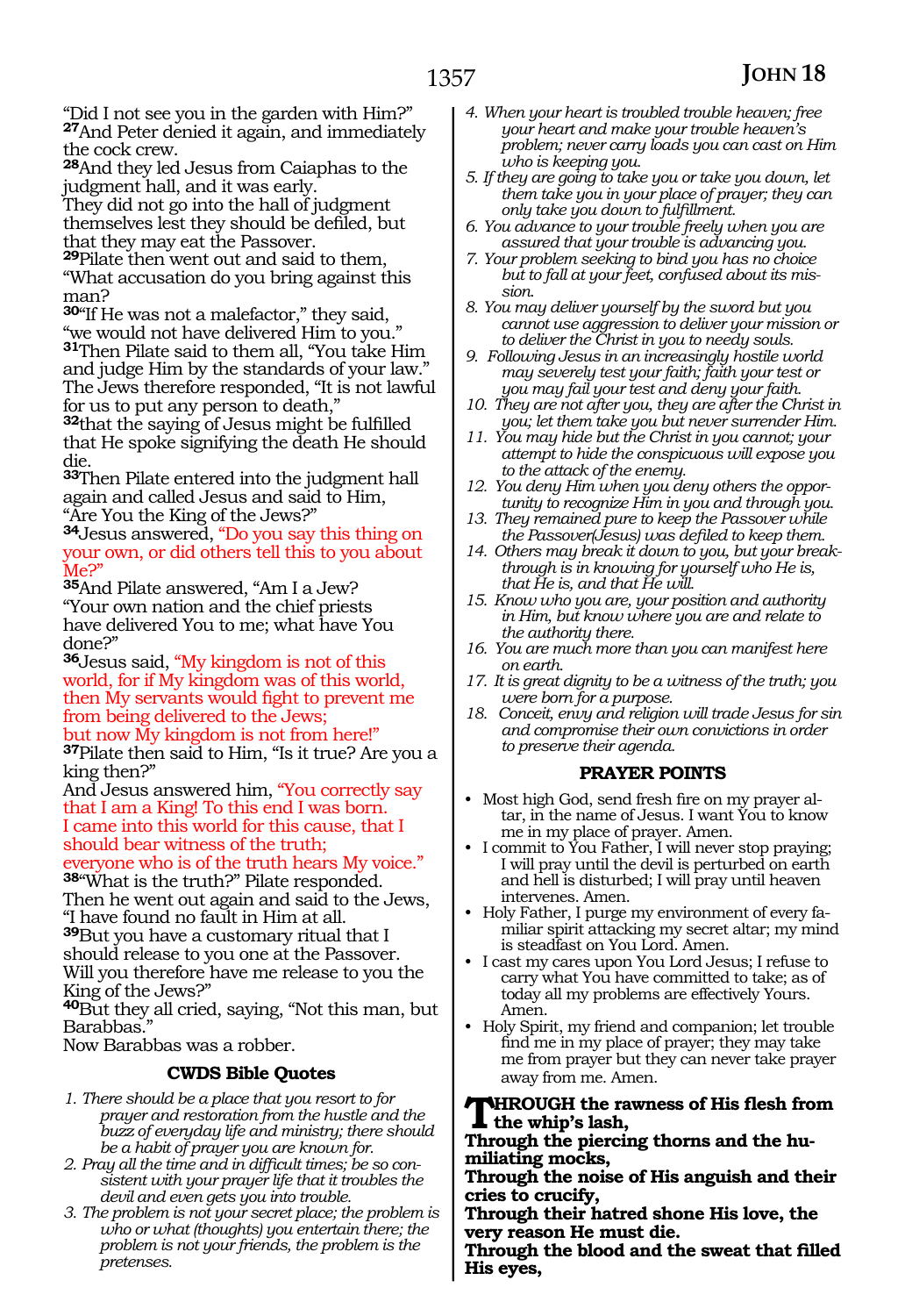#### **To His mother and John, ensuring she was cared for, for life;**

#### **Through their railing and their anger, vi cious, vociferous and fierce, When they were through, they looked upon Him whom they had pierced.**

#### JOHN 19

**<sup>1</sup>**Then Pilate took Jesus and scourged Him. **<sup>2</sup>**And the soldiers platted a crown of thorns and put it on His head;

and they placed on Him a purple robe, *and as the thorns pricked His flesh,*

**<sup>3</sup>**they said, "Hail, King of the Jews," and they struck Him with their hands.

**4**Pilate went out again and He said to everyone,

"Behold, I bring Him forth to you, but know that I find no fault in Him."

**<sup>5</sup>**Then Jesus came out wearing the purple robe and the crown of thorns; *in mocking contrast.*

And Pilate said to them, "Behold the Man." **<sup>6</sup>**When the chief priests and officers saw Him, they cried aloud, "Crucify Him! Crucify Him!" And Pilate said to them, "You take Him and crucify Him, for I find no fault in Him."

**<sup>7</sup>**The Jews answered him, "We have a law and by our law He ought to die, for He has made Himself the Son of God."

**<sup>8</sup>**When Pilate heard this, he was so much more afraid.

**<sup>9</sup>**And he went into the judgment hall again and said to Jesus, "Where are You from?" But Jesus gave him no answer.

**10**Then Pilate said to Him, "Are You not speaking to me?

Do You not know that I have the power to crucify You and power to grant Your release?"

**<sup>11</sup>**Jesus answered, "You could have no power against Me, unless it was given to you directly from above;

therefore he who delivers Me to you, he has the greater sin."

**<sup>12</sup>**And from that moment Pilate sought how he might release Him.

But the Jews cried out saying "If you should let this Man go, you are not Caesar's friend; for whoever makes himself a king, speaks against Caesar.

**<sup>13</sup>**When Pilate heard that saying, he brought Jesus out;

and in the judgment seat he sat down, in a place called the Pavement,

but in Hebrew it was called Gabbatha.

**<sup>14</sup>**It was the preparation of the Passover then, and about the sixth hour he said to the Jews,<br>"Behold your King!" *But they were not amused.* 15" Away with Him, away with Him! Crucify Him," they cried.

Pilate said, "Shall I crucify your King?" And the chief priests replied, "We have no king but Caesar!"

**<sup>16</sup>**Then he delivered Him to them that day for

Him to be crucified.

And they took Jesus and led Him away. **<sup>17</sup>**And bearing His cross, He went out into a place where they brought Him, called, The Place of a Skull, which in Hebrew was Golgo- tha.

**<sup>18</sup>**There they crucified Him and two others with Him,

one on either side, and Jesus was in their midst.

**<sup>19</sup>**And Pilate wrote a title and placed it on the cross.

It read, "JESUS OF NAZARETH, THE KING OF THE JEWS."

**<sup>20</sup>**Many of the Jews read this title, for the place where Jesus was crucified was near to the city, and it was written in Hebrew, Greek and Latin.

**<sup>21</sup>**Then the chief priests of the Jews came to Pilate and said, "This do;

do not write, 'The King of the Jews,' but that He said 'I am King of the Jews!'"

22Pilate said, "What I have written, I have written; it shall remain."

**23**Then, when the soldiers had crucified Jesus, they parted His garments.

They made it into four parts, to each soldier a part.

They took His coat also. It was without seam, woven throughout from the top.

**<sup>24</sup>**They therefore said among themselves, "Let us not tear it but cast lots instead to determine whose it shall be."

That the Scriptures may be fulfilled that said, "They parted My garment among them and

did cast lots for My vesture."

These things therefore the soldiers did. **<sup>25</sup>**Now, by the cross there stood the mother

of Jesus, His mother's sister, and Mary, Cleophas' wife, also Mary Magdalene.

**<sup>26</sup>**And when Jesus saw His mother standing there,

*@through His swollen feet and His hands pierced; through the throbbing rawness of His wounds; through the metal nails stinging His flesh with horrendous pain,* 

He saw His mother standing by, and the disciple whom He loved,

*and in absolute selflessness*, He said, "Woman, behold your son.

**<sup>27</sup>**And He said to the disciple, "Behold your mother."

And the disciple took her to his own home from that same hour.

**<sup>28</sup>**And after this, Jesus knowing that all things were accomplished, that the Scripture might

be fulfilled, said, "I am thirsty." **<sup>29</sup>**Now there was set a vessel full of vinegar, and from it they filled a sponge,

and they put it on hyssop and placed it to His mouth.

**<sup>30</sup>**When Jesus had received the vinegar, He said, "It is finished!"

Then He bowed His head and died; death was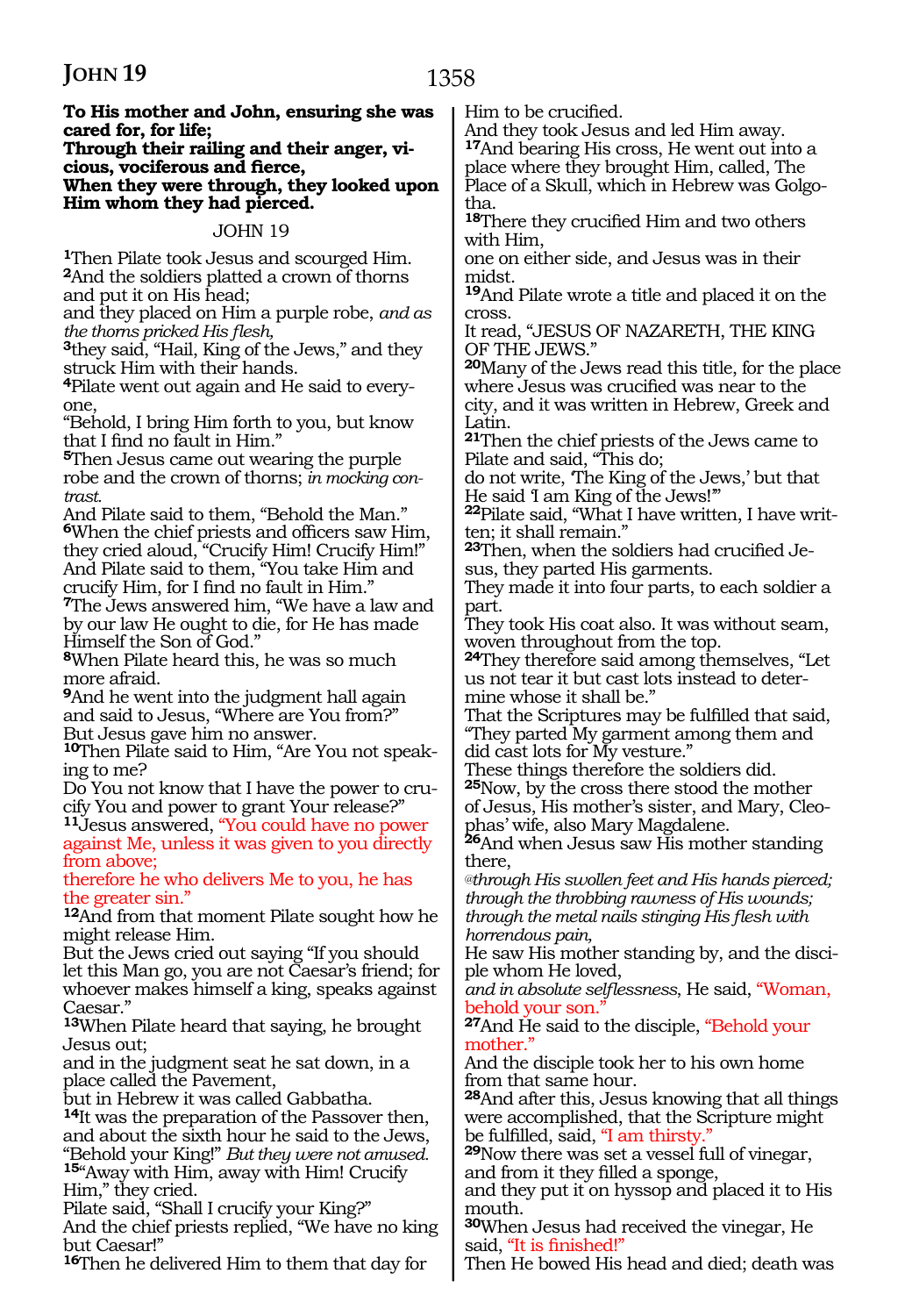His relief.

**<sup>31</sup>**It was the preparation, and the bodies should not remain on the cross on the Sabbath day, because of them. The Sabbath was a high day.

The Jews therefore desired of Pilate that they might break the legs and that they be taken away.

**<sup>32</sup>**The soldiers came and broke the legs of the first, and the other crucified with Jesus,

**<sup>33</sup>**but when they came to Jesus and saw He was already dead, they did not break His legs.

**<sup>34</sup>**But one of the soldiers took a spear and pierced His side, and out flowed blood and water.

**<sup>35</sup>**And he who saw it bears record, and his record is true;

and he knows that his record is true, that you might believe it also.

**36**But these things were done that the Scripture should be fulfilled,

"A bone of Him shall not be broken."

**<sup>37</sup>**And another Scripture says, "They shall look upon Him whom they have pierced."

*@Yes, some looked on with sorrow, and some were overwhelmed with tears,*

*while some simply reflected, "What have we done? What have we achieved here?*

*He was the Light who healed our bodies." But the Pharisees smiled, as conceit removed fear;*

*yes, there were many diverse emotions etched on every face*

as they all looked at Him… at Him whom they had pierced.

**<sup>38</sup>**After this Joseph of Arimathaea, being one of the secret disciples, for fear of the Jews, asked permission from Pilate to take away the body of Jesus.

Pilate gave him permission and he came and took the body of Jesus at that time.

**<sup>39</sup>**Then came Nicodemus also, who at first had come to Jesus by night;

he brought a mixture of myrrh and aloes, which weighed about a hundred pounds.

**<sup>40</sup>**Then they took the body of Jesus, and bound Him with the spices in linen clothes; this was the custom of the Jews to bury the dead.

**<sup>41</sup>**Now in the place where He was crucified, there was a garden, and in the garden a new sepulcher;

no man had ever lain in it before.

**<sup>42</sup>**So they laid the body of Jesus there, for it was the Jews' preparation day, and the sepulcher was very near.

#### **CWDS Bible Quotes**

- *1. Your painful and punishing crown of thorns may precede your glory of many crowns; His mockery as king of the Jews (a subdued people) belies and precedes His glory as King of all nations, peoples and kings.*
- *2. The presentation of Christ in mockery was a picture of His glory in inverse.*
- *3. Satan projects the truth in mockery to distract and*

*dissuade you from embracing the real you in reality.*

- *4. It is never the fault that they find that condemns the righteous but the fault they cannot find. Your pain and shame will never satisfy envy, only crucifixion will.*
- *5. They may have you within their grasp, but there is something about you that they cannot grasp; they will ask, where are you from? They will have you within their control, but heaven holds the controls and theirs as well.*
- *6. Silence is the loudest answer and the wisest response to false accusation and predetermined guilt; it will trouble them and make them afraid.*
- *7. They may be before you, but when you are dealing with God and His people, what you are dealing with is above you.*
- *8. It is never about a question of guilt that answers to man; it is the question of sin that answers to God.*
- *9. The desire to be Caesar's friend oftentimes distances us from becoming or remaining friends of God; the desire to be Caesar's friend many times distorts decision-making and impartiality, and creates compromise.*
- *10. The Jews in envy proclaimed the name of the one whose reign they rejected(Caesar), to reject the reign of the One whose rule they professed(God).*
- *11. He was hung up with sinners so they could be represented in Him, and He could take them down with Him.*
- *12. They take your glory to the pit of crucifixion, but will not be satisfied until they take every credit given to you and every title that belongs to you.*
- *13. Fools glory in dividing what He wore to the cross; wisdom glories in dividing what He worked on the cross. It is best to seek the covering of the blood He spilled above the expensive robe He wore.*
- *14. Never too pained, never too distressed, never too agonized to be selfish; ministry projects people above person. Jesus ministered to the thief, His mother, all sinners and the ones who crucified Him through piercing pain.*
- *15. Satan celebrated the moment, but completely lost the momentum with the most painful words in hell's memory, "It is finished".*
- *16. The greatest phrase in a Christian's vocabulary is, "It is finished": your pain, your shame, your sickness, your oppression and your sin.*
- *17. Satan is a lion who roars, but the reality of the statement, "it is finished" bites him every day: it means his reign of terrors is over.*
- *18. There is one moment in history that cannot be reversed but reverses history itself and every curse and impossibility and death; the moment is monumented in three words, "It is finished!"*
- *19. They broke His side and not His bones, for the cross is a harvest of blood from a plantation of love and it ever flows.*
- *20. The devil cannot undo his greatest arrogant error, the cross, nor can he stop the flow of blood; it is available and accessible to everyone, everywhere, at all times, with full efficacy and effectiveness.*
- *21. Satisfaction, grief, hope, expectation, a mix of remorse and joy are among the many emotions of those who have looked on Him whom they pierced.*
- *22. Use your position, influence and resources to protect, to preserve, to anoint and to provide for the body of Christ.*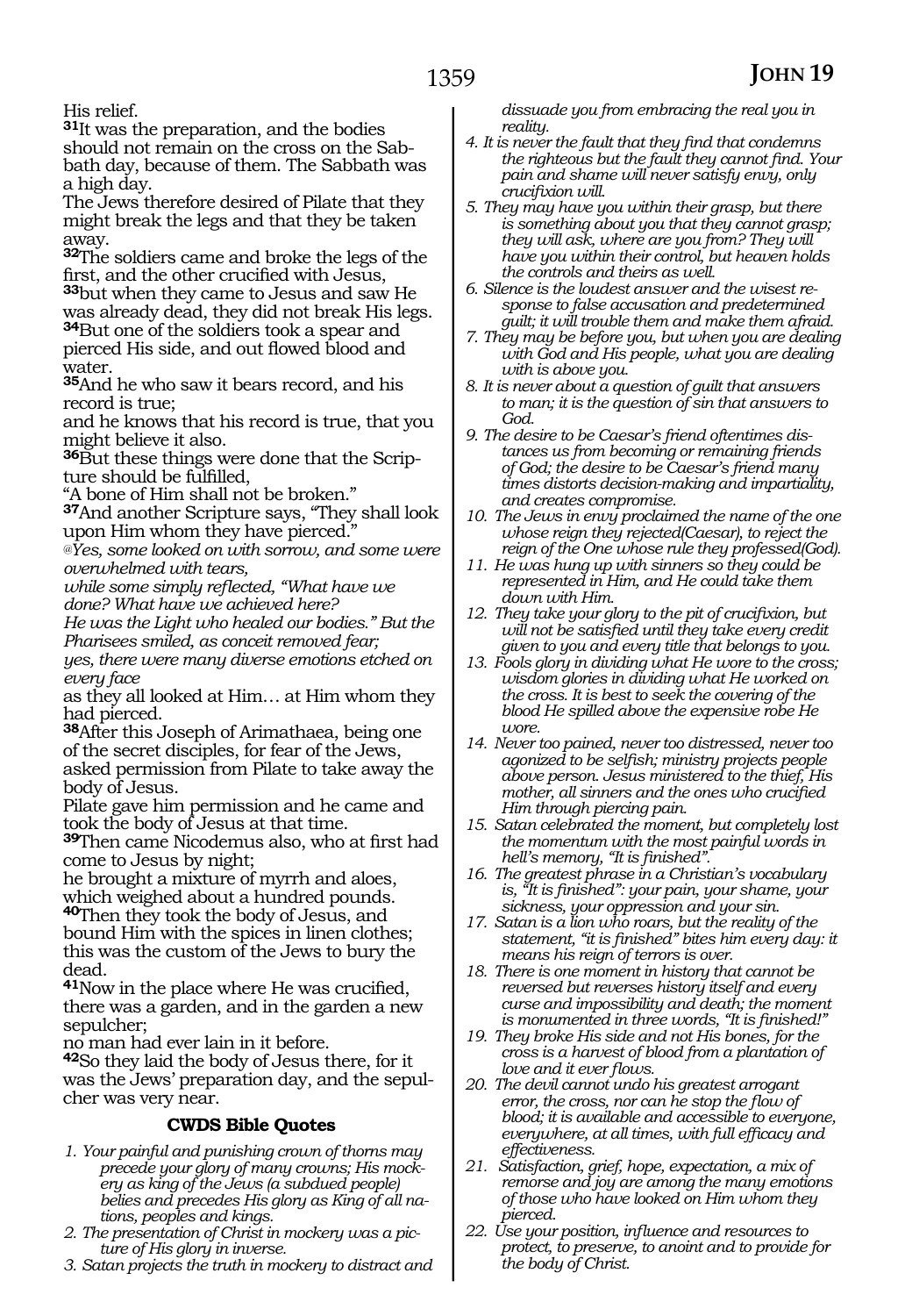#### **PRAYER POINTS**

- Awesome Father, I thank You that the plans You have written about me in eternity are not shaken by people's portrayal of me; You are never mocked. Amen.
- Great and Mighty God, I see You in my bad moments; I shall not be mocked to give up on my dreams; my destiny shall mock the devil and defeat him. Amen.
- Every spirit of envy pursuing my life, receive angelic fire now, in the name of Jesus.
- Use me mighty God to confound Your enemies and establish Your truth in this earth. Amen.
- My lips are sealed Lord God; You answer my strong and persistent enemies on my behalf, in the name of Jesus.

#### **He died and was buried, now He is alive! Will you believe? Will you believe? We have seen Him with our very eyes! Will you believe? Will you believe? Must you see the empty grave Or have an angelic display; Or lay hands on the hole deep in His side, To change the way you live your lives? Must you see the scars in His hands and feet?**

#### **To say, "I will believe! I will believe!"**

#### JOHN 20

**<sup>1</sup>**On the first day of the week Mary Magdalene came before day to the sepulcher and found the stone was taken away from where it had been, even from the sepulcher's mouth. **<sup>2</sup>**Then she ran to Simon Peter and to the other disciple, whom Jesus loved.

And she said, "They have taken away the Lord out of the sepulcher, and we do not know where they have laid Him."

**<sup>3</sup>**So Peter went out and with the other disciple came to the sepulcher's mouth.

**<sup>4</sup>**They both ran together, but the other disciple outran Peter.

He therefore being the first one to arrive, **<sup>5</sup>**stooped down and looked in and saw the linen clothes lying, but he did not go inside! **<sup>6</sup>**Then Simon Peter came behind;

he went into the sepulcher and saw the linen clothes lie,

**<sup>7</sup>**and the napkin that was about His head; with the linen clothes it did not lay, but was wrapped by itself in a separate place. **<sup>8</sup>**Then the other disciple came inside.

He was the first at the sepulcher of the two, and he saw and he believed.

**<sup>9</sup>**For they did not yet know the Scripture, that He must rise again from the dead.

**<sup>10</sup>**And the disciples went away again; each one returned to his own house.

**11**And Mary stood outside the sepulcher weeping,

and as she wept, stooping down, she looked inside.

**<sup>12</sup>**She saw two angels in white seated, at the head and feet where Jesus' body had lain.

**<sup>13</sup>**They said to her, "Woman, why do you weep?"

"Because they have taken away my Lord, and I do not know where they have laid Him,"<br>she said, sorrowfully with tear-blurred words. <sup>14</sup>And when she had said this, she turned herself back.

She had seen angels, *but sorrow erased the shock.*

And there she saw Jesus standing, but she did not know Him.

**<sup>15</sup>**Jesus said to her, "Woman, why do you weep like that?

Who do you seek?" *When will you believe?* She supposed He was the gardener, and she said,

"Sir, if You have taken Him from here, tell me where You have laid Him, and I will take Him away from there."

**<sup>16</sup>**Then Jesus said, "Mary!" And she turned herself.

"Rabboni," which means Master, she said in surprise.

**<sup>17</sup>**Jesus said, "Do not touch Me, for I have not yet ascended to My Father in heaven.

But now go and say to My brethren, I ascend to My Father and your Father too, to My God, and your God also."

**<sup>18</sup>**Mary Magdalene came to the disciples, and said, "I have seen the Lord!"

And she told them that to her He had spoken these words.

**<sup>19</sup>**And on the same day, in the evening, it was still the first day of the week,

when the doors were shut up tightly, and the disciples were assembled for fear of the Jews, Jesus came and stood in their midst.

"Peace be to you," He said to them at that time.

**<sup>20</sup>**And He showed to them His hands and His side.

The disciples were happy to see the Lord. **<sup>21</sup>**"Peace be to you," He said once more.

"As the Father sent Me, even so I send you." **<sup>22</sup>**He then breathed on them, after He had <sup>23</sup>Whoever's sins you remit, they are remitted, and whoever's sins you retain, they are retained."

**24**But one of the twelve, Thomas, called Didymus, was not with them when Jesus came. **<sup>25</sup>**The other disciples told him, saying, "We have seen the Lord."

He said to them, "Unless I see I will not believe, I will not believe!

Unless I see the nail prints in His hands, I will not believe, I will not believe!

And put my finger in the nail prints, every one,

I will not believe, I will not believe! And thrust my hand deep into His side." *@Are you one to see and feel before you believe Christ;*

*that He has done what He said, that He died and*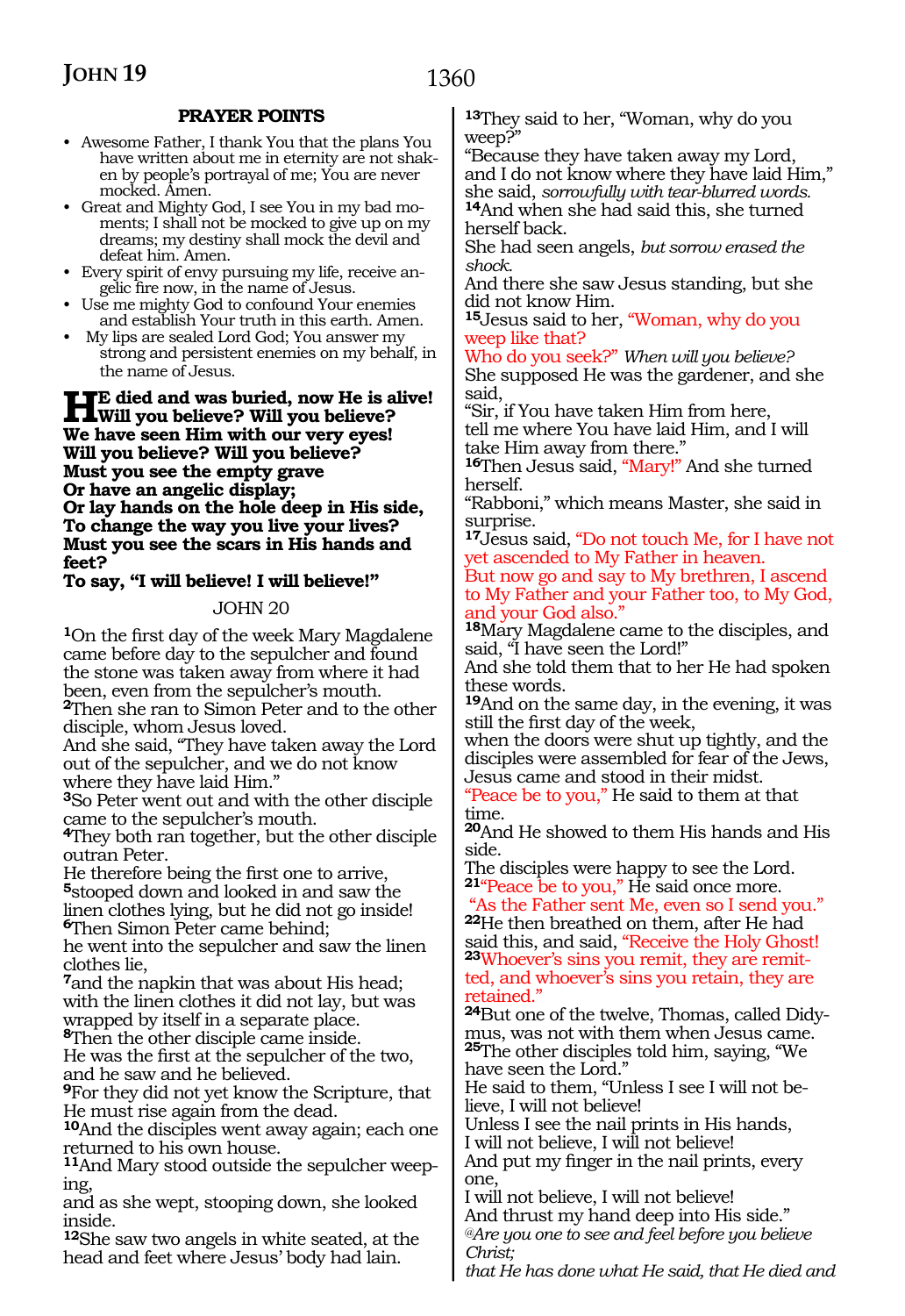#### *is alive?*

*Do you say like Thomas, "I will not believe, I will not believe"?*

**26**But after eight days, the disciples were inside and Thomas was there with them. Then Jesus came, the door being tightly closed. He stood in their midst, and said to them all, "Peace be to you."

Then to Thomas He spoke,

**<sup>27</sup>** "Reach in your finger, and touch My hands; reach forth your hands, thrust it in My side; but do not be faithless, but believing

**<sup>28</sup>**Thomas answered confounded, "My Lord . .! My Lord and My God!"

*It was all he could say, what else could he speak? It meant, Lord I believe! Oh, I believe!* 

**<sup>29</sup>**Jesus said to him, "Thomas, because you have seen Me, this is the reason you believe, blessed are those who have not seen and yet will say, 'I believe; yes, I believe!"

**<sup>30</sup>**And in the presence of His disciples at that time, Jesus did many other signs that are not written in this book.

**<sup>31</sup>**But these are written that you may believe in Jesus Christ the Son of God,

and that believing you might have life, not just a look.

That you may believe and you will be changed, having received life through His name. *Will you believe? Will you believe?*

#### **CWDS Bible Quotes**

*1. The most impacted will be the first to respond; if He ministered to your soul, deny sleep and attend to the body of Christ.*

- *2. His presence in the tomb is His absence from life but His presence in eternity; His absence from the tomb is His presence in life and His presentation of life.*
- *3. It is not the swiftness of the feet that determines how far you go, but the bigness of your heart; the swiftness of the feet will take you faster, the bigness of your heart will take you further.*
- *4. You step out of grave clothes when you are alive; you fold them when you have no more use for them ever again.*
- *5. The mystery of a missing body His the mastery of the grave that is yet to be fully appreciated.*
- *6. You cannot be satisfied with the explanation that He is gone when your heart's desire is to find Him; keep seeking, keep searching, keep praying, keep weeping.*
- *7. An angelic encounter cannot and should not satisfy your search and thirst for Jesus unless they point the way to Him.*
- *8. Your expectation of death will block your anticipation and appreciation of life until life shocks you with His fullness: Jesus said 'Mary'.*
- *9. Seek after the Body of Christ with fervency, with tears, with love and with care, and Jesus will reveal Himself to you.*
- *10. Pursuit positions you to be a witness to the resurrection of the Lord and to have a voice among the elites.*
- *11. If you have an open heart, Jesus will come through closed doors to present Himself as flesh and blood to you.*
- *12. Commissioned, empowered, committed and com-*

*pleted; so was the ministry of Christ; even so He commissions and empowers us to continue committedly to complete our ministry.*

- *13. Absence of immediate manifestation does not deny the fact the Holy Spirit is present; acknowledge the breath of Jesus and position yourself for the next level and to move from level to levels in Him.*
- *14. Power to forgive or to retain sin is given to believers, yet He also gives us His spirit who forgives all and retains no sin.*
- *15. Not all witnesses of Christ are ready believers in the resurrection power of the Holy Spirit, even coming from the lips of credible witnesses and their own associates.*
- *16. When you have to probe and prod and procrastinate in order to believe, then your faith is poor and you pull grace down to the level of performance in order to impact you.*
- *17. Seeing is believing and feeling is revealing, but that is not faith, faith comes by hearing; the real blessing is in faith: hearing and responding.*
- *18. The works of Christ continue to astound, to amaze and to inform your emotions, but the word of God has enough information to inform your faith.*

#### **PRAYER POINTS**

- Lord Jesus, place the burden of the body of Christ for which You bled, into the hearts of those who will pray for her and minister to her needs constantly. Amen.
- Holy Father, thank You for raising Jesus from the grave, the tomb is empty; death has lost its sting and the grave its power. Amen.
- Give me a big heart Lord, to go where others will not go; to do what others will not do; to pursue You without restraint. Amen.
- By the power in the blood of Jesus, I step out of and fold every grave clothes that have held me bound and restricted me, in the name of Jesus.
- Holy Spirit, let the resurrection power of the Lord Jesus Christ visit the Church today; breathe revival into the body of Christ. Amen.

**Will you love Jesus more When you go your separate ways? More than a multitude of fish, More than your labor in getting rich? Will you love Jesus more, More than life has to give? Will you be crucified for Him; Will you labor to free men from sin? Will you love Jesus more, More than all your hopes and dreams? And when your love is running deep, Will you be willing to feed His sheep?**

#### JOHN 21

**<sup>1</sup>**After these things Jesus showed Himself to His disciples again at the sea of Tiberias, after this manner He was known to them. **<sup>2</sup>**Simon Peter was together, with Thomas called Didymus and Nathanael of Cana of Galilee, along with the two sons of Zebedee and with two other of His disciples. **<sup>3</sup>**Simon Peter said, "I go fishing." "We will also go," they all said to him. They entered the ship and all night caught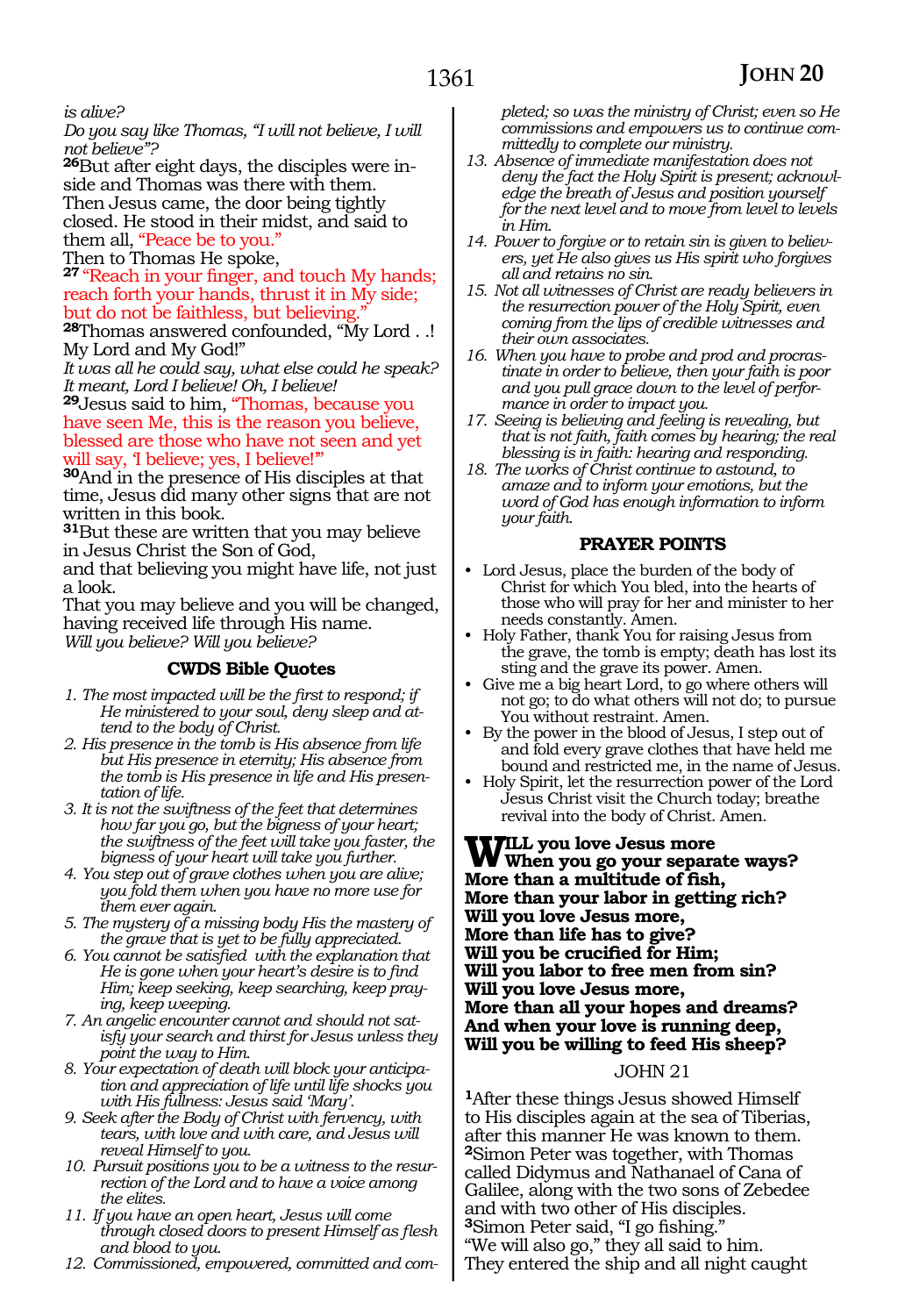nothing;<br>one fish then would mean so much to them. <sup>4</sup>When morning came, Jesus stood on the shore,

but His disciples did not recognize Him. **<sup>5</sup>**And He said to them, "Children, do you have any fish?"

And they said, "No, we do not have anything." **<sup>6</sup>**And He answered them, "Cast your nets on the right side of the ship and then you will find."

So they cast their nets again.

Now when they were not able to draw it in because of the multitude of fishes that they had caught,

**<sup>7</sup>**the disciple whom Jesus loved saw and said to Peter, "It is the Lord."

When Peter heard it was the Lord, he put his fisher's coat on, for he was naked, and he jumped into the sea.

*For to Peter love meant getting wet.* 

**<sup>8</sup>**And the other disciples came in a little ship, being not far from land, about two hundred cubits.

They came dragging their nets with the fish they caught.

**<sup>9</sup>**And as soon as they came to land they saw there, a fire of coals with fish and bread.

**<sup>10</sup>**Jesus said to them, "Bring some of the fish that you have caught."

**<sup>11</sup>**So Simon Peter went and drew the net full of large fishes to the land.

There were one hundred and fifty-three; so many, yet the nets did not break.

**<sup>12</sup>**Then Jesus said to them, "Come and dine with Me."

And none of His disciples asked that day, "Who are You?" For they knew it was the Lord. **<sup>13</sup>**Jesus then took bread, and gave it to them

all.<br>He took the fish and He did likewise.

14This was the third time that Jesus showed Himself to His disciples after He had risen from the dead.

**<sup>15</sup>**After they had dined, Jesus said to Peter, w*hile the great catch was still fresh in his mind,* "Simon, son of John, *do you love Jesus more?'*

Do you love Me more than these?"

He replied, "Yes, Lord, You know I love You."<br>Jesus said to him, "Feed My lambs." 16He then said to him a second time also, "Simon, son of John, do you love Me?" He replied again, "Yes, Lord, You know I love You."<br>Jesus said to him, "Feed My sheep."

<sup>17</sup>And He said to Peter a third time, "Simon, son of John, do you love Me?"

Peter was unhappy because He asked him thrice, "Do you love Me?"

*Did his answers not suffice?*

He said "Lord, You know all things, You are wise;

You know I love You!" Jesus said, "Feed My

#### sheep."

1362

*Will you love Jesus more? Are you willing to feed His sheep?* 

**<sup>18</sup>**Jesus said, "Truthfully, I say to you, when you were young, you girded yourself, and you walked wherever you would go; but it will not be like this when you get old; you shall stretch out your hands, and another

will put on your clothes, and they will carry you where you would pre-

fer not to go." **<sup>19</sup>**Jesus spoke this to Peter to signify his death by which he would glorify God.

*For Peter was to be crucified.* 

*Would you still love Jesus more?* 

When He had finished, He said to him, "Follow Me.

**20**Then Peter turned around and saw the disciple whom Jesus loved following,

who leaned on Jesus' breast at supper; and who had asked, "Lord, who shall betray

You?"

**<sup>21</sup>**Peter then said, "Lord, what shall this man do?"

**22**Jesus said to him, "If I desire he remain until I come, what is that to you? You follow Me." **<sup>23</sup>**Then this saying began circulating among the brethren that this disciple would not die. But Jesus did not say that he would not die, but, "If I desire that he remains until I come!" **<sup>24</sup>**This is the disciple who testifies of these things.

He it is who wrote these things, and we know his testimony is true.

**<sup>25</sup>**And there are also many other things that Jesus did, that if every one should be written, I suppose even the world, yes, so it looks, could not contain the books that should be written of His works! Amen.

#### **CWDS Bible Quotes**

*1. When you are prepared and positioned but not commissioned, you will seek preoccupation but will find no satisfaction.*

*2. The answer to all your questions, confusion and frustration is in Jesus, He is standing by waiting to be recognized and acknowledged.*

- *3. Your breakthrough is in your obedience even if it means breaking away from your knowledge and experience and breaking into ridicule.*
- *4. The one who spends more time with the Lord in prayer and who gets close to Him at every opportunity will be the first to recognize Him, and what He is doing; the one who is most passionate about Him will be the first to respond to Him.*
- *5. The casual get to Jesus in comfort and in a dry boat, yet some are willing to get wet to get to Him faster and to get His personal attention and ministry.*
- *6. Jesus has a supply of fish that your net did not provide; yet He feeds you from your net and gives you overflow that you cannot consume.*
- *7. The attitude of work is an active qualification for ministry, ministry is not just heart but hands, it is not just anointing but exhausting. (Peter single-handedly drew the net of fishes into shore at the command of Jesus).*